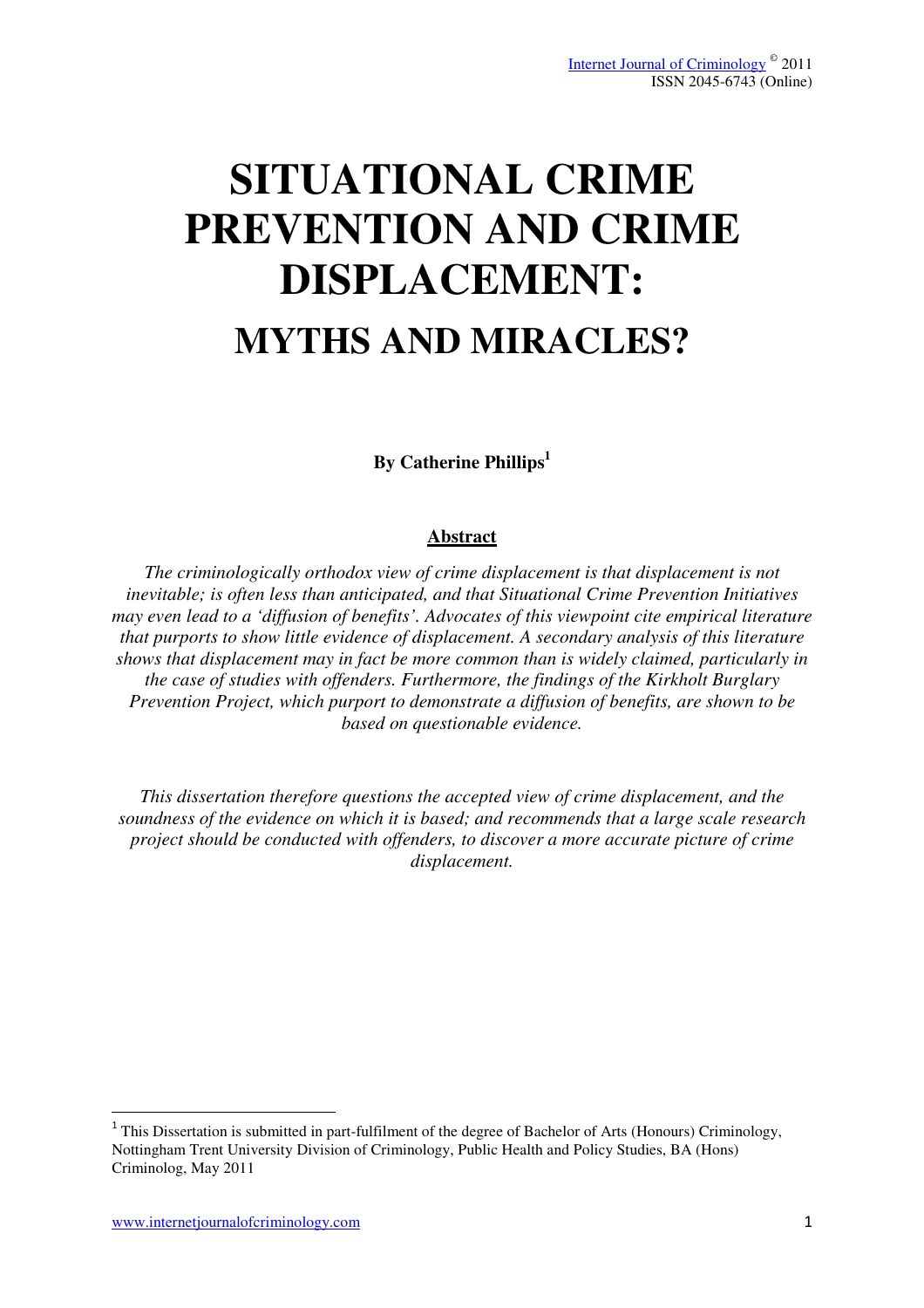Page

# **Contents**

| Chapter 1: Introduction                                         | $\overline{4}$ |
|-----------------------------------------------------------------|----------------|
| <b>Chapter 2: Methodology</b>                                   | 6              |
| Chapter 3: The Origins of SCP                                   | $\overline{7}$ |
| <b>Chapter 4: The Literature on Crime Displacement</b>          | 11             |
| <b>Chapter 5: Secondary Analysis of Displacement Studies</b>    | 14             |
| <b>Chapter 6: Problems of Measuring Displacement Accurately</b> | 23             |
| <b>Chapter 7: Conclusions, Discussion and Recommendations</b>   | 26             |
| Appendices                                                      |                |
| Appendix 1: Ten Principles of Opportunity and Crime             | 29             |
| Appendix 2: Twenty-Five Opportunity Reducing Techniques         | 30             |
| Appendix 3: Full List of Studies Used in Table 1                | 31             |
| References                                                      | 36             |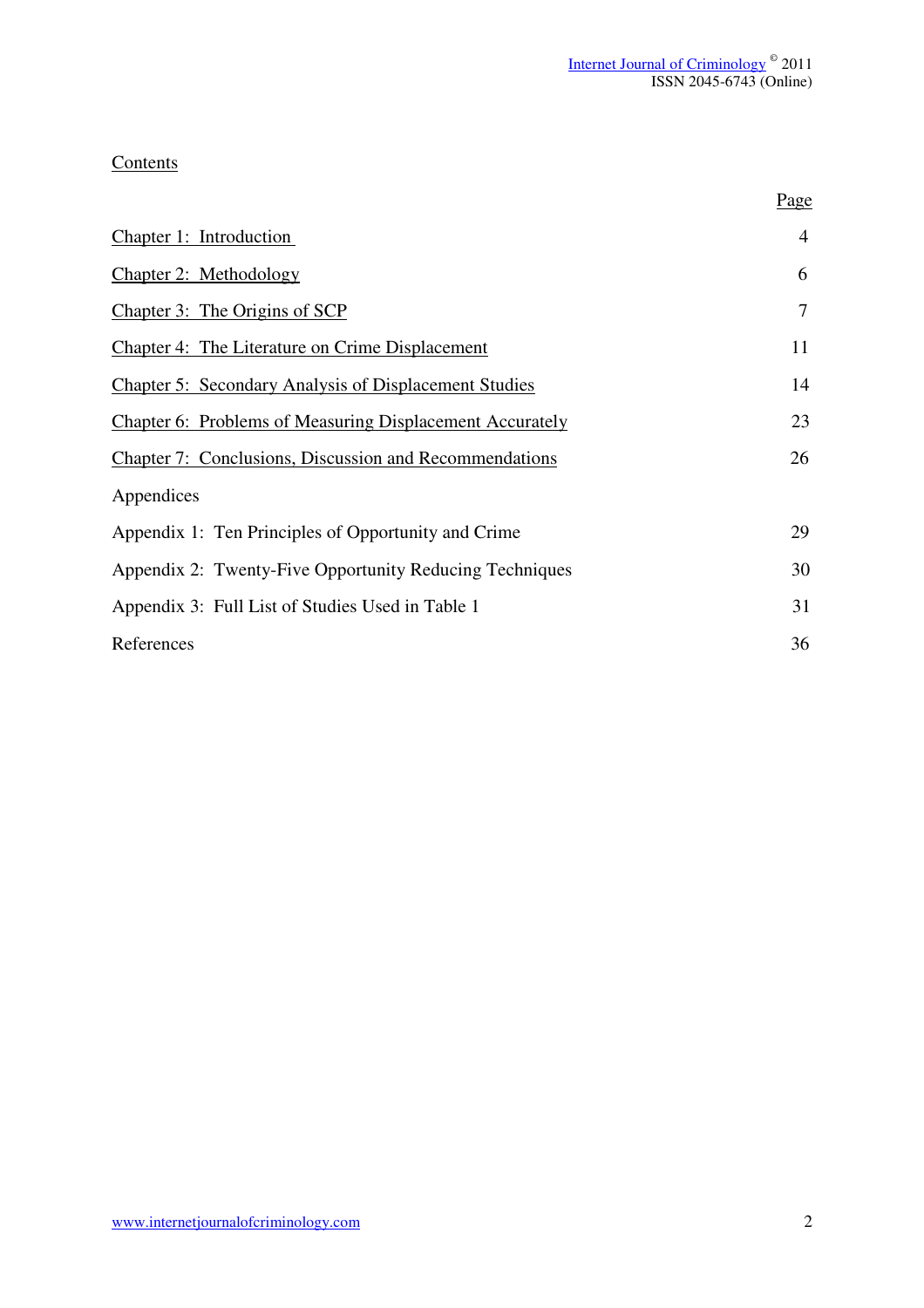## Acknowledgements

I would like to thank my children- Melanie, Joanna, Robin, and Faye, and my friendsespecially Shirl and Liz, for their belief in me, and their support during the past three years. Surprisingly, they have not run out of patience yet, despite my protracted periods 'in the cave'!

I would also like to thank all of the Criminology staff at NTU, particularly Roger Hopkins Burke and Natasha Chubbock for giving me the chance to do this degree, and Matt Long for his infectious enthusiasm and continuing encouragement.

My very special thanks to Mike Sutton, whose vision, encouragement, and tireless support has been inspirational.

For my parents;

I hope they would have been proud.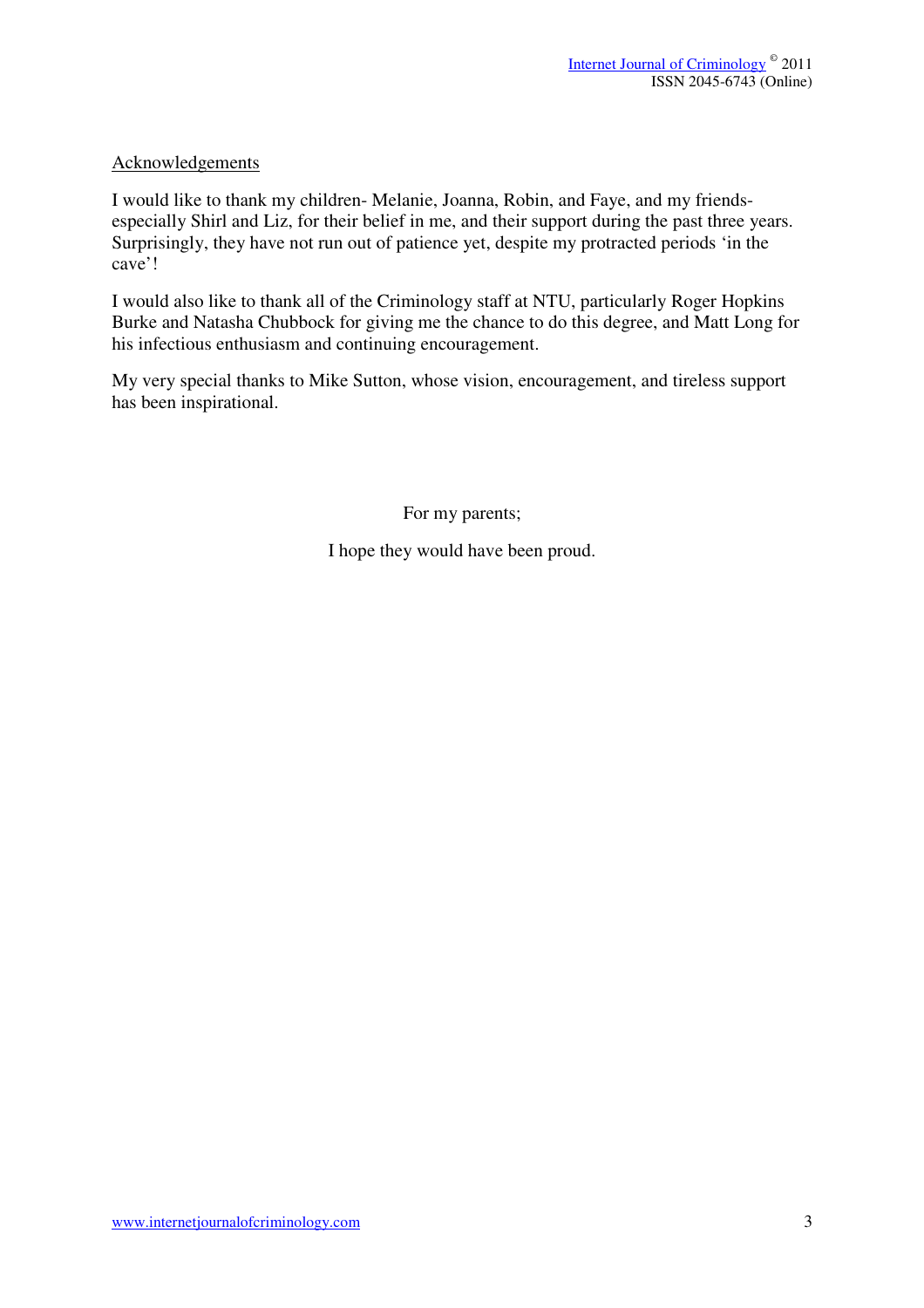#### Chapter 1: Introduction

'In our reasonings concerning matter of fact, there are all imaginable degrees of assurance, from the highest certainty to the lowest species of moral evidence. A wise man, therefore, proportions his belief to the evidence' (Hume, 2005:62, originally 1739).

Archimedes, the famous mathematician from Syracruse, discovered the principle that 'The vertical force of buoyancy on a submerged object is equal to the weight of fluid the object displaces' (Pickover, 2008:44). Can the same principle be applied to criminal activity? If a crime is prevented, will it simply be displaced? Can this hydraulic theory of criminality be used to explain this facet of criminal behaviour, or does the offender rationally weigh up the costs and benefits of taking up an alternative criminal opportunity before deciding whether to proceed or not?

The aim of this research is to discover whether the criminologically orthodox 'knowledge' that interventions do not result in 100% crime displacement, and may even lead to a 'diffusion of benefits'- defined as 'the unexpected reduction of crimes not directly targeted by the preventive action'(Clarke and Weisburd,1994:165); is supported by sound evidence. The research will consist of examining the origins of this notion and its dissemination, with close regard to Rational Choice Theory (henceforth RCT), and Situational Crime Prevention (henceforth SCP), practitioners and theorists who support it. The research will also include an analysis of the published empirical studies used to support this orthodox view.

Research into crime displacement is important as considerably larger amounts of money are spent in the UK on SCP initiatives, compared to those seeking to tackle directly the underlying socio-economic conditions for particular crimes. For example, £927 million was awarded in grants by the Home Office between 1994-2004 (Crawford, 2007). If the evaluation of these initiatives is weak (Knutsson and Tilley, 2009); if displacement has not been measured accurately; or if the accepted view of displacement is based on erroneous assumptions about offender behaviour, then this has enormous implications for SCP initiatives, the funders of those initiatives, wider society and criminology in general.

The dissertation will be broken down into several objectives and they will each form a separate chapter:

- Chapter 2 provides a brief discussion of the methodology used to gather information for the literature review and the analysis of data.
- Chapter 3 examines the origins of SCP and specifically how it aims to prevent crime. SCP has its origins in the RCT of explaining criminal behaviour, and has had a major influence on the development of research and thinking on crime displacement.
- Chapter 4 examines the literature on crime displacement itself, and determines to what extent RCT/SCP hypotheses about displacement and diffusion of benefits have become the dominant, or orthodox view.
- Chapter 5 presents the results of a review of the literature that has been used to support the displacement and diffusion of benefits hypothesis, and the evidence, which is relied upon by Right Realist criminologists and Crime Science advocates, to purport that displacement and diffusion of benefits have been effectively measured.
- Chapter 6 examines the problems of measuring displacement accurately.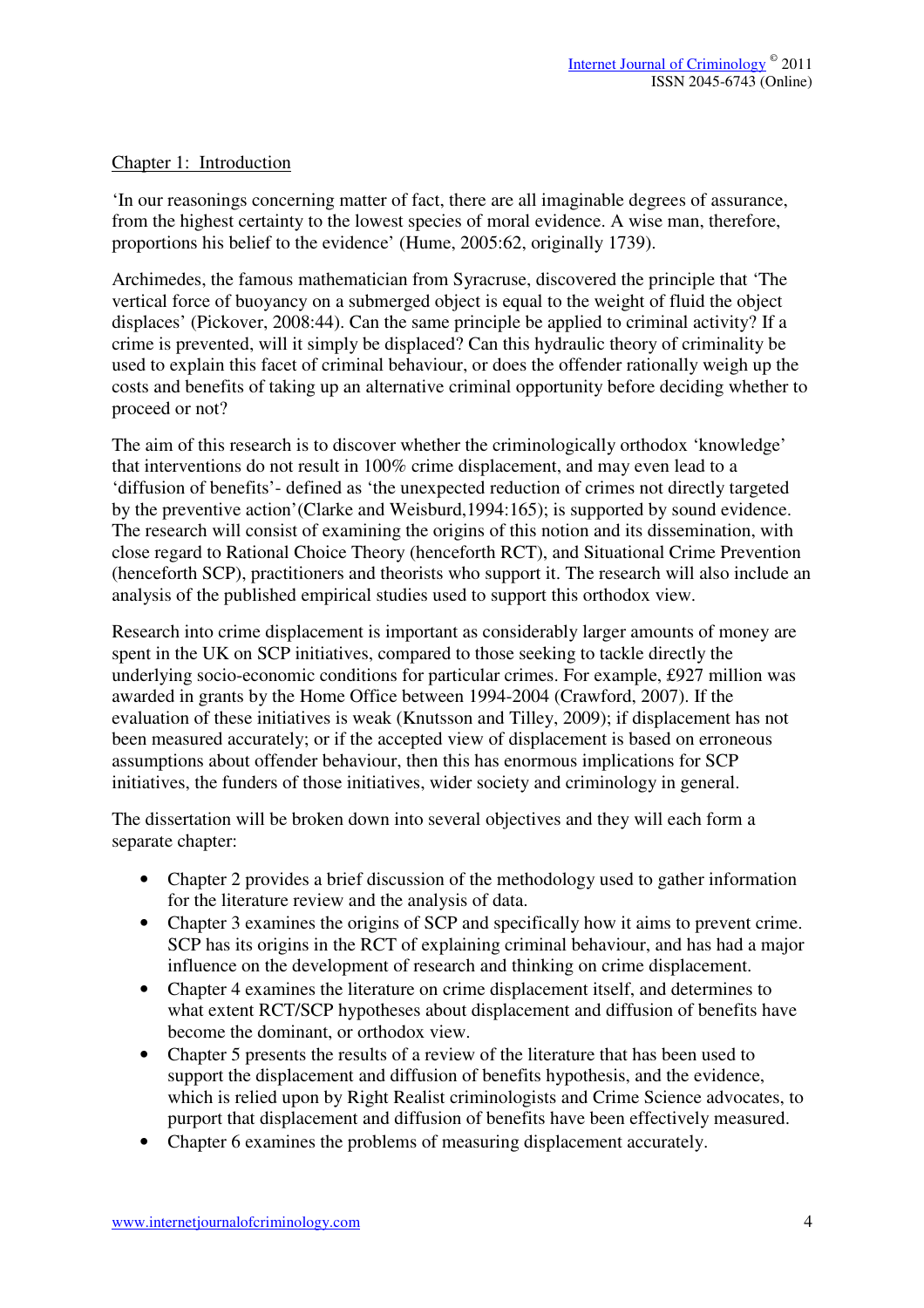• Chapter 7 provides a discussion of the research findings in this dissertation, with particular focus upon its main research aim. Here too, recommendations are made for the future research analysis of crime displacement.

The author's own anecdotal 'knowledge' gained from many years working with problem drug using offenders, is that crime displacement is an inevitable consequence of blocked opportunities for this group of offenders. These offenders often have no choice but to raise money in order to feed their drug habit. Offenders that have been deterred from shoplifting for instance, have resorted to robbing each other, burgling the house of their parents, committing distraction burglary on a woman in her 90s, and selling sex for £5 (the price of a wrap of heroin). However, their displaced activity may be more serious than the original intended offence, or may not be criminal at all. These activities would certainly not always be visible through an analysis of crime statistics. In the case of the distraction burglary, the addicts who robbed each other, and the offender who robbed his parent's house, the victims all declined to report these incidents to the police (as far as the author knows). Realising that this evidence is only anecdotal, and being contradictory to the widely accepted 'knowledge' of crime displacement and the diffusion of benefits hypothesis, it was decided to conduct a thorough exploration of the subject by means of a scholarly undergraduate dissertation.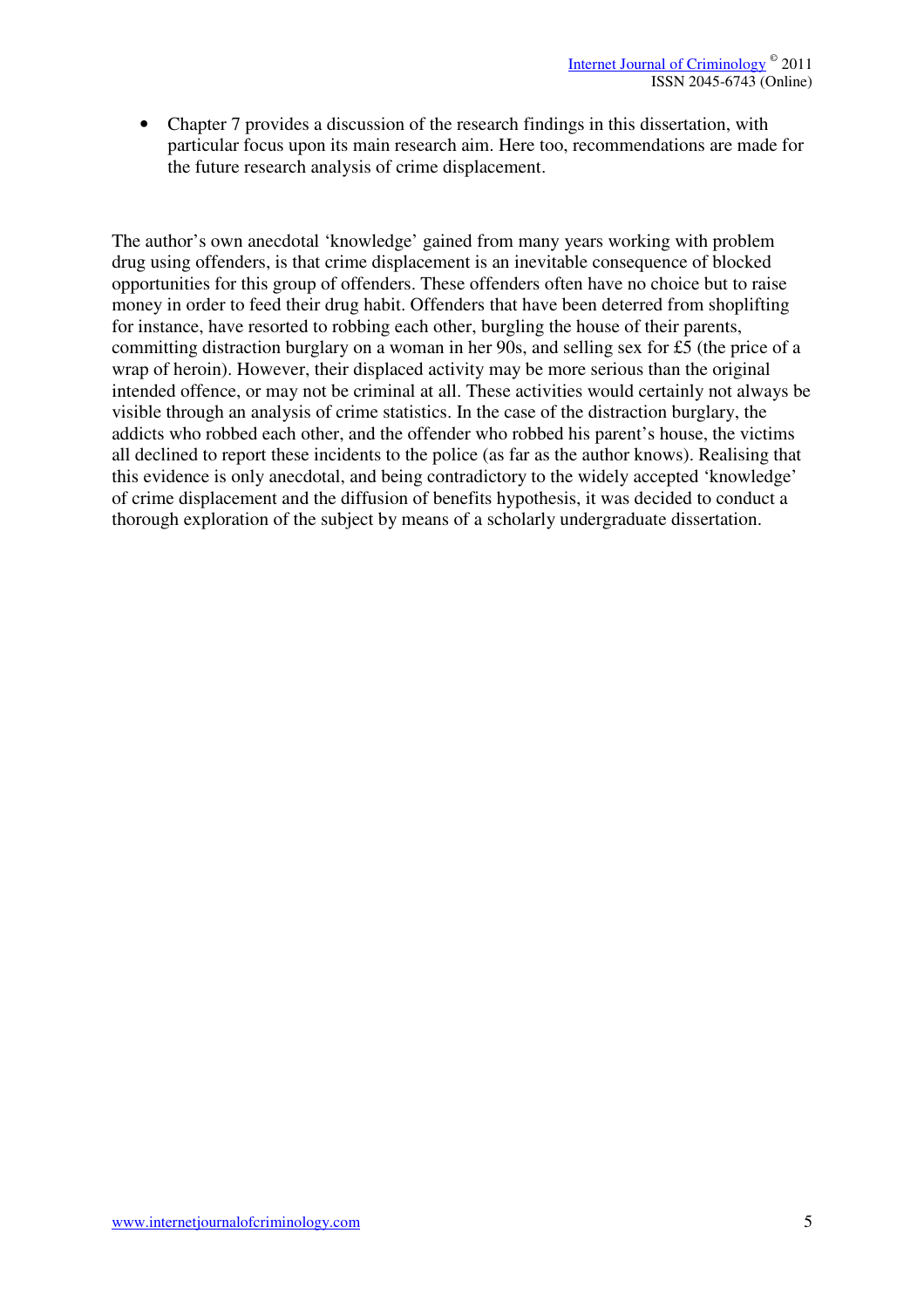#### Chapter 2: Methodology

The aim of this research, which is to conduct a review of existing literature and undertake a secondary analysis of published results of empirical data, dictated that the research would be secondary, rather than primary. Therefore, the sources used for this research are books, journal articles, Home Office reports, and the Internet. These are all secondary sources.

Two of the advantages of researching published literature according to Bryman (2008), are those of cost and time. Analysis of such secondary sources facilitates access to good quality data for a fraction of the resources involved in the collection of data for primary research analysis. Particularly relevant for this piece of research is the fact that evaluations of SCP initiatives need to take place over a period of time, and studying one first hand was obviously not possible given the time constraints of an undergraduate dissertation. In addition, in order to meet the main aim of this research, it is necessary to compare the findings of several studies of displacement, which would again be an impossible task in terms of time, not to mention the difficulties of an undergraduate finding, joining, or setting up and funding a SCP initiative to obtain primary data.

Bryman (2008), further points out the advantage that a reanalysis of the work of others may offer a new interpretation of existing findings; but also warns against second hand sources, as it has been well documented that some authors can misinterpret these findings. The case of Platt (1984, cited in Bryman, 2008:105), demonstrates that several books and articles discussing the findings of the original research, misinterpreted the findings. In addition, a lack of familiarity with often complex data can be a problem for secondary researchers.

The Internet can be a valuable tool in searching for relevant literature as it can provide easy, quick access to literature. However, it is important to be cautious when using websites for information, making sure that the information is actually up to date, useful, and from a trusted source (Bryman, 2008).

Once the most relevant studies were identified, it became apparent that many of them are Home Office reports or government funded research projects. Noaks and Wincup (2004), warn that the political landscape may shape the outcome of much research, and according to Chan (1979), there is a tendency towards confirmation bias, whereby authors may minimize unfavourable evidence if funding agencies have a vested interest in the success of the programme. Similarly, 'social context plays a critical role in nourishing certain ways of theorizing about crime' (Lilley et al, 2007). Einstadter and Henry (2006), argue that criminological theory in this way interprets what it is actually trying to explain. So, for example within RCT, economic explanations of criminality use the language of economics in the explanation; economics thus becomes a methodological element of the research, the focus and context of which may be narrowed as a result.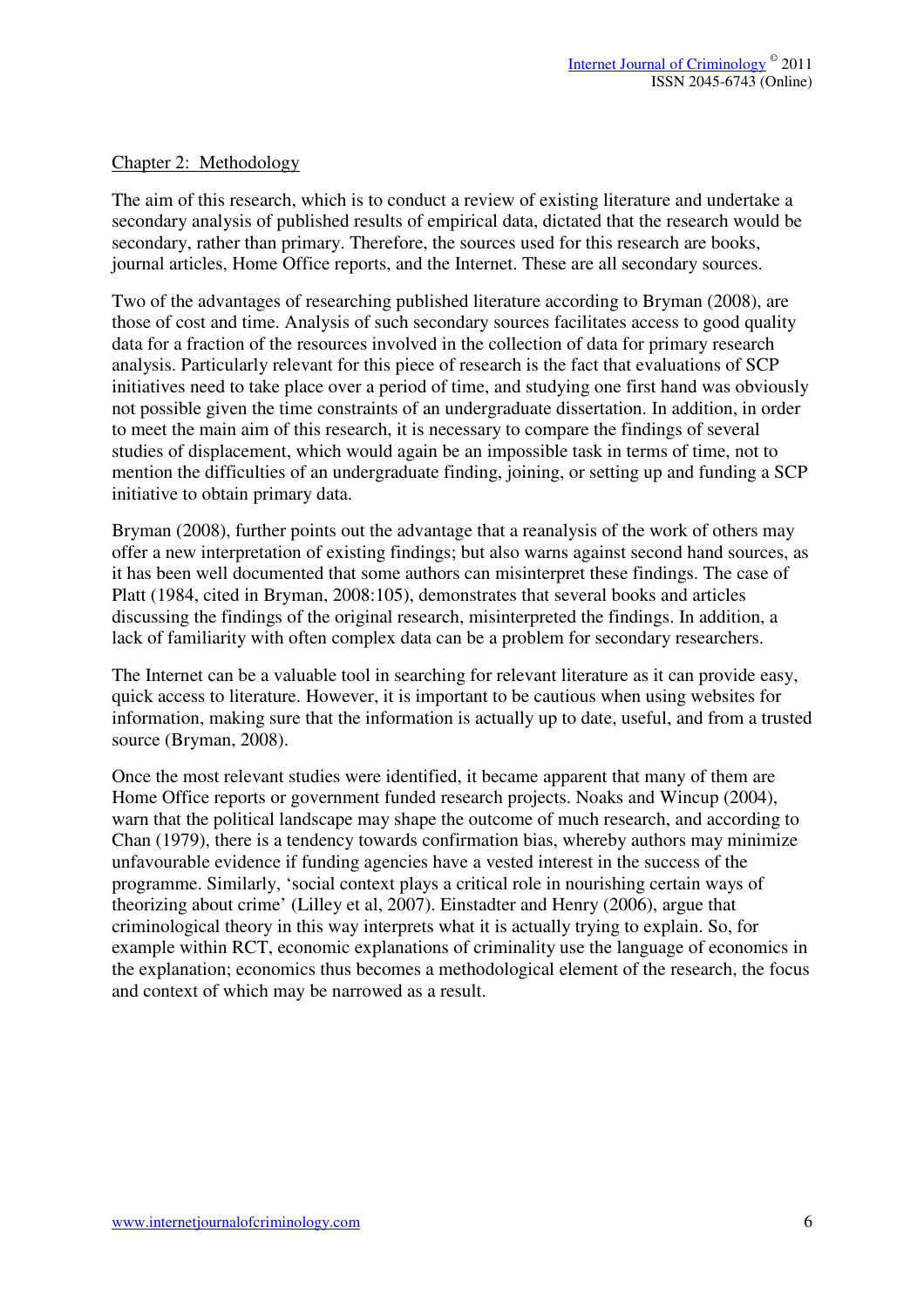Chapter 3: The Origins of SCP

## 3.1: Background

The basic principles behind SCP techniques are not new. Land owners in medieval Britain protected their castles with drawbridges, moats, and lookouts on the castle walls. More basic SCP techniques have been adopted by the general population in the form of locks and bolts; and these simple target hardening measures have become classified into a framework of opportunity reducing measures as part of the 'crime as opportunity' paradigm shift in criminology. Mayhew et al. (1976), argued that crime prevention should encompass physical crime prevention practices and the availability of opportunities for crime, in addition to the social crime prevention studies that had dominated much criminological theory in the past.

However, a major criticism of such physical SCP strategies has been the threat of crime displacement, and the assertion that 'the foreclosure of one type of criminal opportunity (will) simply shift the incidence of crime to different forms, times and locales' (Repetto, 1976:167).

Cornish and Clarke (1987), argue that if displacement is viewed from the RCT perspective, displacement is not inevitable as an offender will weigh up the costs, benefits and opportunities of an offence before deciding whether to displace. Eck (1993), argues that when attempts are made to detect displacement, it is often not found and where it is, it is much less than 100%. He therefore asserts that the RCT prediction of criminal behaviour is accurate. In order to fully understand this viewpoint, and the 'crime as opportunity' paradigm shift in criminology, it is necessary to explore RCT and SCP theory in more depth.

#### 3.2: RCT and SCP

The RCT of criminal behaviour belongs to the Classical School of criminology, which originated in the eighteenth century. The basic premise is that people will rationally seek pleasure and avoid pain. Classical theorists do not take account of differences between individuals, they make no distinction between children or the mentally ill for instance, nor do they take account of biological, sociological or psychological explanations of criminal behaviour. They also maintain that punishments should be proportionate to the crime committed and should be administered according to the law, ignoring differences between offenders (Hopkins Burke, 2005). These ideas formed the basis of the criminal justice and penal systems of today, based on notions of equality and proportionality. However, these ways of thinking about crime and criminal behaviour largely went out of fashion in the twentieth century. They were replaced by dispositional explanations of criminal behaviour, including the ideas of Lombroso, Marxist criminology, the restorative justice programmes and the welfarist movement in youth justice (Hayward, 2007).

In the late 1970s and 1980s however, these rehabilitative methods became discredited as crime figures continued to rise and Martinson (1974), famously declared that 'nothing works'. Coupled with the rise of the political right in the UK and USA, criminal activity seen as a consequence of rational choice, and punishment that was seen to be swift and severe, regained popularity. The British Home Office demonstrated much enthusiasm for SCP measures as a pragmatic method of reducing crime and removing the opportunity to offend (Hopkins Burke, 2005).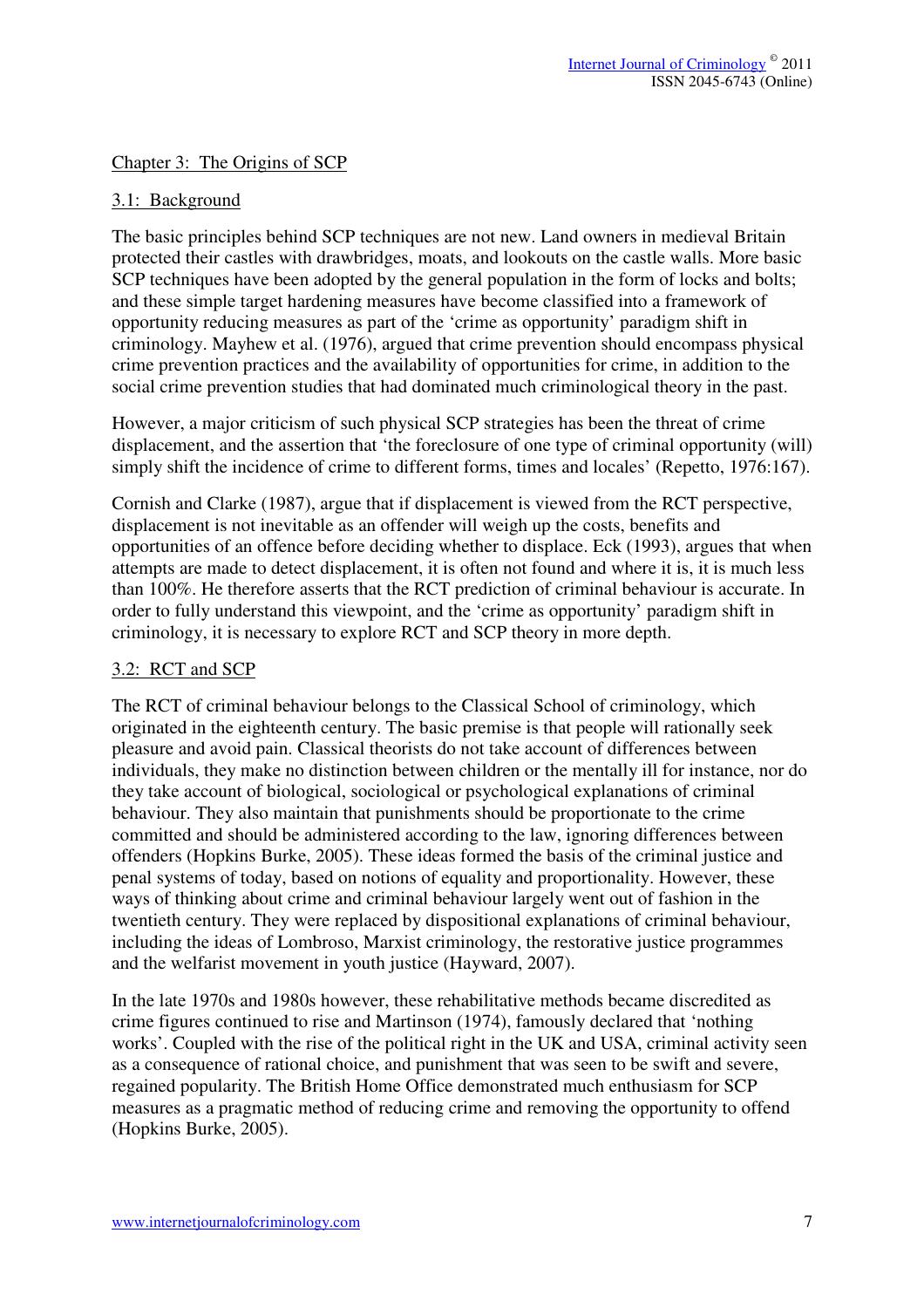In the 1980s this 'administrative criminology' (Young, 1994), fused the RCT theoretical model with the practical crime prevention initiatives of SCP under the leadership of Ron Clarke, a criminologist working at the Home Office (Pease, 2006).

The RCT of explaining criminal behaviour encompasses economic theories of crime and asserts that:

'crime is purposive behaviour designed to meet the offender's commonplace needs for things such as money, status, sex and excitement, and that meeting these needs involves the making of (sometimes quite rudimentary) decisions and choices, constrained as these are by limits of time and ability and the availability of relevant information' (Clarke, 1997:9).

Central to this paradigm has been the incorporation of Routine Activity Theory (henceforth RAT), which argues that the crime setting is 'the central organizing feature of crime and its absence' and that criminal acts always have 'a likely offender; a suitable target and the absence of a capable guardian against the offense' (Felson and Boba, 2010:28). RAT asserts that everyone takes routine precautions to prevent crime in the course of their everyday lives, by locking doors, installing burglar alarms, and avoiding what are perceived to be dangerous places or people. Similarly, commercial organisations routinely safeguard themselves, their employees, and their clients against crime. SCP is seen as the 'scientific arm' of these routine precautions that has been developed to make them more effective (Clarke, 1997:3).

SCP concentrates on the analysis of the circumstances giving rise to specific types of crime and seeks to reduce crime by the manipulation of the settings in which crime takes place, rather than focus on the detection or sanction of those committing the crime. Nor does it seek to remove criminal tendency by improving conditions in society, but merely seeks to make criminality less attractive to the offender (Clarke, 1997).

SCP comprises opportunity-reducing measures that are directed at specific forms of crime, and proposes that the commission of crime depends on particular environmental opportunities. SCP therefore involves the management, design, or manipulation of the immediate environment. The decision-making processes of the offender are thought to involve a degree of rationality when weighing up the costs and benefits of committing a crime. Therefore, crime can be made to appear more difficult and risky, or less rewarding and excusable. Implicit in this point is the assumption that offenders make an evaluation of the moral implications of certain types of offending, and that this will impose limits on crime displacement (ibid).

#### 3:3: The Four Components of SCP

1. A theoretical foundation based on RAT as described above, but which also includes elements of environmental criminology. SCP is essentially British in origin, but has developed to incorporate American ideas about 'defensible space' (Newman, 1972 cited in Clarke, 1997:7); 'crime prevention through environmental design' (CPTED) (Jeffery, 1971, ibid), and 'problem-oriented policing' (Goldstein, 1979, ibid). A synthesis of these various elements has given rise to ten principles of opportunity and crime reproduced in Appendix 1.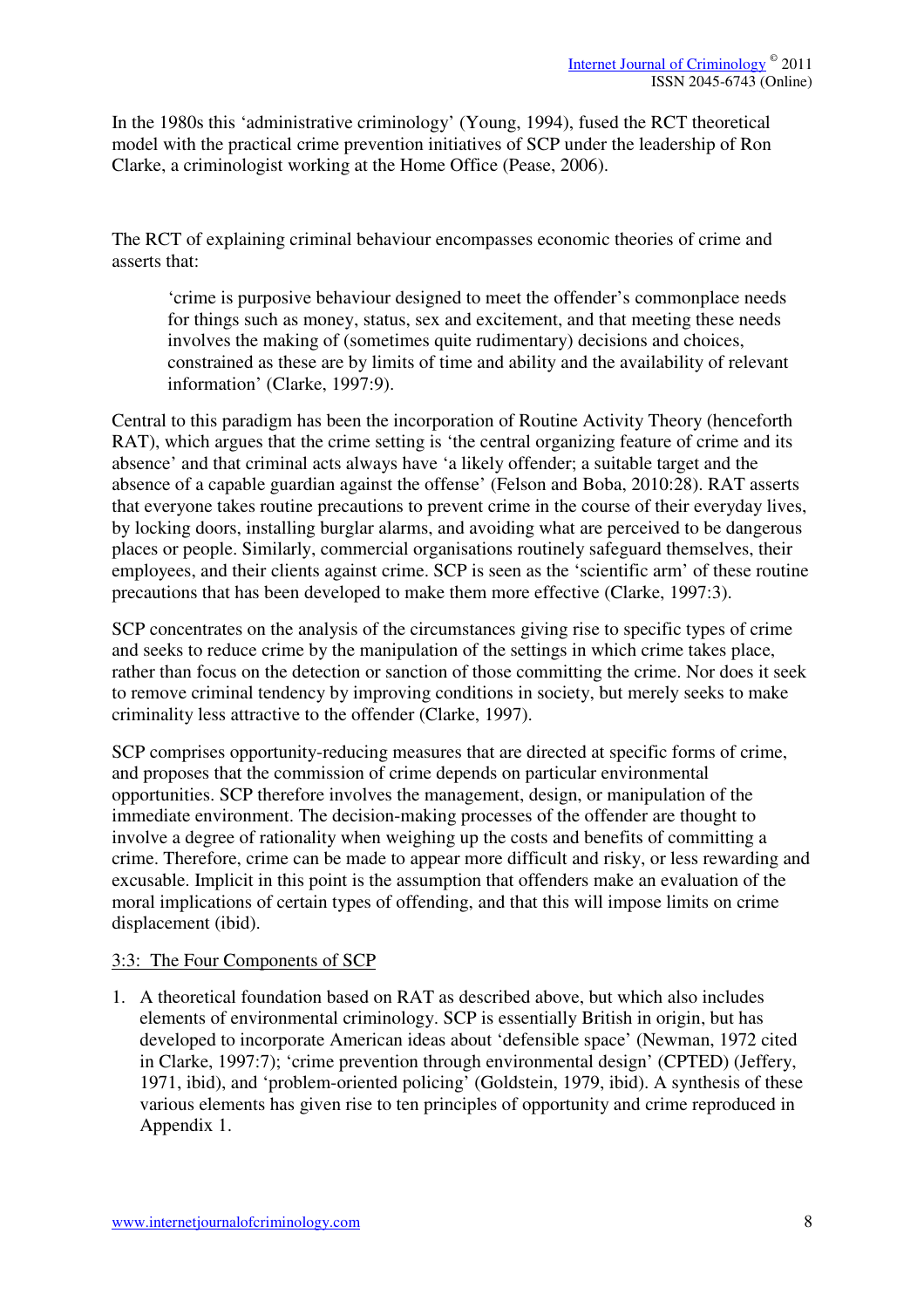- 2. A standard methodology based on the action research paradigm. This should include: the collection of data on the specific crime problem; an analysis of the conditions which facilitate the crime; the systematic study of the ways in which the crime can be blocked and an analysis of the costs involved; implementation of the measures which appear to be most effective, and the monitoring of the results. Clarke (1997:15), admits however, that this methodology is 'not always followed in practice'.
- 3. A set of opportunity reducing techniques. The classification of opportunity reducing techniques is constantly evolving and increasing. A table of twenty-five techniques together with two examples of each is reproduced in Appendix 2.
- 4. A body of evaluated practice including studies of displacement. These studies will be the focus of Chapter 5.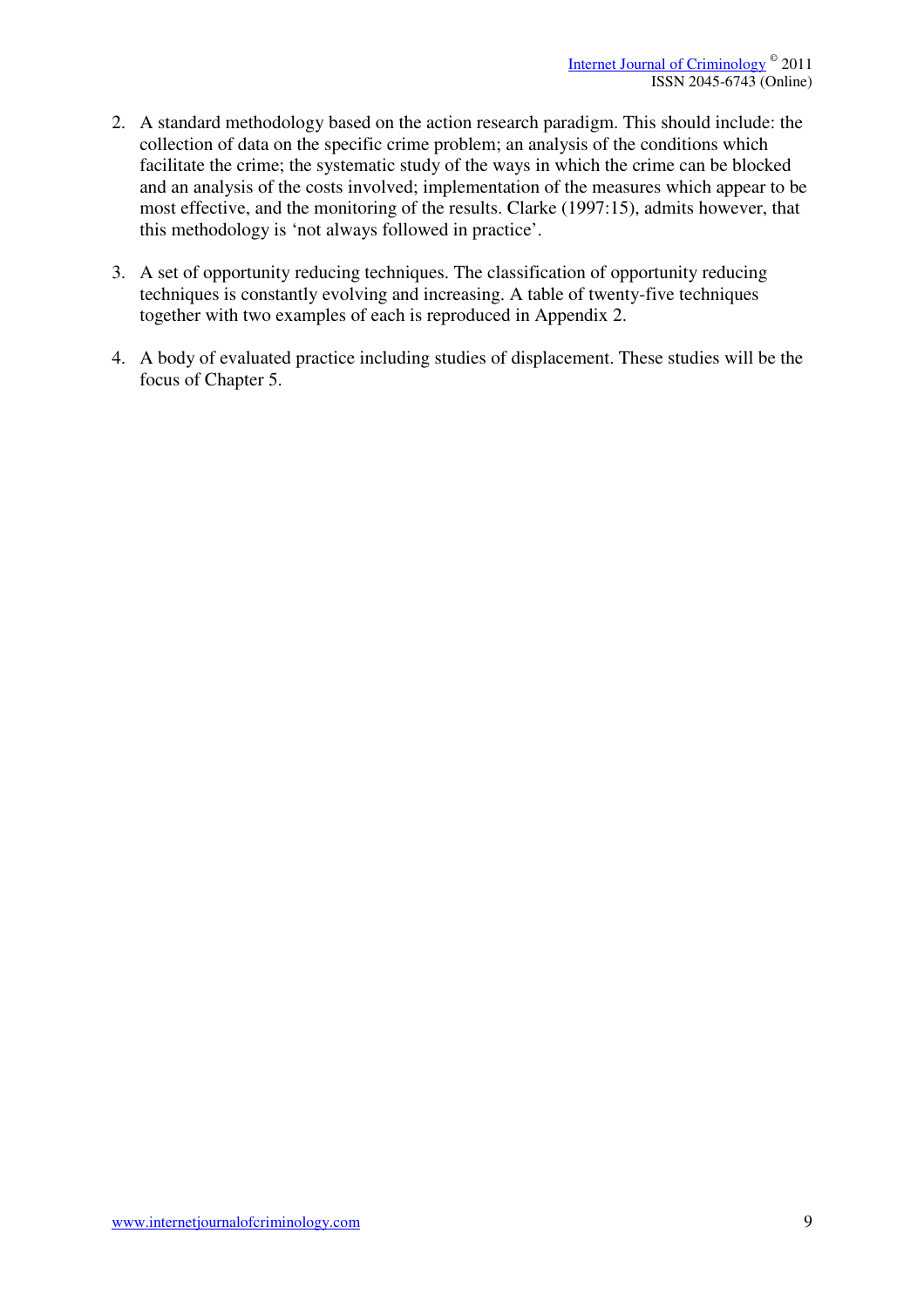#### Chapter 4: The Literature on Crime Displacement

#### 4.1: Displacement

Repetto (1976:167), wrote that '---the ultimate value of mechanical crime prevention programmes appears critically dependant on their capacity to avoid large scale displacement effects'. In order to address this 'need', and in the absence of comprehensive quantitative research on the subject, Repetto (1976), put forward his theoretical underpinnings for the future analysis of the displacement phenomenon. He outlined five types of crime displacement:

- *Temporal*-committing the intended crime at a different time
- *Tactical*-committing the intended crime in a different way
- *Target*-committing the intended crime type on a different target
- *Spatial*-committing the intended crime type to the same target in a different place
- *Functional*-committing a different type of crime

Barr and Pease (1990), identify a sixth type:

• *Perpetrator*-where a crime opportunity is so compelling that the offence will continue to be committed by a succession of different offenders filling the 'opportunity' vacuum.

Repetto (1976), argues that there are two basic (erroneous) assumptions about offenders: that they are totally deterministic in that they must commit a certain number of offences every day, week, or month, and that therefore, reducing opportunities or increasing the risks, will not lessen the frequency of crimes; and that offenders possess total mobility with regard to tactics, time, target, and area of operation.

According to Eck (1993), different theoretical stances on the causes of criminal behaviour dictate a different reaction to the blocked opportunities presented by a crime prevention initiative. Deterministic theories that cite the causes of criminal behaviour as outside the individual's control- such as unemployment, inability to succeed, or subcultural values, suggest that attempts to block criminal opportunities will merely lead offenders to explore other opportunities to commit crimes. Determinists therefore, will expect much crime displacement. RCT on the other hand, which holds that crime is the outcome of choices, maintains that displacement is dependent on the relative costs and gains of the alternative offending being considered.

Cornish and Clarke (1987), argue that determinists see displacement as inevitable, and view crime and displacement in the hydraulic sense. However, if displacement is viewed from the standpoint of RCT, it is not inevitable, as an offender will weigh up the costs, benefits and opportunities of an offence, before deciding whether to displace elsewhere. Furthermore, 'If frustrated from committing a particular crime, the offender is not compelled to seek out another crime nor even a non-criminal solution. He may desist from any further action at all-- -' (ibid: 934).

Cornish and Clarke (1987), propose also that the decision-making processes, and the factors taken into account by potential offenders, vary greatly at different stages of the process and among different crimes. They argue therefore, that the analysis of criminal choice and of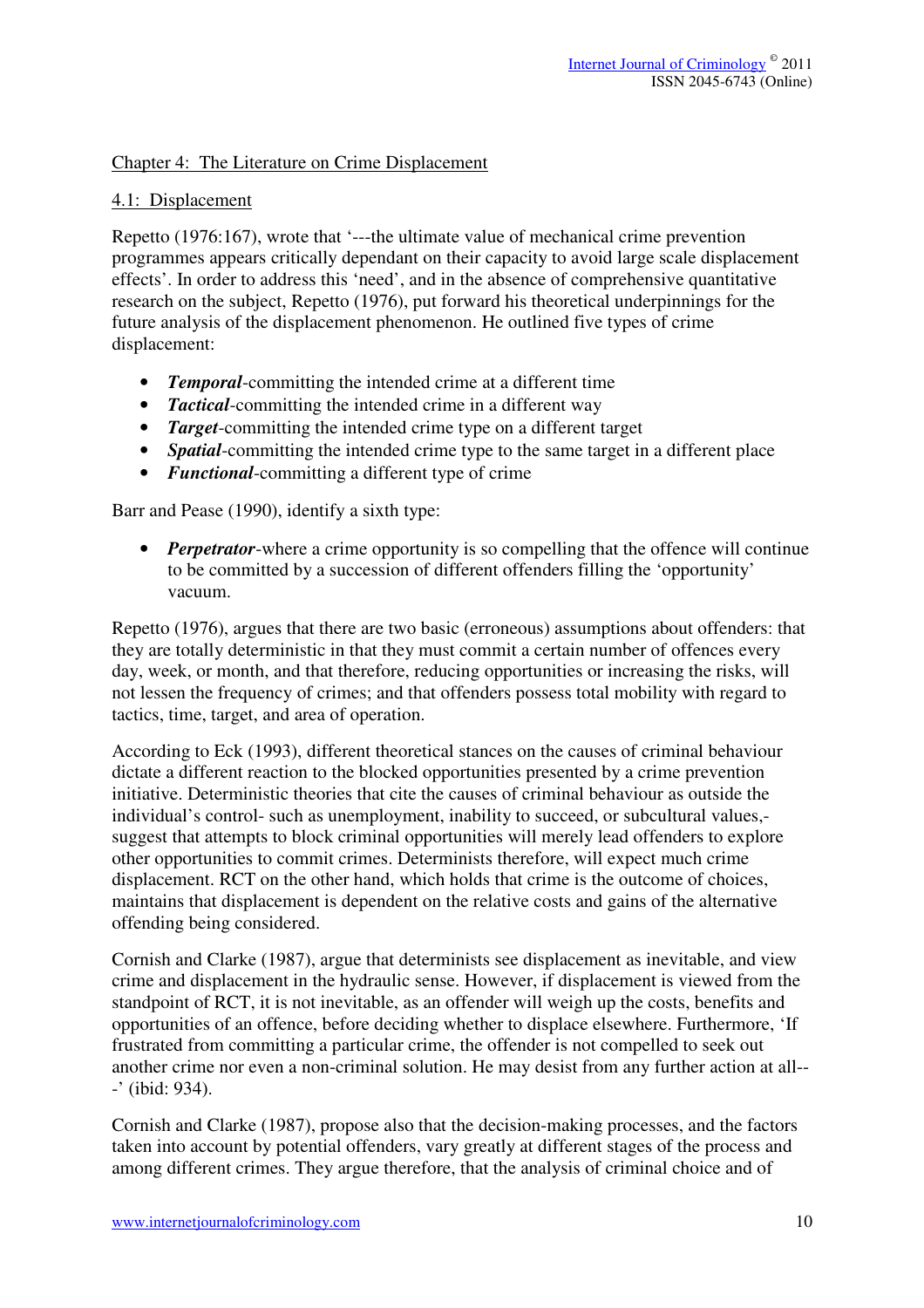displacement needs to be crime specific 'just as reductions in target crimes brought about by situational measures may be modest and difficult to detect---so, too, evidence of displacement may lie concealed within the same overall crime statistics' (ibid:934).

A more promising way of explaining criminal behaviour and displacement is suggested then by taking a crime specific approach, as offenders are not fuelled by a general disposition to offend, but rather specific crimes are chosen for particular reasons. The final decision to commit a crime is influenced by the characteristics of the offender and the properties of the offence, and is a product of interaction between the two. This leads to choice structuring properties of particular offences; and the willingness of an offender to substitute one offence for another, will depend on whether the offence characteristics are compatible with the offender's goals and abilities. This crime specific process of decision-making is crucial therefore when trying to understand displacement (Cornish and Clarke, 1987).

Eck (1993), recognised this need to examine offender choice structures and actions in developing the theory of displacement. Offender choices have been studied to some extent, but have been limited to spatial displacement; Repetto (1976), used two studies with convicted burglars to form his opinion that many crimes are opportunistic, and that if opportunities are blocked in a familiar location, displacement to other familiar areas is most likely, and displacement to unfamiliar areas is least likely. Repetto also found that older, more skilled offenders are more likely to displace. Cohen and Felson's (1979), assertion that criminal opportunity is often linked to the travel patterns of offenders, which forms the basis of RAT, corroborates this viewpoint. Sherman (1990:10), however put a time limit on these blocked criminal opportunities, stating that offenders are more likely to return to a familiar area once the blocking tactics are understood. He called this the 'initial deterrence decay'. Eck (1993: 537), generalised these findings on spatial displacement to other forms of displacement and hypothesised that displacement is therefore 'most likely to occur in the direction of familiar places, times, targets and behaviours'. He called this 'familiarity decay'.

#### 4.2: Diffusion of Benefits

Diffusion of benefits is seen to be the opposite of displacement. A reduction in crime is observed that is not the target of the SCP initiative; this can be a reduction in other types of crime, or a reduction in crime outside the area targeted. Clarke and Weisburd (1994:169), define it as:

'---the spread of the beneficial influence of an intervention beyond the places which are directly targeted, the individuals who are the subject of control, the crimes which are the focus of intervention or the time periods in which an intervention is brought.'

Clarke and Weisburd (1994), claim that a preoccupation with the threat of displacement has led to the possibility that diffusion of benefits is being overlooked as an outcome of SCP initiatives, perhaps because theoretical developments of situational and choice factors were lacking in early SCP measures. An oft quoted example is the Kirkholt Burglary Prevention Project (Forrester et al., 1988), in which it is claimed that the surrounding areas also benefitted from a reduction in crime, even though they were not subject to the same measures as the Kirkholt estate (Welsh and Farrington, 1999). Meanwhile Clarke and Weisburd (1994), claim that the whole estate benefitted from a diffusion of benefits, not just the victims of burglary who were the primary targets of the project. This study will be examined in more detail in Chapter 5. Other examples are Eckblom (1988), in which it is claimed anti-bandit screens installed in London post-offices also resulted in a reduction in robbery in those premises without screens.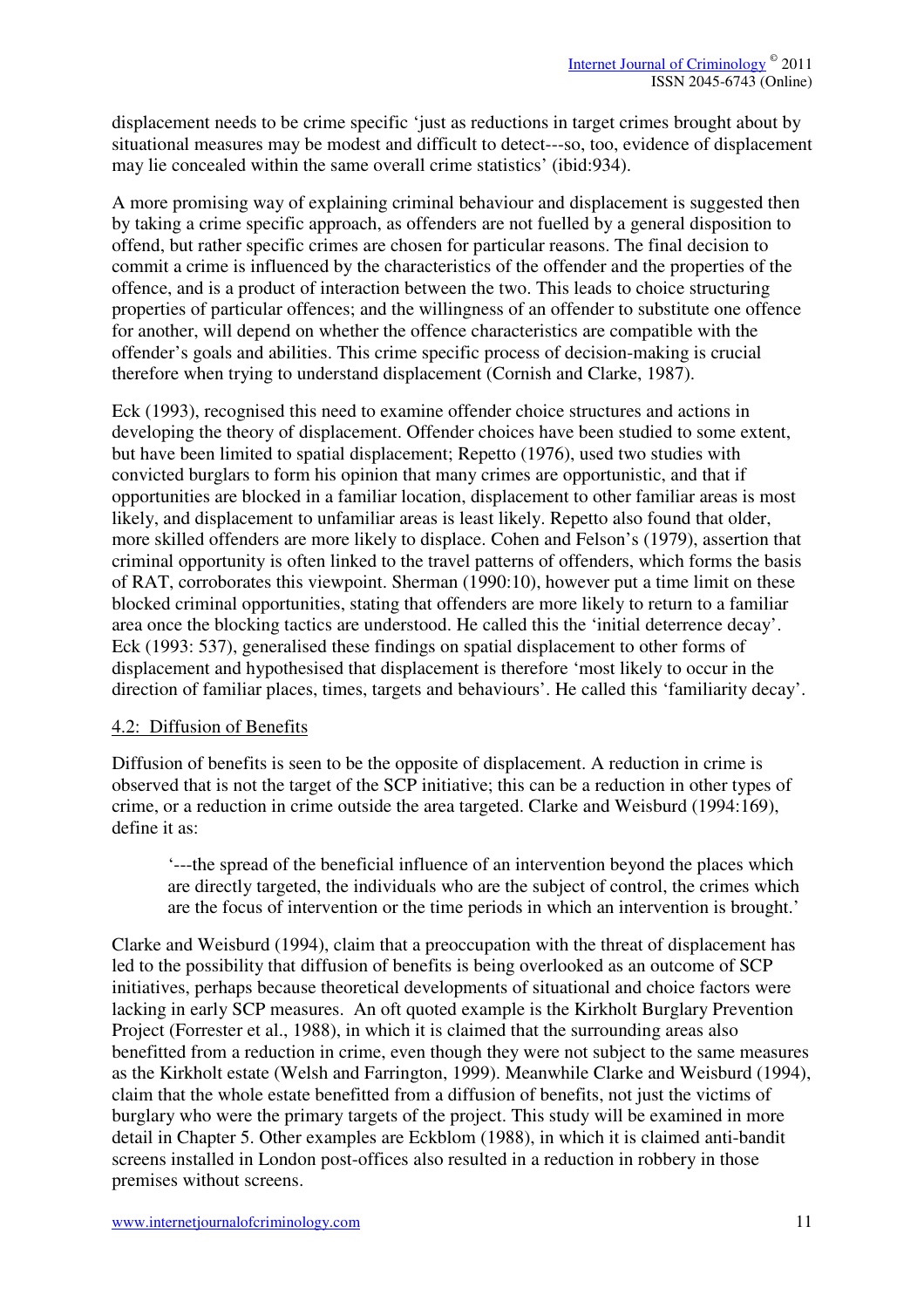#### 4.3: Benign and Malign Displacement

Barr and Pease (1990), take a slightly different and more pragmatic view of crime displacement. They propose that displacement can be viewed as benign, in which a prevented crime is displaced to one of less seriousness; or as malign, in which the displaced crime leads to the commission of a more serious one.

An example of benign displacement is given by Mayhew et al (1976), in which steering column locks were introduced on all new cars. The introduction displaced car crime to older cars which did not have steering column locks. Barr and Pease (1990), argue that this is benign displacement, as the financial losses are less with older cars than with new ones.

On the other hand, malign displacement occurs when crime is changed in ways that are deemed to be socially undesirable. A study by Schumacker and Leitner (1999), found spatial crime displacement following the redevelopment of an urban area in Baltimore, USA; increased security personnel, improved street lighting, and increased pedestrian traffic resulted in a significant drop in the crime rate. However, crime rates in the city remained high, and an analysis suggested that crime was displaced to other areas of the city. The authors argue that the benefits of redevelopment did not reach all the city's residents, and that those living outside the redevelopment area have suffered as a result of redevelopment through an increase in crime rates.

The review by Barr and Pease (1990), has been used to support the theory that crime displacement is not very widespread, despite the fact that only one of their studies showed no displacement at all. This is presumably because the focus of the study was to demonstrate that displacement could be benign or malign. Examples of benign displacement are promoted as a 'desirable' outcome of SCP initiatives, and displacement should be used as a tool with which to work towards a 'distributive justice' (ibid: 285). They argue that displacement would only render a crime prevention initiative undesirable if the substitute crimes were as serious as, or more serious than, the target crimes; implying that a deflection of crime to alternative targets, in a different place, at a different time, may be socially acceptable in redistributing crime more equally among victims.

This assertion however begs the question, more desirable for whom? The victim of a displaced crime may not view the experience as benign, despite assurances that the original intended crime would have been more serious. There is also the danger in this perspective that in this post-modern era of increasingly pluralised policing practices, that protection and security will be the preserve of those who can afford to pay for it. Moreover, the relatively rich who can afford ever more sophisticated target hardening strategies, will retreat into so called 'gated communities', leaving the poor to bear the brunt of displaced crime and a reduced police force (Newburn and Reiner, 2007).

#### 4.4: Consensus of Opinion

The generally accepted theory of crime displacement is one heavily influenced by RCT as can be demonstrated in the following quotes:

'Studies of displacement tend to assume rational decision making on the part of the offender' (Hesseling, 1994:199).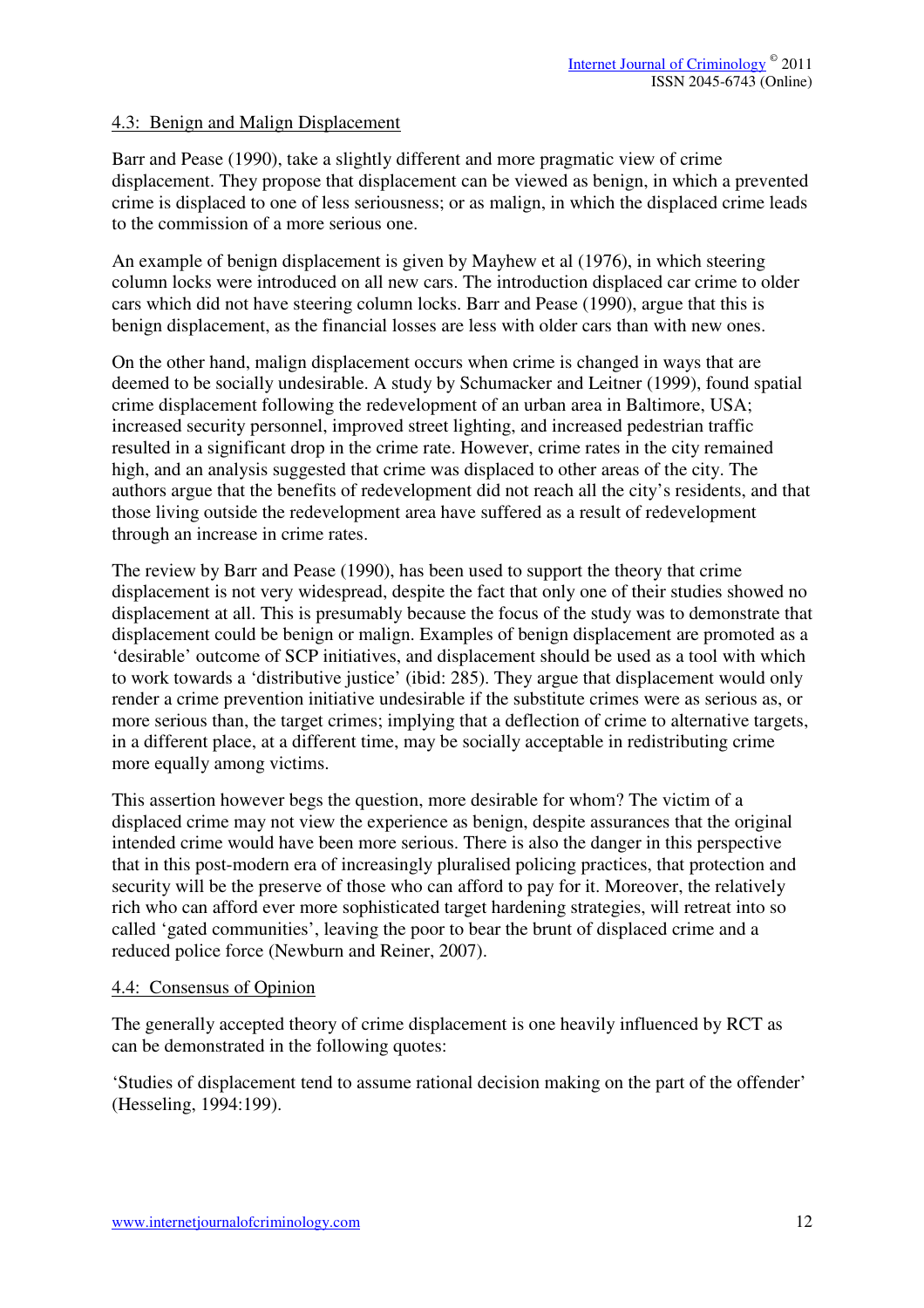'(W)hen attempts to detect displacement have been made, it is not often found, and, if found, it is far less than 100%. This suggests that rational choice theories provide a better description of criminal behaviour than deterministic theories' (Eck, 1993:528-529).

'We know from research that, in general, displacement is less likely than it is assumed to be, and although it may happen there is usually a net reduction in offending, bearing in mind that in some cases there may be an increase in seriousness'(Laycock, 2005:681). '(D)isplacement theory generally neglects the important causal roles of temptation and opportunity, and that 'those who assume displacement is inevitable overestimate its capacity to occur' and 'Rational Choice Theory predicts that offenders will displace their prevented crimes when the benefits for doing so outweigh the costs. They will not displace their crimes when the costs outweigh the benefits' (Felson and Clarke, 1998:26-27).

'Empirical studies have generally concluded that fears of displacement have been exaggerated (Hesseling, 1994). In some cases none has been detected and complete displacement appears to be very rare within the limits of practical measurement' (Tilley, 2009:118).

'Diffusion (of benefits) is viewed as a common result of crime prevention activity' (Clarke and Weisburd, 1994:169).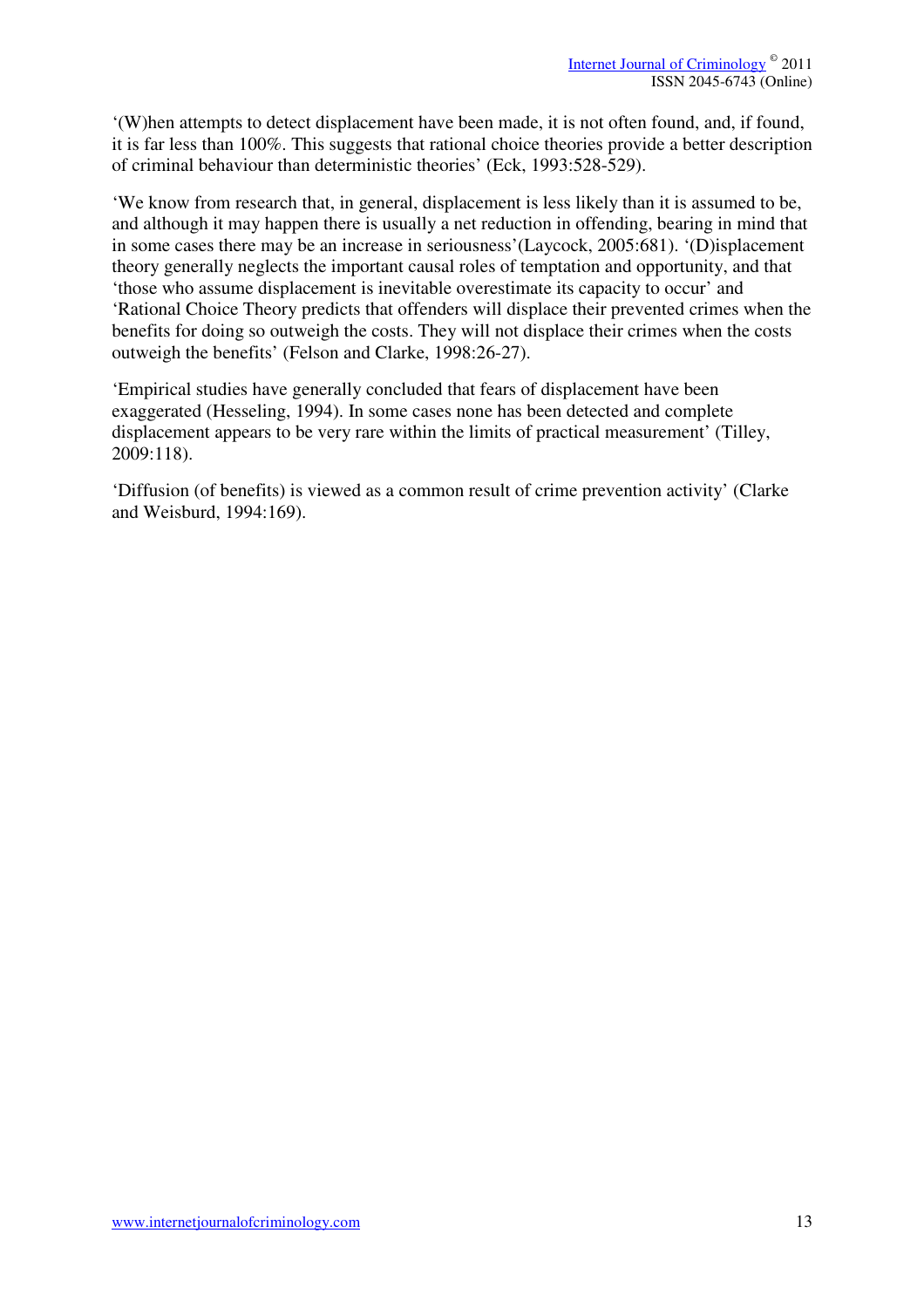#### Chapter 5: Secondary Analysis of Displacement Studies.

#### 5.1: Empirical Studies and Displacement

Only four published literature reviews of empirical studies that looked at displacement were found: Barr and Pease (1990); Eck (1993); Hesseling (1994), and Guerette and Bowers (2009).

The study by Guerette and Bowers (2009), is an amalgamation of 102 studies of SCP and it is entirely possible that their analysis includes studies contained in the other three. This cannot be ascertained because no list of the studies is included, other than a sub-sample of 13. It was therefore decided that the statistical information provided should be analysed separately. Guerette and Bowers found evidence of displacement in 34 or 33.33% of the 102 studies, finding no displacement in 68 or 66.66%.

An analysis of the other three studies showed that some crime reduction schemes were included in more than one of the studies; therefore any overlapping studies were removed. The findings from the other three studies have been summarised in Table 1 below, and a full list of the studies is reproduced in Appendix 3:

| <b>Study</b> | <b>Displacement</b> | N <sub>0</sub> | <b>Total</b> | <b>Offender</b> |
|--------------|---------------------|----------------|--------------|-----------------|
|              |                     | displacement   |              | studies         |
| Barr & Pease |                     | υ              |              |                 |
| (1990)       |                     |                |              |                 |
| Eck (1993)   |                     |                | 10           |                 |
| Hesseling    | 33                  | 22             | 55           | n               |
| (1994)       |                     |                |              |                 |
| Totals       | 48 (63.16%)         | 28 (36.84%)    | 76 (100%)    |                 |

Table 1: A re-analysis of empirical findings from the literature on displacement

Displacement was evident in just over 63% of these studies. Therefore, these figures do not tally with the accepted view that displacement is less likely, rather than more likely to occur. Because diffusion of benefits and displacement could not occur simultaneously-the current measure of which occurred is simply a binary yes/no condition. However, this is arrived at in two ways:

- 1. area crime data analysis; otherwise known as crime pattern analysis (see Brantingham and Brantingham, 1984), and
- 2. qualitative offender interviews, which illicit an overall response regarding whether offenders said they generally ceased to offend, offended elsewhere, or offended in a different way.

We must treat each measure with caution for different reasons. Crime data analysis may suffer from measurement failure, or failure to seek to measure what is important. Qualitative data is extremely crude and may be subject to respondent bias, or the nature of interview schedules.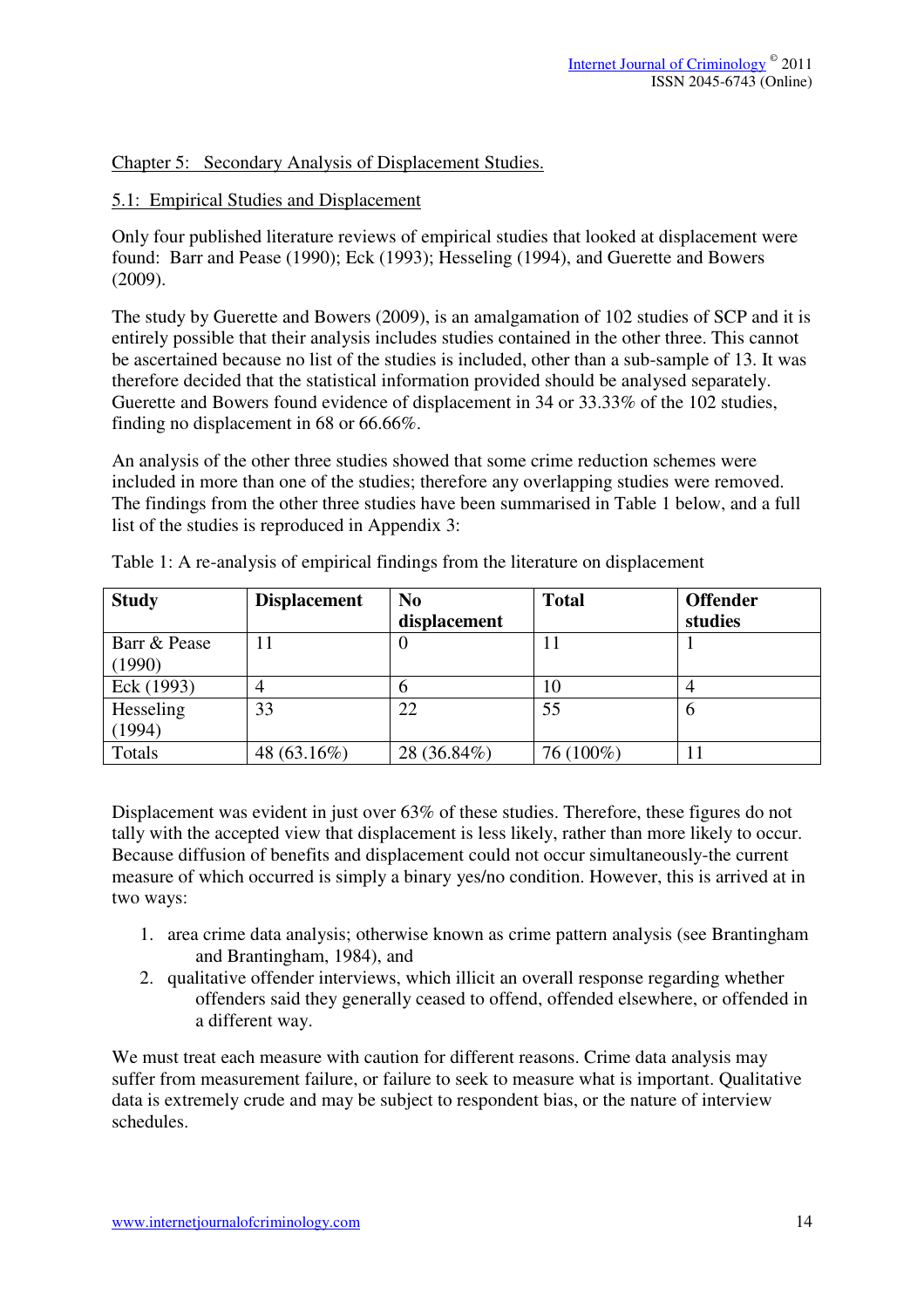Additionally, it is also important to note that the study by Barr and Pease (1990), was intended to demonstrate that displacement could be benign or malign, and therefore focussed on studies where displacement was evident.

The number of studies that involved either interviews with, or observations of, offenders has also been identified in Table 1 for further analysis in 5.2; but it was impossible to identify any such studies in Guerette and Bowers (2009), as has been discussed above.

#### 5.2: Offender Studies

In order to ascertain whether offender studies support the dominant view that displacement is less likely rather than more likely to occur, and bearing in mind the author's observations of offenders outlined in Chapter 1; the number of studies in the empirical literature that involve interviews with, or observations of, offenders has been identified. In addition to the eleven studies identified above, a search of the Center for Problem Oriented Policing Database was also conducted. Of 221 SCP initiatives that were evaluated, only 108 examined displacement at all (Center for Problem Oriented Policing, 2010). It was impossible to determine how many of these found any displacement, since not all of the studies are available. However, of those that are available, two offender studies that examined displacement and either interviewed or observed offenders were found. A total of 13 offender studies were therefore available for secondary analysis, and the findings can be summarised thus:

11 of the 13 or 84.6% of the offender studies show displacement, which is a considerably higher proportion than in the number of displacement studies overall which show displacement at 63%. Again, these figures do not support the current orthodox criminological 'knowledge' that crime displacement is less likely, rather than more likely to occur (Clarke and Weisburd, 1994; Laycock, 2005; Tilley, 2009). Table 2 shows these findings and the type(s) of displacement demonstrated: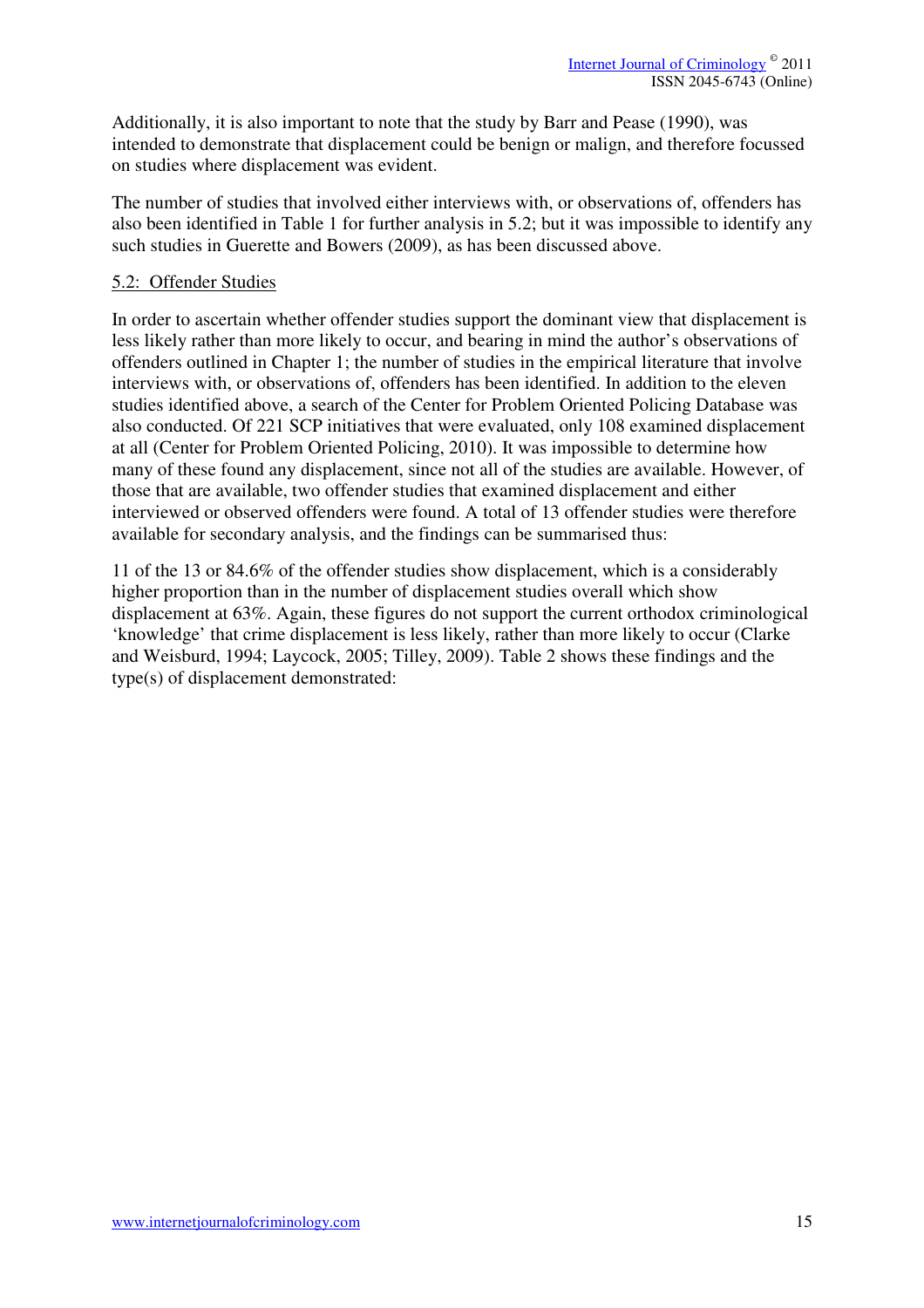| Source                                                | <b>Study</b>                         | <b>Crime type</b>                                                    | <b>Displacement type</b>                               |
|-------------------------------------------------------|--------------------------------------|----------------------------------------------------------------------|--------------------------------------------------------|
| Barr & Pease (1990)                                   | Letkemann (1973)                     | <b>Burglary</b>                                                      | Crime type                                             |
|                                                       | Matthews (1990)                      | Prostitution                                                         | None                                                   |
|                                                       | Matthews (1993)                      | Prostitution                                                         | Some spatial,<br>temporal                              |
|                                                       | Knutsson & Kelhorn<br>(1992)         | Cheque forgery                                                       | None                                                   |
|                                                       | Sviridoff et al. (1992)              | Drug dealing                                                         | Spatial, temporal,<br>target, tactical.<br>perpetrator |
| Hesseling (1994)                                      | Bennett & Wright<br>(1984)           | <b>Burglary</b>                                                      | Temporal, spatial                                      |
|                                                       | Van Burik & Van<br>Overbeeke (1991)* | <b>Burglary</b>                                                      | Target, spatial,<br>tactical                           |
|                                                       | Gabor et al. (1987)                  | Robbery                                                              | Crime type                                             |
|                                                       | Grapendaal et al.<br>(1991)          | Index crimes                                                         | Crime type                                             |
|                                                       | Cromwell et al.<br>(1991)            | <b>Burglary</b>                                                      | Target, spatial                                        |
|                                                       | Bieleman & Kroes<br>$(1991)*$        | Index crimes                                                         | Target, spatial, crime<br>type                         |
| <b>Center for Problem</b><br><b>Oriented Policing</b> | Chaiken et al. (1974)                | Robbery                                                              | Temporal, target                                       |
|                                                       | Young et al. $(2006)$                | Prostitution, drug<br>dealing, rough<br>sleeping, street<br>drinking | Spatial, tactical                                      |

Table 2: Offender studies and displacement.

\* These studies can only be summarised from the work by Hesseling (1994), as they were published in the original Dutch. Letkemann (1973), through interviews with offenders, found that the invention of night depositories, complex burglar alarm systems and credit cards, has displaced the burglary of banks and business establishments to armed robbery. It can be argued that this is an example of malign displacement as discussed in 4.3.

Matthews (1990), investigated the incidence of prostitution and kerb crawling in Finsbury Park, North London, before and after a period of intensive policing and a road closure scheme. Matthews lists the benefits of the operation as: an increased sense of security amongst residents; a reduction in the volume of traffic; a reduction in the number of reported crimes other than prostitution and kerb crawling, and improved relations between the police, public and local authority. Matthews also claims that the anticipated level of displacement did not occur as the women engaged in prostitution in Finsbury Park did not move to new locations. It is claimed that 'away day' girls who came to the area because they had heard it was a good place to work were, in the most part deterred, and gave up prostitution or moved back home or elsewhere. Matthews therefore maintained that there was no evidence of displacement.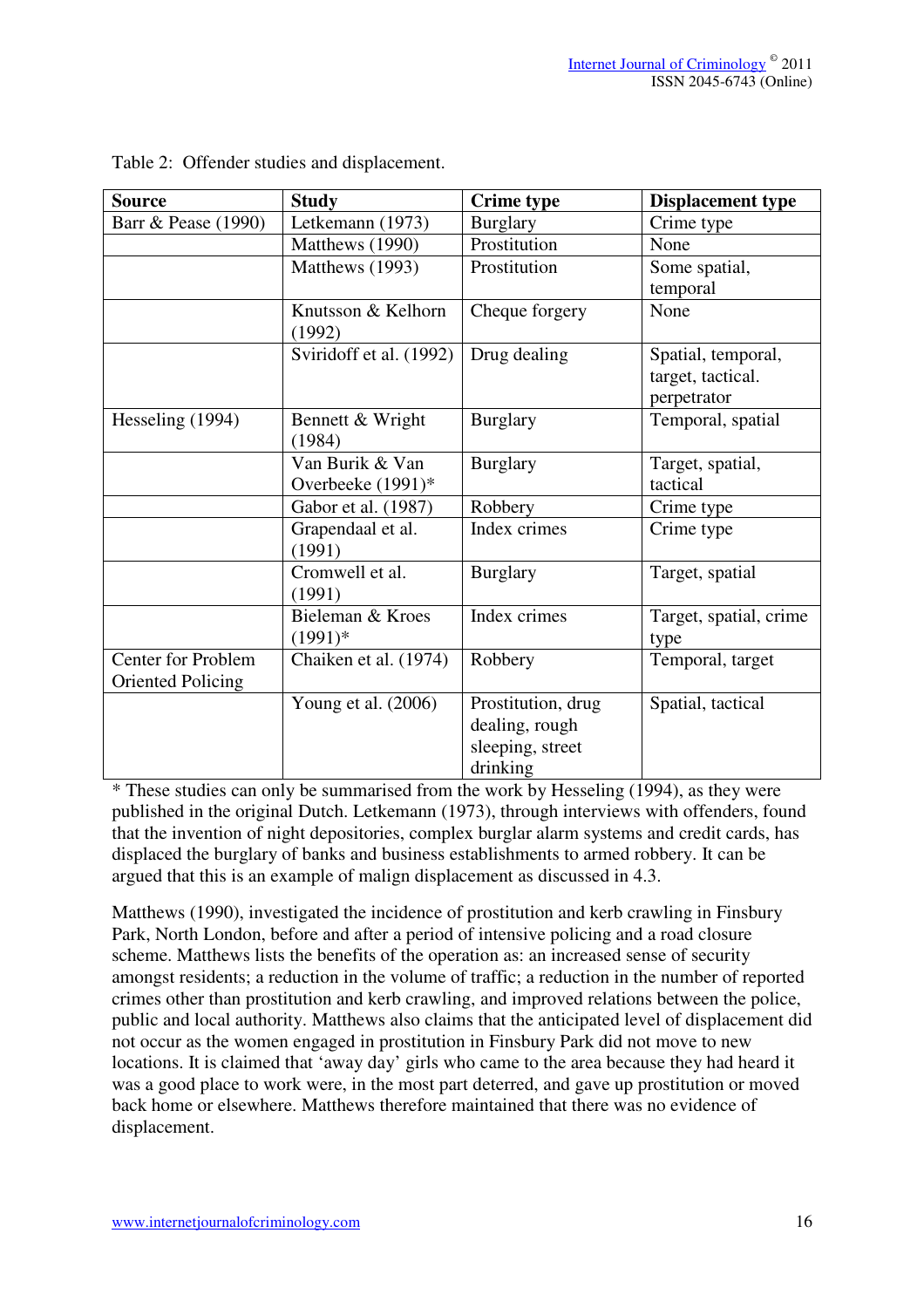A different outcome was recorded when Matthews (1993), examined a similar scheme in Streatham. He found that most of the trade moved to the north of the area (spatial displacement), and he also found evidence of temporal displacement, in that some of the prostitutes started to work later in the evening and into the early hours of the morning to avoid increased police patrols. However, Matthews argues that this evidence of displacement does not mean that the initiative was a failure, but that the movement of prostitution and kerb crawling away from the residential area towards the High Street and a park can be viewed as an example of benign displacement.

Knutsson and Kelhorn (1992), conducted a study of offenders involved in cheque forgeries in Sweden, and stated that they found no evidence of displacement. In 1971, new measures were introduced which meant that cheques for less than 300 Swedish Kronor were no longer guaranteed by the banks. They studied two populations of offenders, those who had committed the offence before the changes, and those who had committed the crime afterwards. In order to eliminate changes due to police routines or legal procedures, they also chose two additional groups as comparisons; those who had been convicted of crimes of property acquisition in 1970, and in 1975. They found that criminals involved in cheque forgeries before 1971, did not show a tendency to switch to other types of crime or more serious crimes. This group also had a lower rate of recidivism, which indicates, in their view, that the measures were effective in reducing crime rather than displacing it.

Sviridoff et al. (1992), undertook observations of street drug market (specifically crack) activity in New York, both during and after interventions by the Tactical Narcotics Team (henceforth TNT), of the New York City Police Department. They found that:

- Crack was no less available during/after the TNT operation, and that there was no increase in search time for crack users (except where the TNT was visibly present at the spot they usually bought).
- The number of regular sellers decreased noticeably at outdoor locations where the TNT was deployed.
- Arrested sellers were replaced during the TNT operation by 'recycled sellers' (those who had been serving time on arrests made prior); by consumers turned sellers; by part time or one shot sellers, and by new sellers.
- As the crack market decreased in the TNT area, instability and violence in the area increased; new sellers fought over turf, and sellers and users fought over the quality of the crack.
- Sellers showed a variety of adaptations to the TNT operation: they varied their hours of business to avoid TNT officers; they created lookout networks or expanded existing ones; they restricted sales to known customers and developed a more stable clientele; they reduced the visibility of transactions; made greater use of intermediaries, and laundered money from buyers as often as possible.
- The observers did not see evidence of drugs market activity moving to other neighbourhoods, but they did see sellers moving location within the TNT area. (There has been ample evidence of displacement to other areas in other TNT studies. Such areas were dominated by organised crack distributors rather than freelance sellers, and they moved to areas more conducive to the selling of drugs. Observers have also found that areas that are under regeneration are less likely to attract displacement).

Bennett and Wright (1984), conducted interviews with 128 offenders incarcerated for residential burglary. When asked what they would do if they were unable to go through with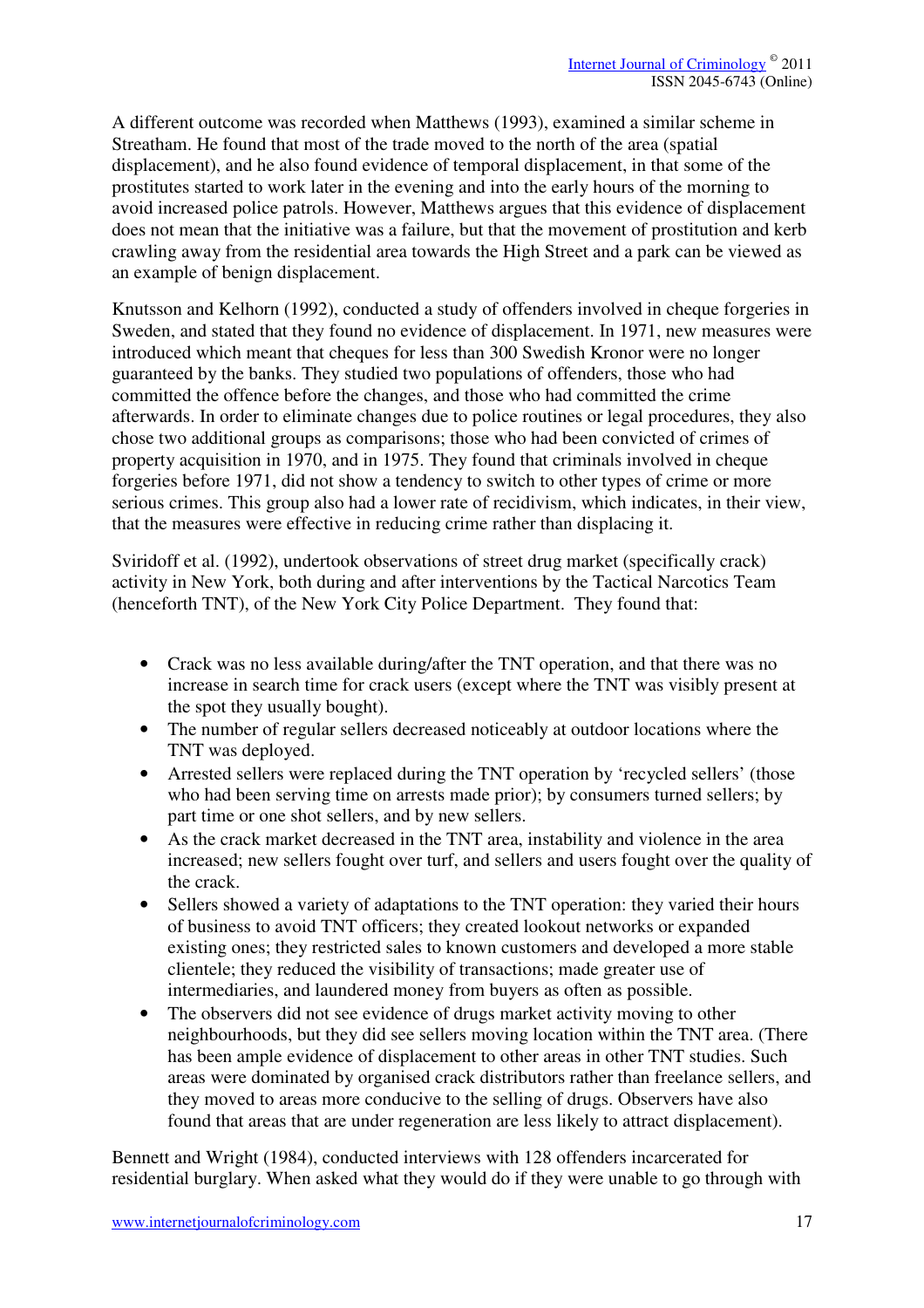a crime, almost half said they had never experienced such a blocked opportunity. Of the remainder who had: 43% said they committed the crime elsewhere (spatial displacement); 41% gave up either temporarily or permanently, and 16% said their reaction depended on the circumstances.

Van Burik and Van Overbeeke (1991), interviewed offenders who had experienced a failed attempt at burglary and 72% said they had chosen another target. When offenders were asked the question hypothetically: 30% said they would choose another target; 36% said they would commit another type of crime; 25 % said they would use different methods (tactical displacement), and only 4% said they would desist altogether.

Gabor et al. (1987), conducted a study of prisoners convicted of armed robbery. They found that this group of offenders were on the lookout for other, less violent and dangerous activities, even if the rewards were less lucrative. They found that armed robbers who claimed they had desisted from this crime type, shifted their focus to fraud and drug dealing in particular.

Grapendaal et al. (1991), studied the criminal behaviour of 89 drug addicts in Amsterdam. They assert that the inclination to commit crime for drugs is not constant and refute claims that, despite blocked opportunities, addicts are continually driven to commit crime to obtain drugs.

Cromwell et al. (1991), conducted a study of 30 active and drug addicted burglars. They found that crime prevention does not always lead to displacement. 'The research revealed numerous instances where an addicted offender planned a burglary and was deterred---. Occasionally, the deterred burglar located another burglary target---just as often, however, the planned crime was not committed and the potential burglar borrowed money, shoplifted, or sold something legitimately obtained' (ibid: 319). This author would argue however, that shoplifting is crime type displacement.

Bieleman and Kroes (1991), studied 62 drug addicts in Groningen who, when faced with crime prevention measures could be broadly categorised into 7 types of addict. The original criminal (15%), the instrumental criminal (20%), and the delinquent user (15%), were all inclined to displace, constituting 50% of the sample.

Chaiken et al. (1974), conducted a study of robberies on the New York subway system and examined the effect of increasing the number of Transit Police between the hours of 9am and 4pm. In the short term, there was no increase in the number of robberies outside the hours of increased patrol; but after 8 months, there was a significant increase showing temporal displacement. Moreover, a large increase in bus driver robbery above ground corresponded to a decrease in subway robbery, suggesting target displacement. When exact fares were introduced on the buses, the level of subway robbery returned to previous levels. A study of offenders arrested for subway robbery found that most of the offenders concentrated their illegal activities:

- in a small geographical area close to their homes
- in the hour before and the hour after the intensive patrols on the subway,

and that,

• many were heroin addicts,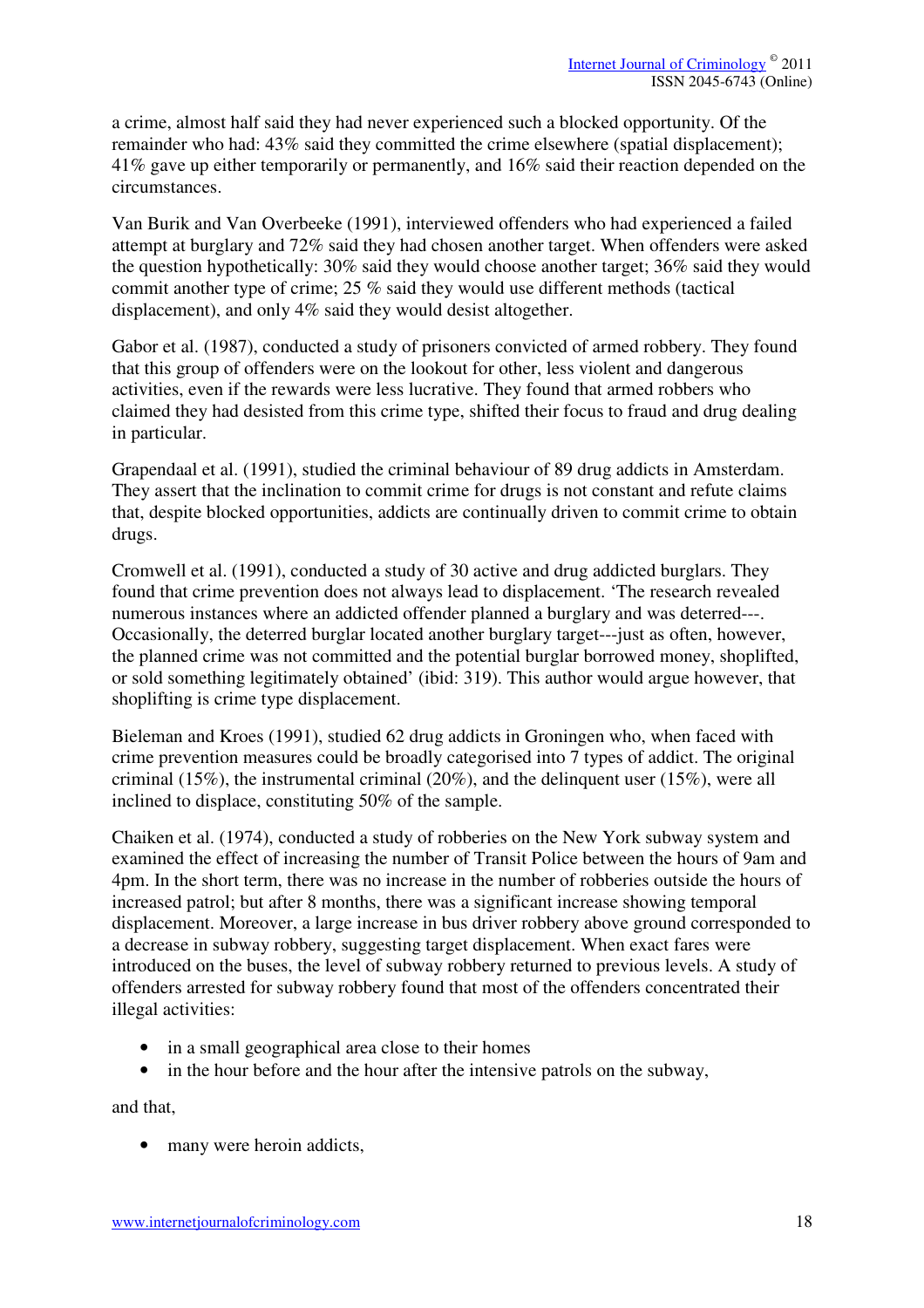- a large 'take' did not decrease the level of offending, suggesting that they were not simply operating on an economic level, and
- a small number of offenders were responsible for a large number of crimes.

Young et al. (2006), conducted a study in the King's Cross area of London looking at the results of crime intervention strategies introduced by Camden Community Safety Partnership. The study looked at various offences, and the findings on displacement are detailed in Table 3:

| Offence:        | <b>Displacement found:</b> | <b>Type:</b>      |
|-----------------|----------------------------|-------------------|
| Prostitution    | Yes                        | Spatial, tactical |
|                 |                            |                   |
| Drug crime      | Yes                        | Spatial, tactical |
| Street drinkers | Yes                        | Spatial, tactical |
| Rough sleepers  | Yes                        | Spatial           |
|                 |                            | 28                |

Table 3: Displacement as a result of crime intervention strategies in King's Cross.

Of the two offender studies that showed no displacement, it can be argued that the findings may be problematic. Matthews (1990), in his study of prostitution does not make it clear whether those women who moved to other areas were still engaged in prostitution. Moreover, he found that 20 or so of the women interviewed were "hard core" prostitutes and continued to work despite the police crackdown, moving their activities to their own homes via advertisements, or operating from the local pub. It could be argued that this would therefore constitute spatial displacement. Lowman (1992), has questioned Matthews' claim that there was no sign of displacement to the surrounding areas, by citing his own evidence (Lowman, 1984, 1989); that if an area is cleared of prostitutes, it is at the expense of displacement to other locations. Moreover, Lowman (1992), criticises the fact that Matthews did not ascertain whether the prostitutes had moved to areas other than the one closest to Finsbury Park; whether they moved their operations indoors in other areas; or whether enough time had elapsed between the implementation of the operation and the writing of the report, to fully measure the long term effects.

Knutsson and Kelhorn (1992), in their study of cheque forgery acknowledged that waivers of prosecution increased dramatically during the period in question and these waivers were only kept on file for short periods. In addition, risks of detection decreased for this period. Therefore, some crimes may not have been recorded or detected. Knutsson and Kelhorn did not interview the offenders to find out whether this was the case, nor did they ascertain whether the offenders were committing fewer crimes for larger amounts.

#### 5.3: Did a Miracle Happen in Kirkholt?

'No testimony is sufficient to establish a miracle, unless the testimony be of such kind, that its falsehood would be more miraculous than the fact which it endeavours to establish' (Hume, 2005:63, originally 1739).

The Kirkholt Burglary Prevention Project (Forrester et al., 1988, 1990), sponsored by the Home Office, has been celebrated as an exemplar of crime prevention (Burns, 1990). The aim of the project was to reduce the high level of residential burglary on a local authority housing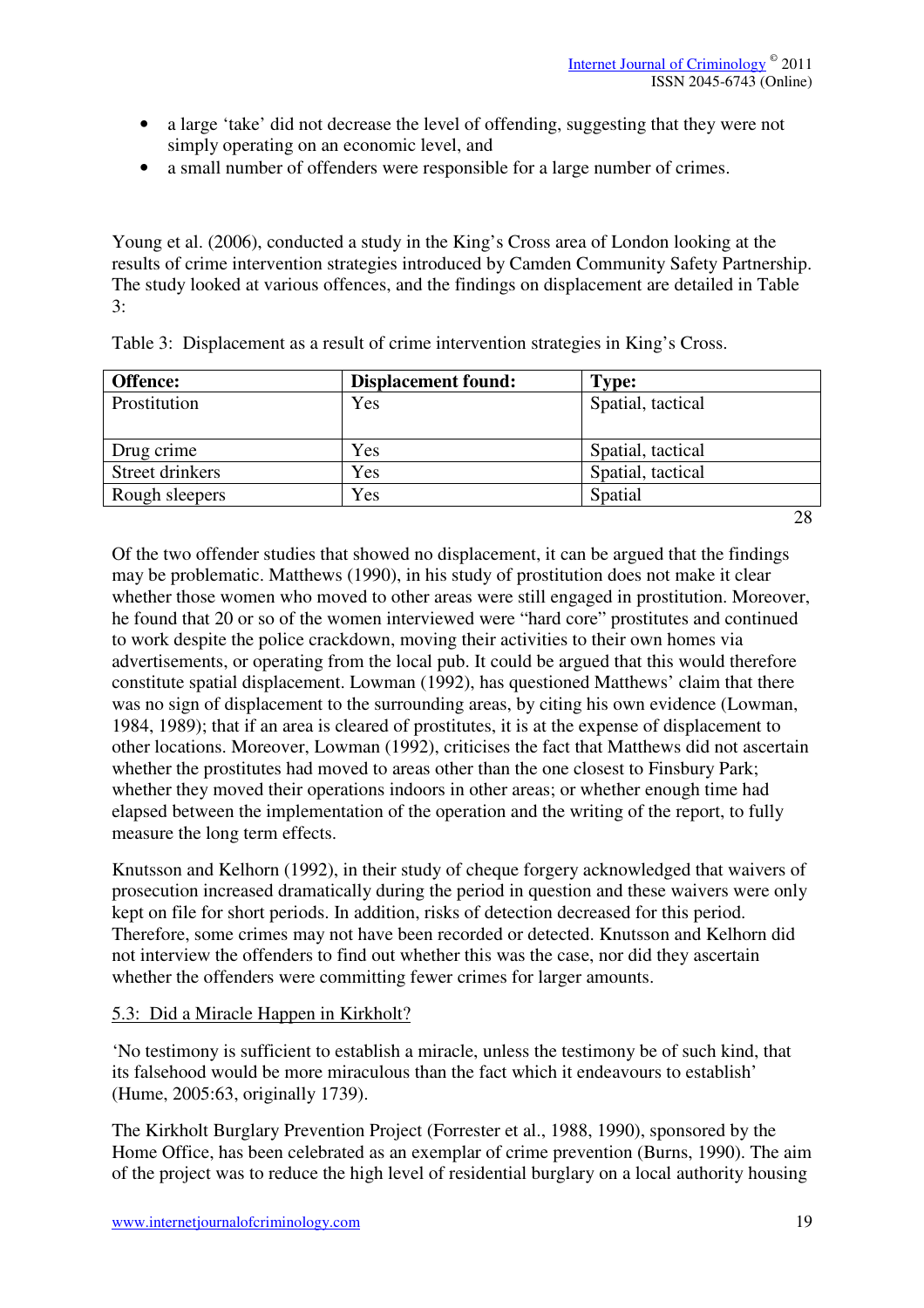estate in Rochdale. A problem solving method was adopted whereby local offenders, burglary victims, and their neighbours were interviewed, and a series of preventative measures devised. The measures included improving the physical security of houses; removing coin operated gas and electricity meters, and introducing property marking and neighbourhood watch schemes. The project was regarded as a huge success, resulting in a 75% reduction in burglary on the estate over three years (Tilley, 1993).

Whilst it cannot be denied that the project was successful in reducing burglary on the Kirkholt estate; from the point of view of crime displacement, the results are not so clear-cut. In terms of burglary, the evaluation of the project found that there was no evidence to suggest that displacement of burglary occurred to areas immediately surrounding the Kirkholt estate (Forrester et al., 1988). Indeed, it has been argued that there was also a substantial reduction in the number of burglaries in the rest of the sub-division, indicating that there was no displacement, but rather, a diffusion of benefits in the areas surrounding Kikholt (Welsh and Farrington, 1999).

When evaluating displacement to other crimes, it was found that an increase in criminal damage, minor damage and acquisitive crimes had occurred on the Kirkholt estate, together with a large increase in acquisitive crime in areas surrounding Kirkholt. These findings are shown in Table 4:

| <b>KIRKHOLT</b> |      | <b>SUBDIVISION EXCLUDING</b> |         |                 |      |         |
|-----------------|------|------------------------------|---------|-----------------|------|---------|
|                 |      |                              |         | <b>KIRKHOLT</b> |      |         |
| Crime type      | 1986 | 1987                         | %change | 1986            | 1987 | %change |
| Wounding        | 24   | 19                           | $-21$   | 233             | 270  | $+16$   |
| Criminal        | 81   | 98                           | $+21$   | 1031            | 940  | -9      |
| damage          |      |                              |         |                 |      |         |
| Minor           | 131  | 148                          | $+13$   | 808             | 835  | $+3$    |
| damage          |      |                              |         |                 |      |         |
| Other           | 288  | 313                          | $+9$    | 4690            | 5810 | $+24$   |
| acquisitive     |      |                              |         |                 |      |         |
| crime           |      |                              |         |                 |      |         |
| Total           | 524  | 578                          | $+10$   | 6762            | 7855 | $+16$   |

Table 4: Comparison of offences on Kirkholt and surrounding areas 1986-87. Adapted from Forrester et al. (1988).

These figures show a possible displacement from burglary to acquisitive crime outside the Kikholt estate. However, the authors of the report state:

'We cannot discount this possibility, but we find it implausible. There was no suggestion of a burglary initiative outside the Kirkholt estate, to dissuade the commission of burglaries elsewhere. It is easier to conceive of a movement to domestic burglary off the estate or to acquisitive crime within the estate. No evidence exists for either of these alternatives' (Forrester et al., 1988:21).

It is not made clear why the authors of the report 'find it implausible' that crime could have been displaced in this way, as they accept that offenders could have demonstrated spatial displacement, but seem not to accept the possibility of crime type displacement. Furthermore, there is an overall increase in criminal and minor damage which Forrester et al. (1988:20),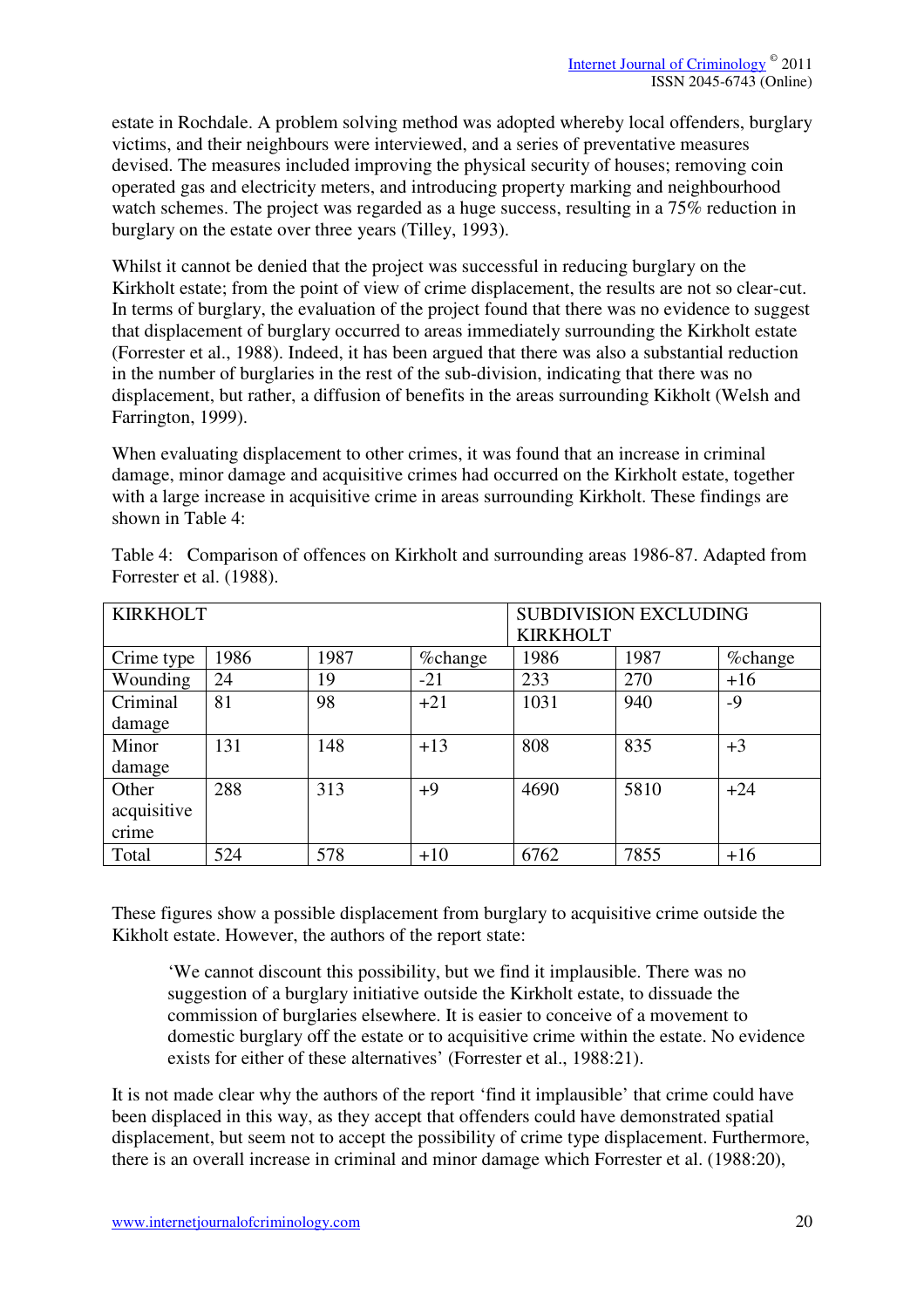attribute to higher reporting of such crimes because of more pride in the estate. On the other hand, this could be attributable to failed burglaries; in other words attempted burglaries.

However, if the RCT perspective is applied to this project; then an offender weighing up the opportunities on Kirkholt in light of the target hardening and increased vigilance, might well rationally choose to move his/her offending elsewhere, either to other crimes or other locations. A definitive answer would therefore have been possible if those offenders convicted of these acquisitive crimes had been interviewed.

Furthermore, part of the initiative involved the removal of pre-payment gas and electricity meters. Before the initiative, 49% of burglaries on the estate involved the theft of cash from these meters, and 27% involved the theft of meter cash only. In a previous study of this phenomenon it was found that in 86% of cases recorded by the police, either the occupant of the household, or a member of the family was responsible for the theft of cash from prepayment meters (Hotson, 1970, cited in Hill, 1986). A study by Laycock (1985), used a similar estimate of 80% to explain a remarkable drop in thefts from pre-payment meters in a burglary prevention scheme in South Wales. It was argued that residents joining such a scheme prevented themselves from claiming that they had been burgled. Laycock also found no evidence of displacement to surrounding areas.

Indeed, if these suppositions are correct, it may well explain why there was no apparent evidence of displacement of burglary to the surrounding areas, both in the Laycock study and in Kirkholt; insurance fraudsters and individuals willing to rob their own meters because of a shortage of cash, may be unlikely to commit burglary as an alternative.

However, Forrester et al. (1988:14), dispute such notions when explaining the dramatic reductions in burglary on Kirkholt, although they acknowledge the possibility that some of the thefts from cash meters could be attributed to these 'own goals'. Forrester et al. claimed that victim interviews on the estate, and an examination of the crime statistics led them to believe that the incidence of such 'own goals' on Kirkholt was much lower. Since an 'own goal' is unlikely to be cleared, it is argued that if the clearance rate of burglaries involving meter cash is particularly low, then this can be attributable to 'own goals'. However, if the clearance rate for meter and non-meter burglaries is similar, then the influence of such 'own goals' is likely to be slight. In 1986, the clearance rate for burglaries involving meter cash on Kirkholt was 13.1%, and for all other burglaries it was 25.6%. Since an 'own goal' is unlikely to be cleared, it may be safe to assume therefore, that only about 50% of the burglaries involving meter cash were of this type, which would account for about 25% of all burglaries. Quite why these figures for 'own goals' are so startlingly different from those provided by Hotson (1970), is a question the authors of the Kirkholt study left strangely unexplored. But it was nevertheless argued on the basis of the above reasoning, that in order to be judged a success, the Kirkholt initiative must reduce burglary by over 25% (ibid).

Anomalies with the findings on Kirkholt, but with no mention of what might be called 'The Hotson Anomaly', were expressed by Osborn (1994), in a report for the Safer Neighbourhoods Unit. In a more in-depth study of the figures, it was shown that the main beneficiaries of a reduction in burglary were the 19-25 age groups, and that the elderly actually experienced an increase in burglary over the project period. If this is indicative of displacement of crime to the elderly; questions about malign displacement need to be asked in terms of the greater impact of crime on the elderly in financial and social terms, and would seem to challenge the assertions of Welsh and Farrington (1999), mentioned above.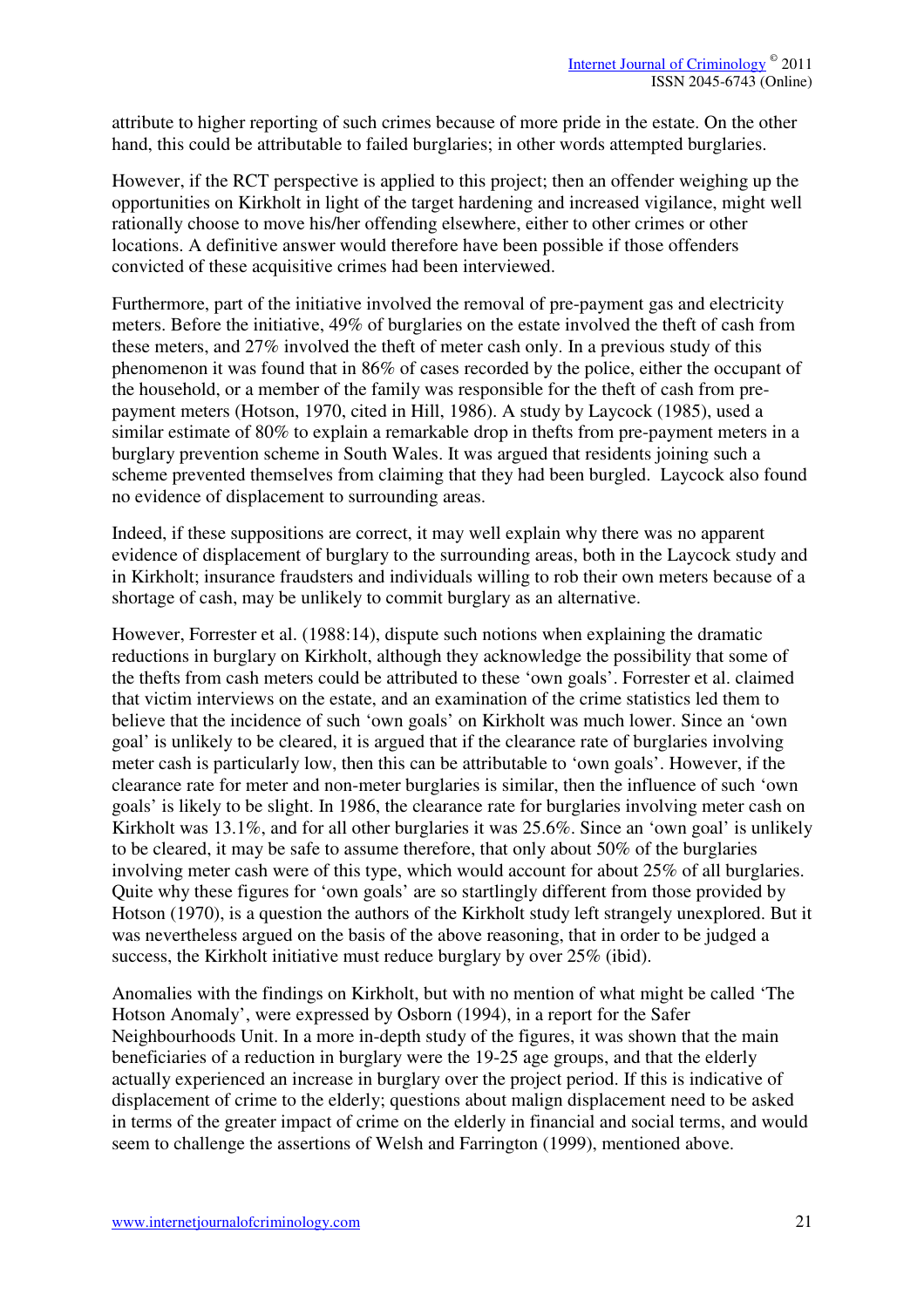Osborn (1994), also questioned whether the dramatic results might have been due, in part, to the local authority's Kirkholt Development Project which began before the Home Office project, and which invested a total of £1.25 million on security related works alone. Furthermore, Osborn highlights an epidemic of break-ins in an adjacent area, Ashfield Valley in 1989, where empty flats were stripped of valuable fittings. This occurred during the second

phase of Kirkholt, and in 1990 the recorded number of burglaries on Kirkholt began to rise again, such that levels had returned to pre-1988 levels by 1992 (although not to the very high levels of 1987). No attempt has been made to discover how the possibly easier target of Ashfield Valley influenced the behaviour of offenders on Kirkholt. Indeed, figures for crimes other than burglary were not collected for the second phase of the Kirkholt Project (Forrester et al., 1990).

A further point about the exceptionally high burglary rate in 1987 in Kirkholt needs to be explored. Kirkholt is a small area, and as such, a decrease in crime rates from an unusually high rate, may be indicative of a regression towards the mean. In such cases an observed score is partly a true score, and partly error which varies randomly over time. An unusually high score is likely to include an above average error component and therefore, the next measurement is likely to be lower because the error component is likely to decrease (Farrington and Welsh, 2004). Forrester et al. (1990:27), discounted this explanation of the figures in Kirkholt, stating that '---pre implementation figures are not atypically high, and hence any changes are not attributable to statistical regression'. However, the same authors (Forrester et al. 1988:2), quite clearly state 'the rate of recorded domestic burglary on the estate was double the rate of all burglaries, reported and unreported--- in the 1984 British Crime Survey'. In the same way, the diffusion of benefits alluded to by Welsh and Farrington (1999), in areas surrounding Kirkholt, may also be a regression to the mean. But according to Farrington and Welsh (2004:465), 'More research is needed on the extent to which there might be regression to the mean of victim survey and police recorded crime rates in small areas'.

Given the above problems with the findings of the Kirkholt Project, it is perhaps not surprising that an independent opinion was sought by the Home Office. David Farrington (1992, unpublished) was commissioned to investigate, and concluded that reductions in burglary on the estate were solely the result of implementation measures of the Home Office project. The results were not a regression to the mean, nor were they due to other occurrences in the area at the time. No questions appear to have been raised in the academic literature about Farrington's actual 'independence' in light of the fact that his academic reputation was built on decades of on-going Home Office funded research with the Cambridge Study of Delinquency.

In summary, a secondary analysis of the empirical literature used to support the criminologically orthodox 'knowledge' that crime displacement is less likely, rather than more likely to occur, and that SCP initiatives may even lead to a diffusion of benefits, found that displacement was evident in 63% of cases. The analysis of offender studies is particularly striking, showing evidence of displacement in 84.6% of cases. These findings therefore do not support the orthodox view. A reanalysis of the Kirkholt Burglary Prevention Project also shows that the evidence is highly questionable.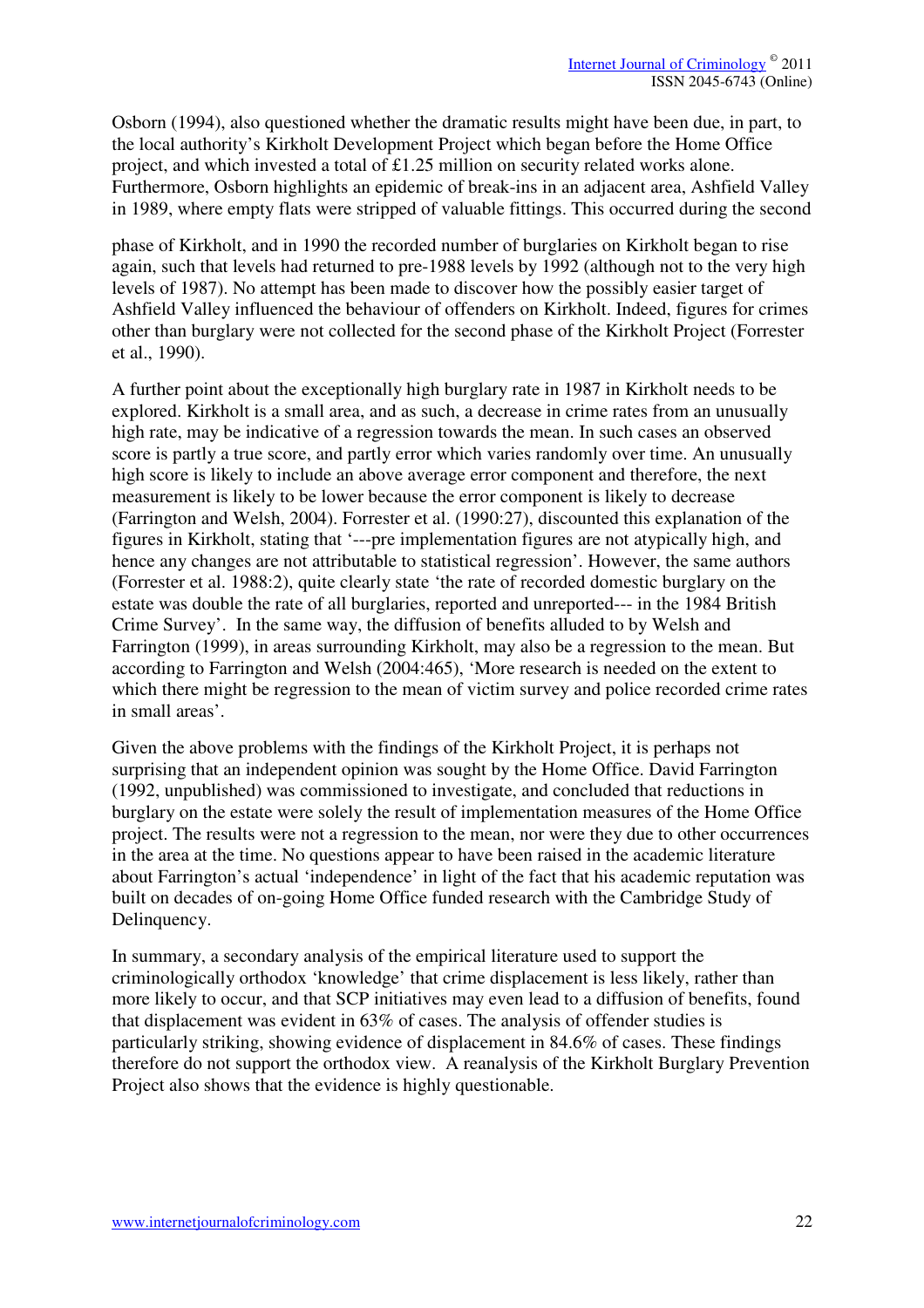#### Chapter 6: Problems of Measuring Displacement Accurately

This chapter will demonstrate that the accurate measurement of crime displacement is beset with problems, many of which stem from the methodological difficulties and flaws which are present in the evaluation of SCP initiatives.

Existing evaluations use a wide range of methods and whilst they all seem to point to the positive benefits of SCP techniques in general, Knutsson and Tilley (2009:2), insert a word of caution in terms of 'publication bias-the well-known tendency for positive findings to be published rather than negative ones', as discussed in Chapter 2. In addition, installing SCP techniques without prior and thorough evaluation of the problem, or the situation in which they are used can lead to 'mindless application' such as the almost blanket coverage in the UK of CCTV (ibid). Clarke (1997), recognises that more appropriate evaluation is required to take into account that each SCP measure is highly specific, not only to the crime or problem under consideration, but also to its circumstances, and that what works in one situation will not always work in another.

There are many attempts to measure the effectiveness of SCP initiatives, and in a summary of thirty-seven years of research into SCP efforts, Guerette (2009), found that of 206 initiatives evaluated, 75% claimed to be effective. However, of these 206 studies only 102 measured crime displacement effects. How could this be and why should this be so?

Difficulties with the measurement of displacement were recognised quite early on; Cornish and Clarke (1987:934), state that research which 'merely analyses crime patterns, is likely to yield only limited information about displacement'. Barr and Pease (1990), concurred, and argued that because there are so many types of displacement, it is almost impossible to measure accurately, because instances of it are likely to merge into overall crime figures, or fall outside the types of crime being studied. They acknowledge that the methodological problems of measuring displacement are unlikely to be resolved stating that 'The wider the scope of the study in terms of types of crimes and places, the thinner the patina of displaced crime could be spread across them; thus disappearing into the realm of measurement error'(ibid:293).

Eck (1993:535), also recognised that methodological problems in measuring displacement may well prevent the ability to 'categorically state that displacement is not a problem', citing small sample size and random fluctuations in crime which may cloud the results.

So, what are the limits in terms of crime type, time and area for measuring displacement in an open-system social environment, as opposed to the laboratory settings used to measure much in the natural sciences? SCP evaluation initiatives may seek to measure crime in the area of operation as well as areas bordering it, but where should the imaginary lines be drawn in looking for the evidence of displacement?

Many evaluations of SCP are based on the assumption that offender populations are 'rigid, fixed in space, and comprise individuals who specialize in one form of crime' (Gabor, 1990:43), and will therefore only look at the particular crime type being targeted and in the surrounding areas. Assumptions about offender behaviour however can be problematic. If we look at the RCT view of offender mobility, which has been briefly discussed in 4.1, Cohen and Felson (1979), argue that offender mobility is often linked to routine activities such as travel to work, school or leisure. Gibbens and Garrity (1962), found that mobility of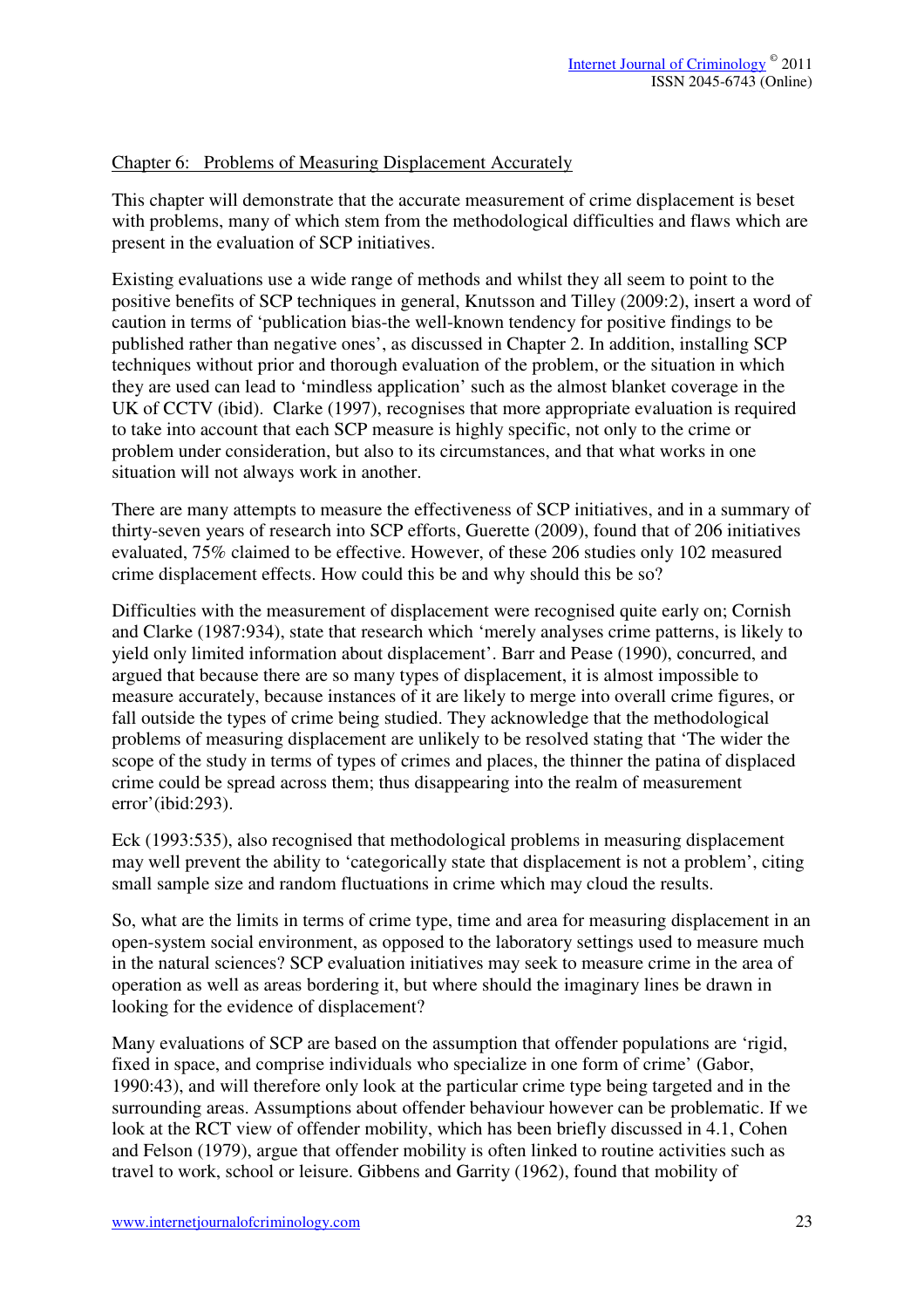offenders is not only limited geographically, in terms of the ability to travel and knowledge of a local area, but also in terms of choices made about offence type, which can be linked to personality. In terms of age, younger offenders have fewer skills and tend to be less mobile than older offenders, and they tend to steal a less wide variety of goods because of problems with disposal. However, Repetto (1974, cited in Gabor, 1990), found in a study of adult burglars that a quarter were willing to travel over 24 hours to reach a target. We cannot therefore assume that offenders are limited to a particular area of activity. Indeed, Gabor (1990), argues that offenders are far more adaptable than formerly thought, and that offender mobility varies greatly from one crime type and offender category to another. Furthermore, Schneider (2005), refutes the assumption that offenders tend to specialise in one type of offence, although it is recognised that they may move from one type of offending to another throughout the course of a criminal career. Schneider's research has clearly shown that 'criminals operate outside their perceived boxes', and that, prolific burglars regularly committed shoplifting offences in order to 'boost' their income (ibid: 399).

In his review of SCP evaluations, Guerrette (2009), found that of those studies that did measure displacement; 77% examined spatial displacement; 27% examined target displacement; 15% offence; 10% tactical, and 5% temporal. None of the studies evaluated examined perpetrator displacement (percentages add up to more than 100% as several studies examined more than one type of displacement). It is evident therefore that most evaluations of displacement concentrate on spatial displacement.

Guerette (2009), concluded that in the future the analysis of displacement should be incorporated into the research design of SCP evaluations, so that the overall outcome of the initiative can be measured accurately. In addition, analysis of displacement should include all forms of it rather than concentrating on spatial displacement. 'Few examinations of displacement---have explored or tried to measure the myriad ways displacement might behave' (ibid: 50).

In the secondary analysis of the empirical literature on crime displacement in Chapter 5, it can be seen that these studies do not measure displacement in any quantifiable way. More specifically, Guerette and Bowers (2009:1338), state that the empirical studies prior to their own 'are limited in several ways.' First, they have been based on a small number of studies available for review at the time. Second, all the reviews have been descriptive in their method because of a lack of data, and in many cases this was limited to the author's reporting of whether displacement was found or not.

 Third, they claim that even if sufficient data were available at the time, the statistical methods for a reliable empirical determination have only recently become available.

Elsewhere, Bowers (Bowers and Johnson, 2003), has stated that the net effect of a SCP initiative is the direct preventative effect, plus the diffusion of benefits, minus the displacement effects. In pursuit of a quantifiable approach, displacement can therefore be measured in the weighted displacement quotient or WDQ thus (Guerette and Bowers, 2009):

#### WDQ= Da/Ca-Db/Cb

# Ra/Ca-Rb/Cb

where Da is the crime count in any surrounding areas post initiative and Db is the crime count in the same area pre initiative; Ca is the crime count in a control area post initiative and Cb is the crime count in that area pre initiative; Ra is the crime count in the target area post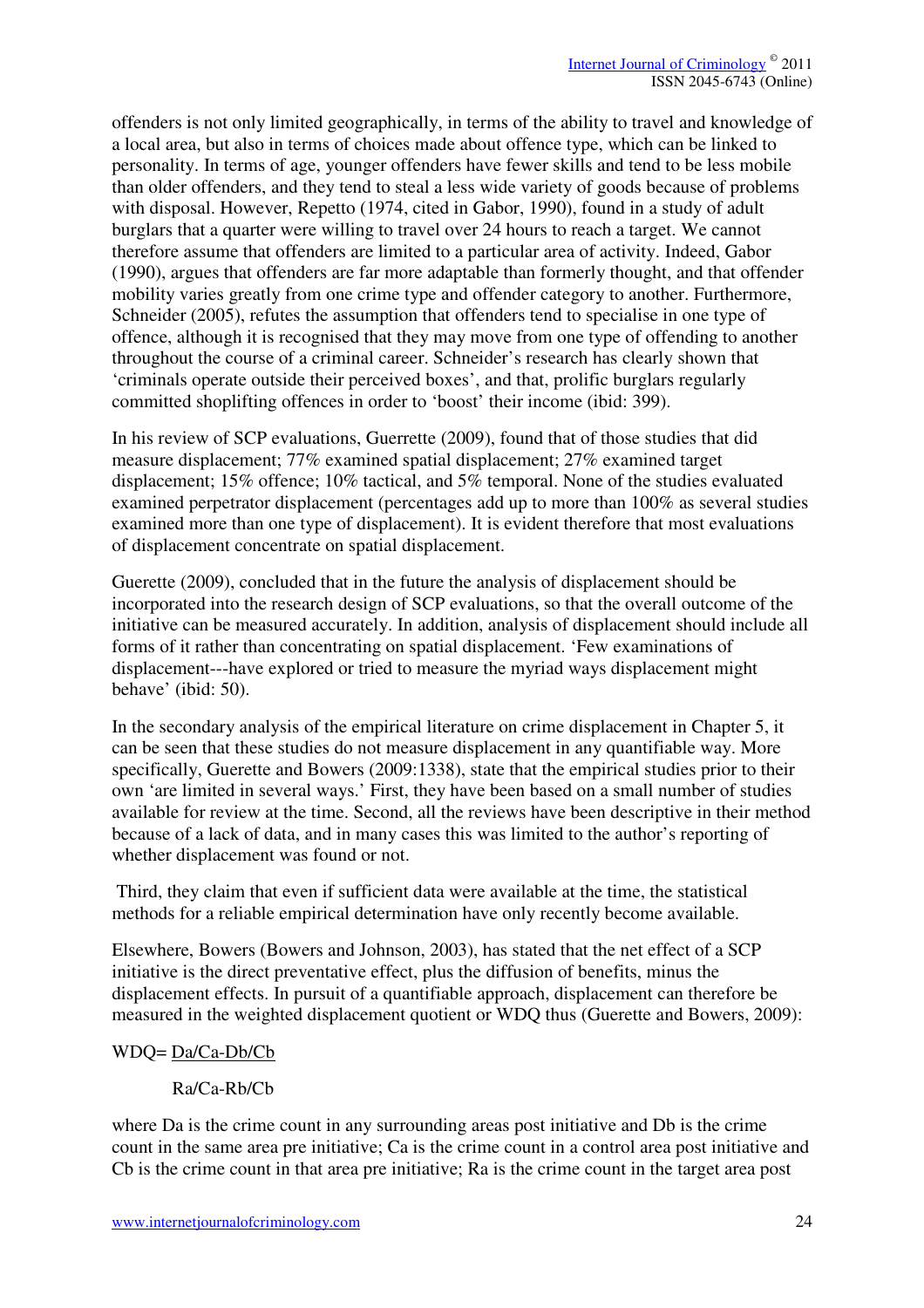initiative and Rb is the crime count in that area pre initiative. However, it can be seen that this formula is capable only of measuring spatial displacement.

The displacement of crime may not be due to the SCP initiative being evaluated; it could also be a reflection of more general conditions in a particular community such as increased police patrols. There may be several factors that impact simultaneously on a community that may have an effect on crime (Gabor, 1990), this was echoed by Osborn (1994), in a critique of the findings of the Kirkholt Burglary Prevention Project discussed in Chapter 5.

In assessing the problems outlined above Hamilton-Smith (2002:12), states that '---the theoretical foundations of displacement have been well developed--- (but there is) ---limited application of this theory to the development of theoretically-informed measurement strategies'. Moreover, displacement and diffusion of benefits have been evaluated via the comparison of crime figures in project areas with neighbouring geographic areas on the basis of rigidly applied criteria and unspecified or loosely applied principles. He provides a useful summary of these problems thus:

- 1. If offenders do employ rational decision making when offending, and if they operate in an environment with a large supply of criminal opportunities, predicting any possible displacement will be problematic.
- 2. Offender studies have shown that most offenders do not specialise in one type of crime and will change their criminal behaviour to take advantage of different opportunities.
- 3. Both offenders and victims are increasingly mobile.
- 4. Any evaluation of crime prevention projects that is spread too thinly across time, space, and offence type, will encounter difficulties in distinguishing the effects of the project from natural variations in crime rates.
- 5. Similarly, it may be difficult to distinguish the effects of the project from other influences in the area (ibid).

In summary, it would seem that, as recommended by Cornish and Clarke (1987), and in line with RCT theory, most SCP evaluations of crime displacement are crime specific and concentrate on spatial displacement. These views of displacement are thus bounded by crime type or area, and therefore fail to measure all the ways in which crime displacement may be manifested.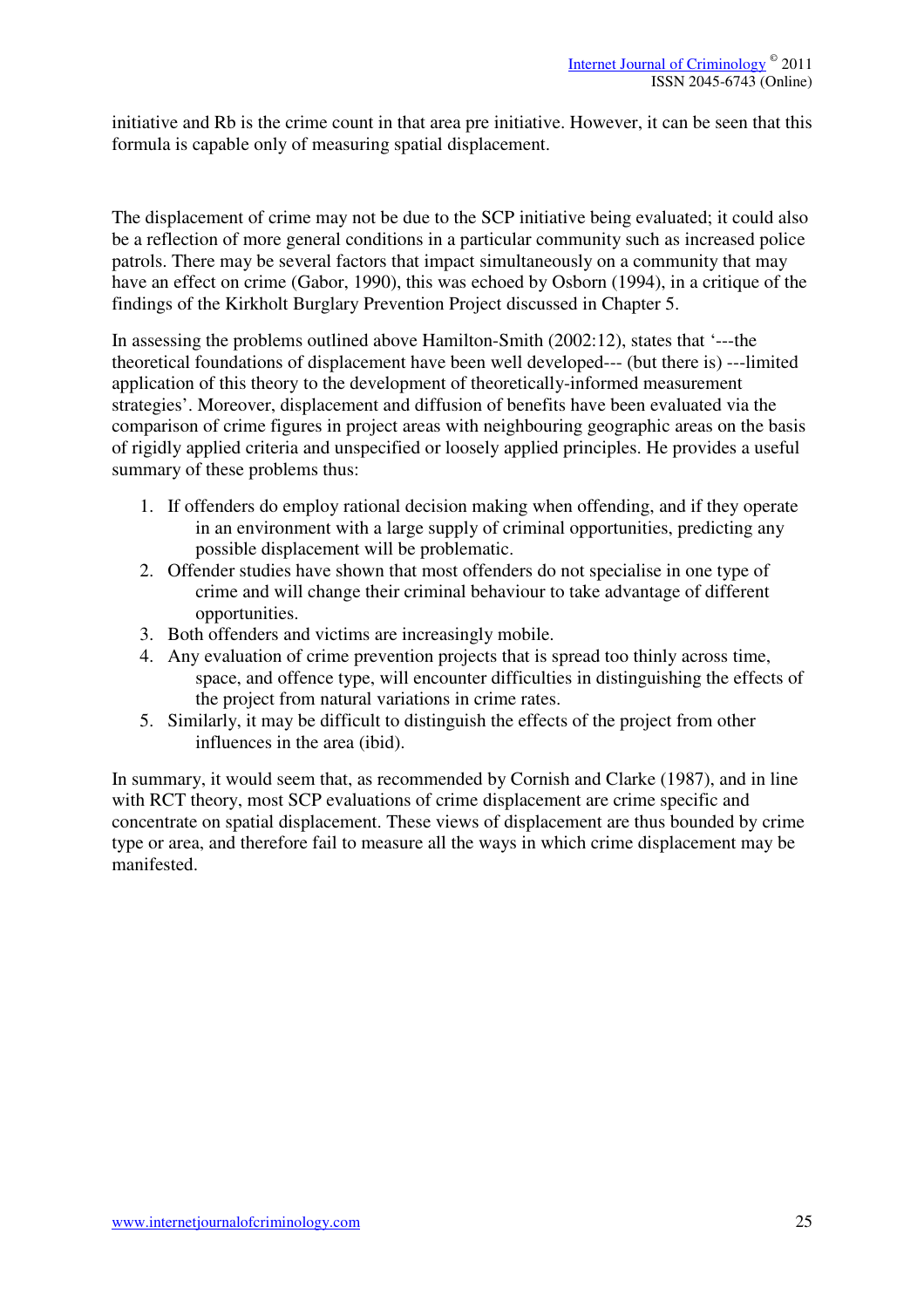#### Chapter 7: Conclusions, Discussion and Recommendations

#### 7.1: Conclusions

The orthodox view of crime displacement is that displacement is not inevitable, is often less than anticipated, and that SCP initiatives may even lead to a 'diffusion of benefits'. This view is based on the theories of RCT and RAT, and makes assumptions about the choice structuring properties of offences and travel patterns of offenders.

In challenging this orthodox view; the main findings of this dissertation can be summarised thus:

• A secondary analysis of published empirical evidence from crime reduction initiatives, conducted as research for this dissertation, shows displacement in 63% of cases, and a review of offender studies shows displacement in 84.6% of cases. Therefore, the orthodox view, while based on sound evidence, is selectively biased in that it has ignored a greater amount of evidence to the contrary. Is the orthodox view therefore based on a myth?

The fact that the crime reduction literature has not considered the weight of the evidence is itself indicative of poor scholarship; but it would also appear, despite extensive searching, that this anomaly has not been questioned elsewhere in the academic literature. On this basis, the author claims that this dissertation makes an original contribution to criminological knowledge.

- A re-analysis of the Kirkholt Burglary Prevention Project shows that its claims in relation to reducing burglary on the estate, and the displacement of crime and diffusion of benefits to areas surrounding the estate are questionable in fact. A number of irrational assumptions seem to have been made in Kirkholt with regard to:
	- (a) evidence of displacement from burglary to acquisitive crime outside the estate which Forrester et al. (1998: 21), find 'implausible'; and
	- (b) previous research in connection with the 'own goal' phenomenon of theft of cash from pre-payment gas and electricity meters. Forrester et al. (1988), discount these findings, and use a much lower estimate of 50% in relation to Kirkholt.

Furthermore, if the 'independent' reviewer David Farrington, who works for the Home Office, is indeed independent, and who upheld the findings of the Kirkholt team, then why are his findings unpublished and his report unavailable?

• Despite the acknowledged problems of measuring displacement, most SCP evaluations are crime specific and concentrate on spatial displacement in small geographical areas. They therefore fail to measure displacement accurately.

#### 7.2: Discussion

The above findings demonstrate that the orthodox view of crime displacement and diffusion of benefits is overall, based on a questionable weighing of all the evidence. Nevertheless, Hayward (2007: 232), in a critique of RCT and SCP, cites the 'considerable success in combating certain forms of economic/acquisitive criminality (e.g. Ken Pease's work on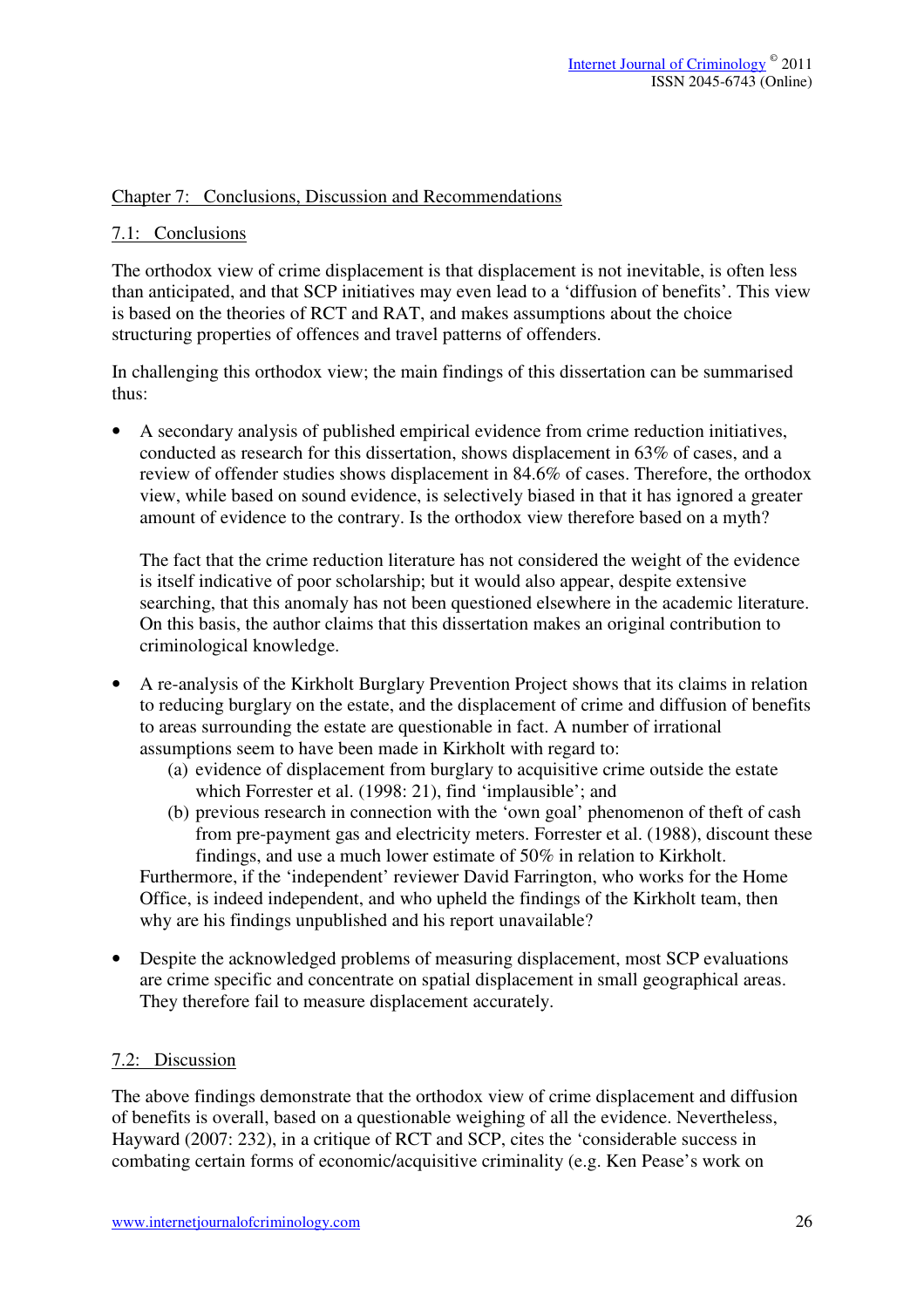preventing repeat burglary victimization---)'. So it would seem that even the critics of RCT and SCP accept the orthodox view.

The SCP and RAT focus on preventing crime and the focus on acquisitive crime, neglects crime in which it is difficult to theorise that a rational calculation of costs and benefits has taken place. Expressive crimes such as graffiti, or violent crimes such as domestic violence, demand a much more detailed examination of the causes and variance in motivation behind these types of criminal behaviour. If RCT is to be a viable theory for all crimes, then it also has to address alternative reactions to the blocked opportunities of SCP initiatives. Therefore, in order to avoid these possible criticisms of SCP initiatives, an accurate assessment of their effectiveness, including any possible displacement is needed. Many SCP initiatives do not attempt to assess whether crime displacement has occurred at all, and if they do, most only try to measure spatial displacement. Thus, their overall claims to effectiveness must be questioned.

Furthermore, 'wishful thinking is no substitute for theoretical understanding' (Grabosky, 1996:39), and inappropriate applications of general theory, and a failure to take account of situational variations can render SCP initiatives ineffective. This is bad science. Effective interventions should understand the context and the mechanism of the intended activity, rather than concentrating on opportunity and deterrence in isolation (ibid; see also Pawson and Tilley, 1994).

If we accept that SCP initiatives need to be crime specific (e.g. Clarke, 1997), then; in order to prevent a particular crime, we can follow this RCT perspective through in Cornish and Clarke's (1987), assertion that the analysis of crime displacement needs to be crime specific also. The potential displacement will depend on the properties of the offence *and the characteristics of the offender*. However, it can be argued that SCP initiatives have neglected to measure all the possible manifestations of displacement, because they have concentrated on the spatial displacement of particular offences, and not the offender.

Barr and Pease (1990), have proposed already that the study of criminal careers should be seen as complimentary to crime prevention strategies. The potential for displacement might be greater where offenders have a dedicated criminal career, as they may be the most versatile offenders, but this could only be ascertained by dedicated qualitative research with offenders. Moreover, given that each offender will react differently to a given set of circumstances, research with offenders would give a more comprehensive view of displacement activity, and allow a more thorough understanding of criminal behaviour.

#### 7.3: Recommendations

Based on the above findings and discussion, it is recommended that to fully analyse crime displacement:

1. A more comprehensive definition of displacement is required. The following is suggested : 'Crime displacement occurs when an offender (or potential offender), who is prevented from committing a crime, commits the same crime at another time or in another place; chooses a different target, different methods, or substitutes a different type of crime; or where a different offender (or potential offender), commits the same crime. The displaced crime may be malign (more serious), or benign (less serious), than the original prevented crime'.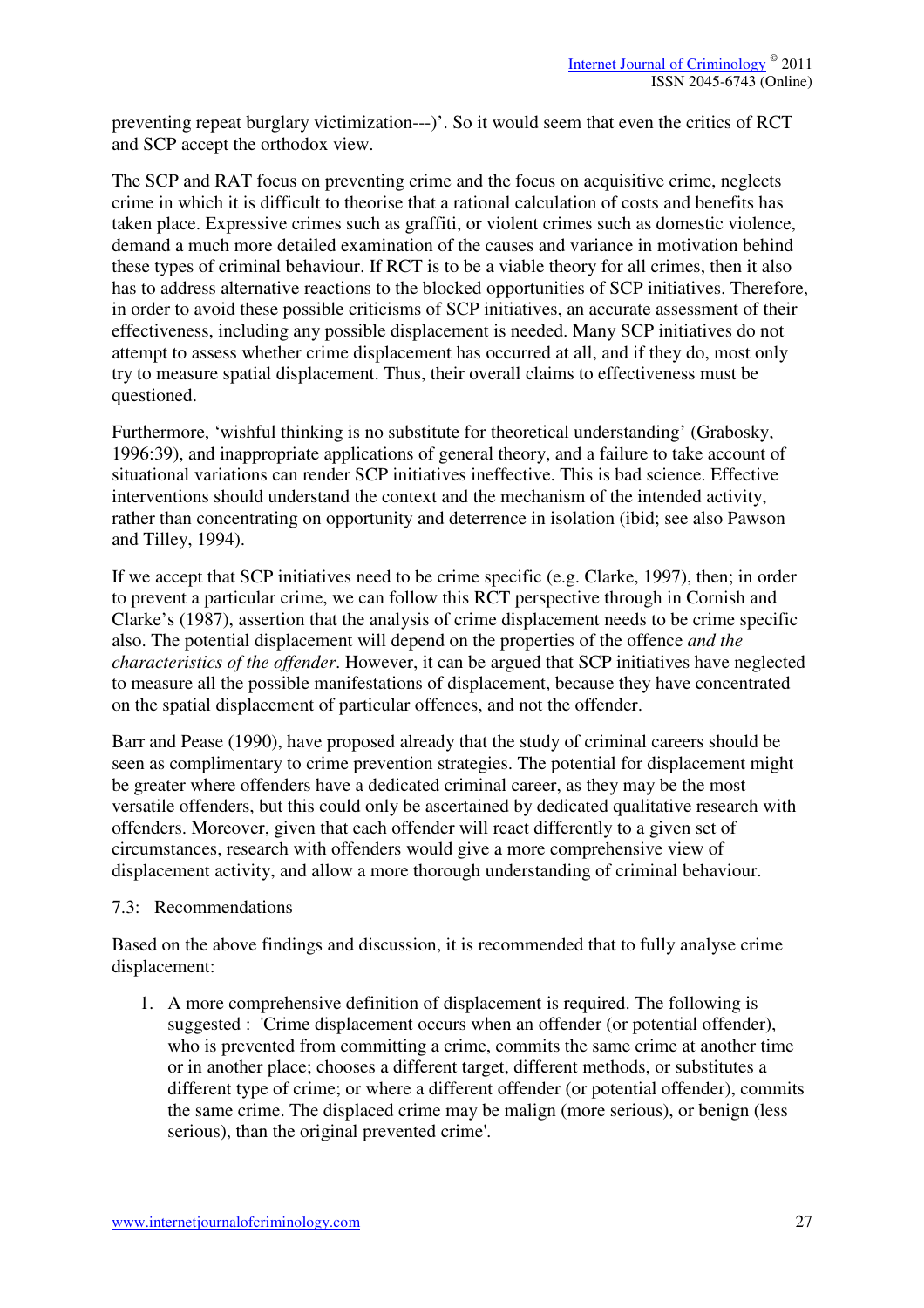- 2. A large scale qualitative study with offenders is undertaken to ascertain:
	- a more accurate picture of the level of crime displacement;
	- in cases where displacement has occurred, the type of displacement which has taken place;
	- the offender's motivation for the particular type of displacement; and
	- an exploration of how the decision to displace was reached, i.e. whether the costs and benefits were taken into account in a rational way.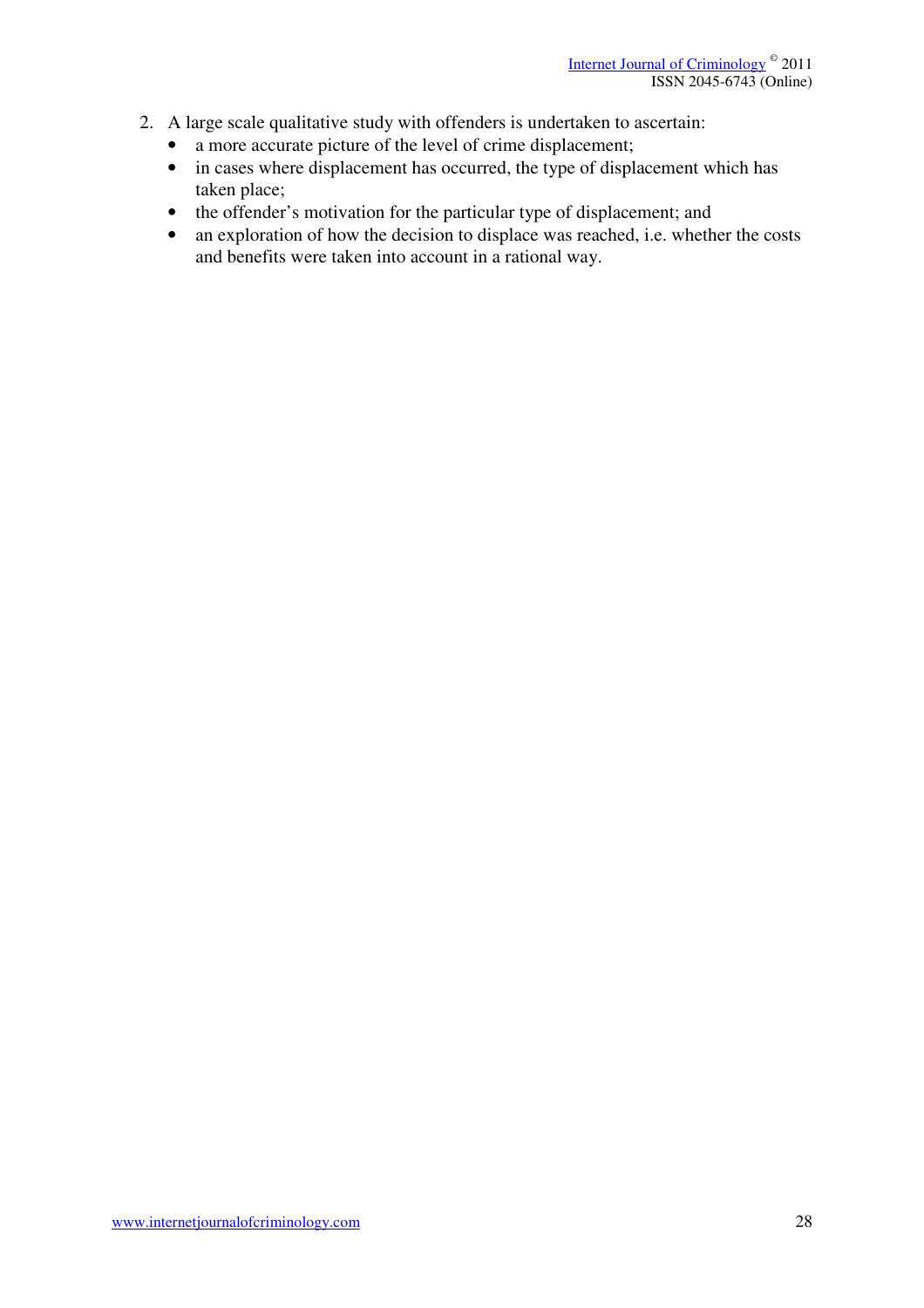# **Appendix 1.**

Ten principles of opportunity and crime. Adapted from Felson and Clarke (1998).

| 1. Opportunities play a role in causing all | Not just property crime, but fraud, drug       |
|---------------------------------------------|------------------------------------------------|
| crime.                                      | dealing and violent and sexual offences.       |
| 2. Crime opportunities are highly specific. | Bank robbery is reliant on a different set of  |
|                                             | opportunities from mugging for instance.       |
| 3. Crime opportunities are concentrated in  | Crime patterns vary by time and location       |
| time and space.                             | even within high crime areas, reflecting       |
|                                             | different levels of opportunity.               |
| 4. Crime opportunities depend on everyday   | Offenders and targets move according to        |
| movements of activity.                      | patterns of work, leisure etc.                 |
| 5. One crime produces opportunities for     | Burglary can facilitate credit card fraud and  |
| another.                                    | buying and selling stolen goods for instance.  |
| 6. Some products offer more tempting crime  | Otherwise known as VIVA, this reflects the     |
| opportunities.                              | value, inertia, visibility and access of crime |
|                                             | targets.                                       |
| 7. Social and technological changes produce | New products go through four stages:           |
| new crime opportunities.                    | innovation, growth, mass marketing and         |
|                                             | saturation, making them highly desirable       |
|                                             | crime targets in the middle stages.            |
| 8. Crime can be prevented by reducing       | Under four main methods: increasing the        |
| opportunities.                              | perceived efforts, increasing the perceived    |
|                                             | risks, reducing the anticipated rewards, and   |
|                                             | removing the excuses of crime.                 |
| 9. Reducing opportunities does not usually  | Evaluations of SCP initiatives have shown      |
| displace crime.                             | little evidence of the displacement of crime.  |
| 10. Focussed opportunity reduction can      | SCP initiatives in one location or time can    |
| produce wider declines in crime.            | lead to a 'diffusion of benefits' to a nearby  |
|                                             | location or time as offenders overestimate the |
|                                             | scope of the initiatives.                      |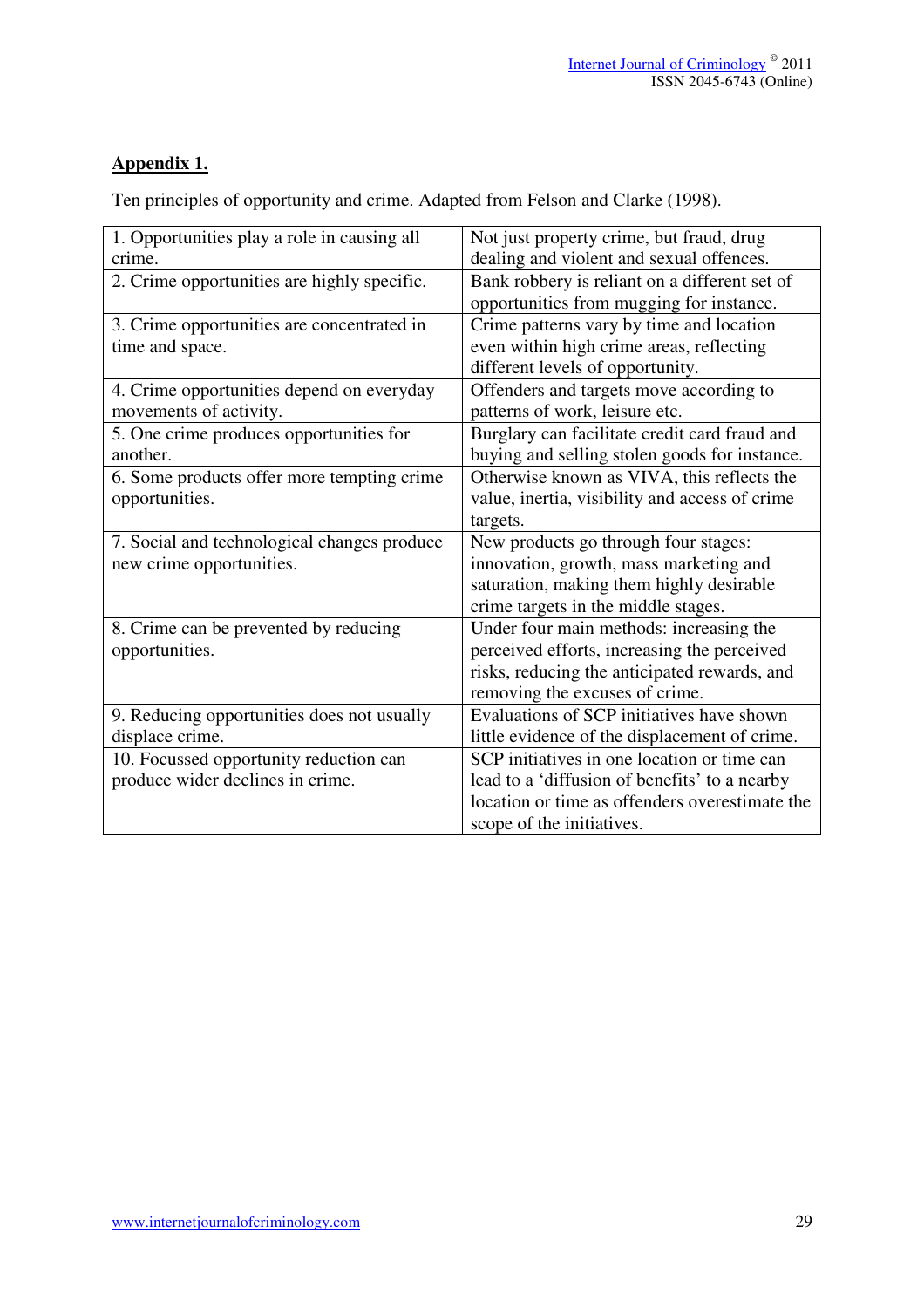# **Appendix 2.**

| Increase the                                                                                               | Increase the                                                                                           | Reduce the                                                                                  | Reduce                                                                                                                     | Remove the                                                                                         |
|------------------------------------------------------------------------------------------------------------|--------------------------------------------------------------------------------------------------------|---------------------------------------------------------------------------------------------|----------------------------------------------------------------------------------------------------------------------------|----------------------------------------------------------------------------------------------------|
| effort                                                                                                     | risks                                                                                                  | rewards                                                                                     | provocations                                                                                                               | excuses                                                                                            |
| 1. Harden<br>targets.<br><i>immobilisers in</i><br>cars,<br>anti-robbery<br>screens                        | 6. Extend<br>guardianship.<br>Cocooning,<br>neighbour-hood<br>watch                                    | 11. Conceal<br>targets.<br>gender-neutral<br>phone<br>directories,<br>off-street<br>parking | 16. Reduce<br>frustration and<br>stress.<br>efficient<br>queuing,<br>soothing<br>lighting                                  | 21. Set rules.<br>rental<br>agreements,<br>hotel<br>registration                                   |
| 2. Control<br>access to<br>facilities.<br>alley gating,<br>entry phones                                    | 7. Assist natural<br>surveillance.<br>improved street<br>lighting,<br>neighbour-hood                   | 12. Remove<br>targets.<br>removable car<br>radios,<br>pre-paid public                       | 17. Avoid<br>disputes.<br>fixed cab fares,<br>reduce crowding<br><i>in pubs</i>                                            | 22. Post<br>instructions.<br>'no parking',<br>'private<br>property'                                |
| 3. Screen exits.<br>tickets needed,<br>electronic tags<br>for libraries                                    | watch hotlines<br>8. Reduce<br>anonymity.<br>taxi driver ID's,<br>'how's my<br>driving?' signs         | phone cards<br>13. Identify<br>property.<br>property<br>marking,<br>vehicle licensing       | 18. Reduce<br>emotional<br>arousal.<br>controls on<br>violent porn,<br>prohibit<br>paedophiles<br>working with<br>children | 23. Alert<br>conscience.<br>roadside speed<br>display signs,<br>'shoplifting is<br>stealing'       |
| 4. Deflect<br>offenders.<br>street closures<br>in red light<br>districts,<br>separate toilets<br>for women | 9. Utilise place<br>managers.<br>train employees<br>to prevent<br>crime,<br>support whistle<br>blowers | 14. Disrupt<br>markets.<br>checks on pawn<br>brokers,<br>licensed street<br>vendors         | 19. Neutralise<br>peer pressure.<br>'idiots drink and<br>drive'<br>'it's ok to say<br>no'                                  | 24. Assist<br>compliance.<br>litter bins,<br><i>public lavatories</i>                              |
| 5. Control<br>tools/weapons.<br>toughened beer<br>glasses,<br>photos on credit<br>cards                    | 10. Strengthen<br>formal<br>surveillance.<br>speed cameras,<br>CCTV in town<br>centres                 | 15. Deny<br>benefits.<br>ink merchandise<br>tags,<br>graffiti cleaning                      | 20. Discourage<br>imitation.<br>rapid vandalism<br>repair,<br>V chips in TV'S                                              | $\overline{25}$ . Control<br>drugs/alcohol.<br>breathalysers in<br>pubs,<br>alcohol-free<br>events |

Twenty-five opportunity reducing techniques: Cornish and Clarke (2003).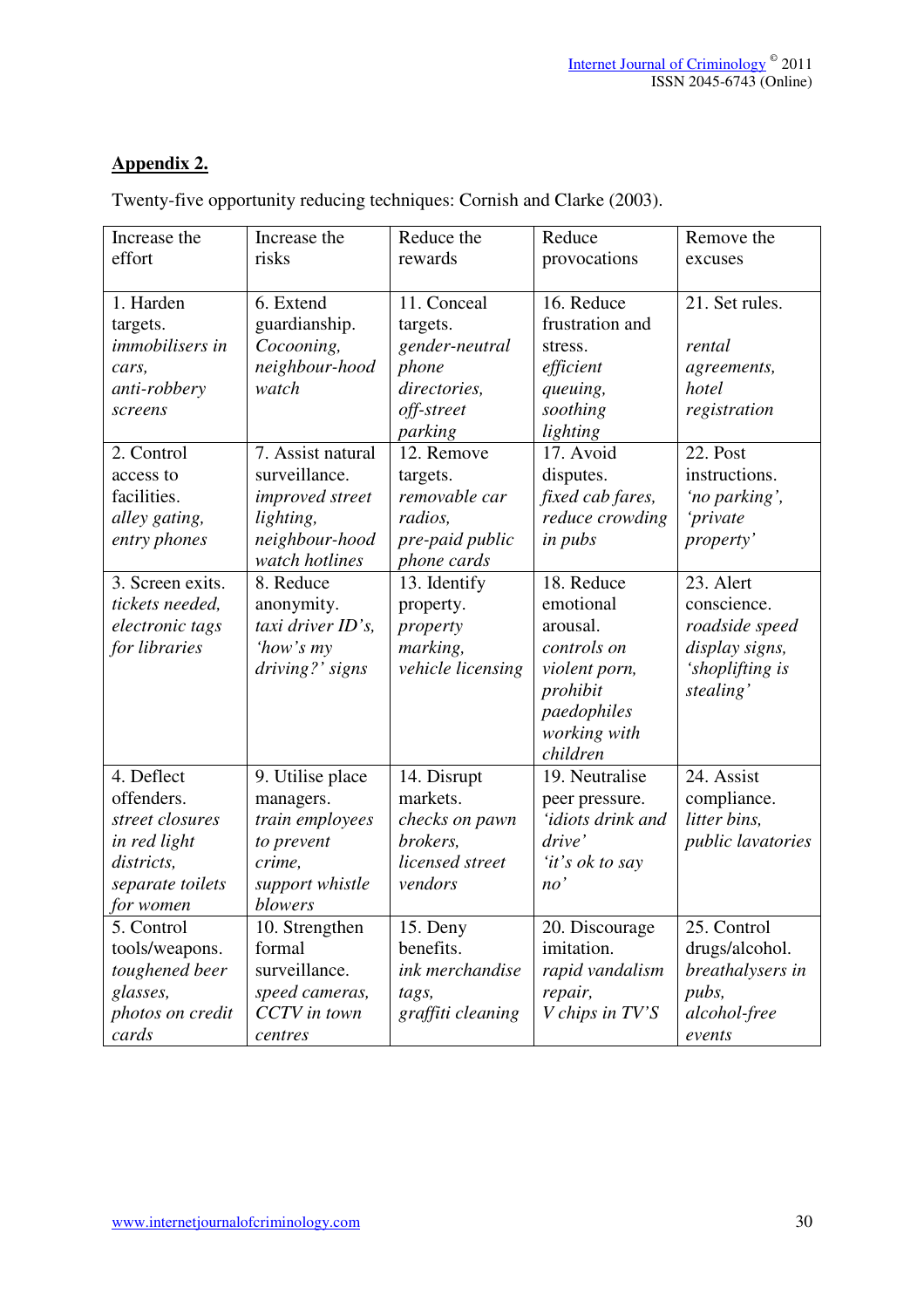# **Appendix 3.**

Full list of studies used in Table 1.

Source: Barr and Pease (1990):

Brantingham, P.L. and Brantingham, P.J. (1984) 'Burglary Mobility and Crime Prevention Planning' in R.V. Clarke and T.J. Hope (eds) *Coping with Burglary,* Lancaster: Kluwer-Nijhoff

Hakim, S. and Rengert, G. (1981) *Crime Spillover,* Beverley Hills, CA.: Sage

Hakim, S., Ovadia, A., Sagi, E., and Weinblatt, J. (1979) 'Interjurisdictional Spillover of Crime and Police Expenditures', *Land Economics* 55: pp. 200-212

Kelling, G.L. (1988) *What Works-Research and the Police,* Washington, D.C.: National Institute of Justice

Kelling, G.L., Wycoff, M.A., and Pate, T. (1980) 'Policing: A Research Agenda for Rational Policy Making', in R.V. Clarke and J.M. Hough (eds) *The Effectiveness of Policing,*  Farnborough: Gower

Laycock, G. (1984) *'Reducing Burglary: A Study of Chemists' Shops'* Crime Prevention Unit Paper 1, London: Home Office

Letkemann, P. (1973) *Crime as Work,* Englewood Cliffs, N.J.: Prentice Hall

Police Foundation (1981) *The Newark Foot Patrol Experiment,* Washington, D.C.: Police Foundation

Wilson, S. (1978) 'Vandalism and 'Defensible Space' on London Housing Estates' in R.V. Clarke (ed) *Tackling Vandalism* Home Office Research Study 47, London: Home Office

Zimring, F.E. (1972) 'The Medium is the Message: Firearm Caliber as a Determinant of Death from Assault', *Journal of Legal Studies* 1: pp. 97-123

Zimring, F.E. and Hawkins, G. (1987) *The Citizen's Guide to Gun Control,* New York, NY: Macmillan

Source: Eck (1993):

Eck, J.E. and Spelman, W. (1987) *Problem Solving: Problem-Oriented Policing in Newport News,* Washington, D.C.: Police Executive Research Forum

Kelling, G.L., Pate, T., Dieckman, D. and Brown, C.E. (1974) *The Kansas City Preventive Patrol Experiment: A Technical Report,* Washington, D.C.: Police Foundation

Kleiman, M.A.R. (1987) *Crackdowns: The Effects of Intensive Enforcement on Retail Heroin Dealing,* Working Paper 87-01-11, Cambridge, MA: Program in Criminal Justice Policy and Management, John F. Kennedy School of Government, Harvard University

Lateef, A.B. (1974) 'Helicopter Patrol in Law Enforcement-An Evaluation', *Journal of Political Science and Administration* 2(1): pp. 62-65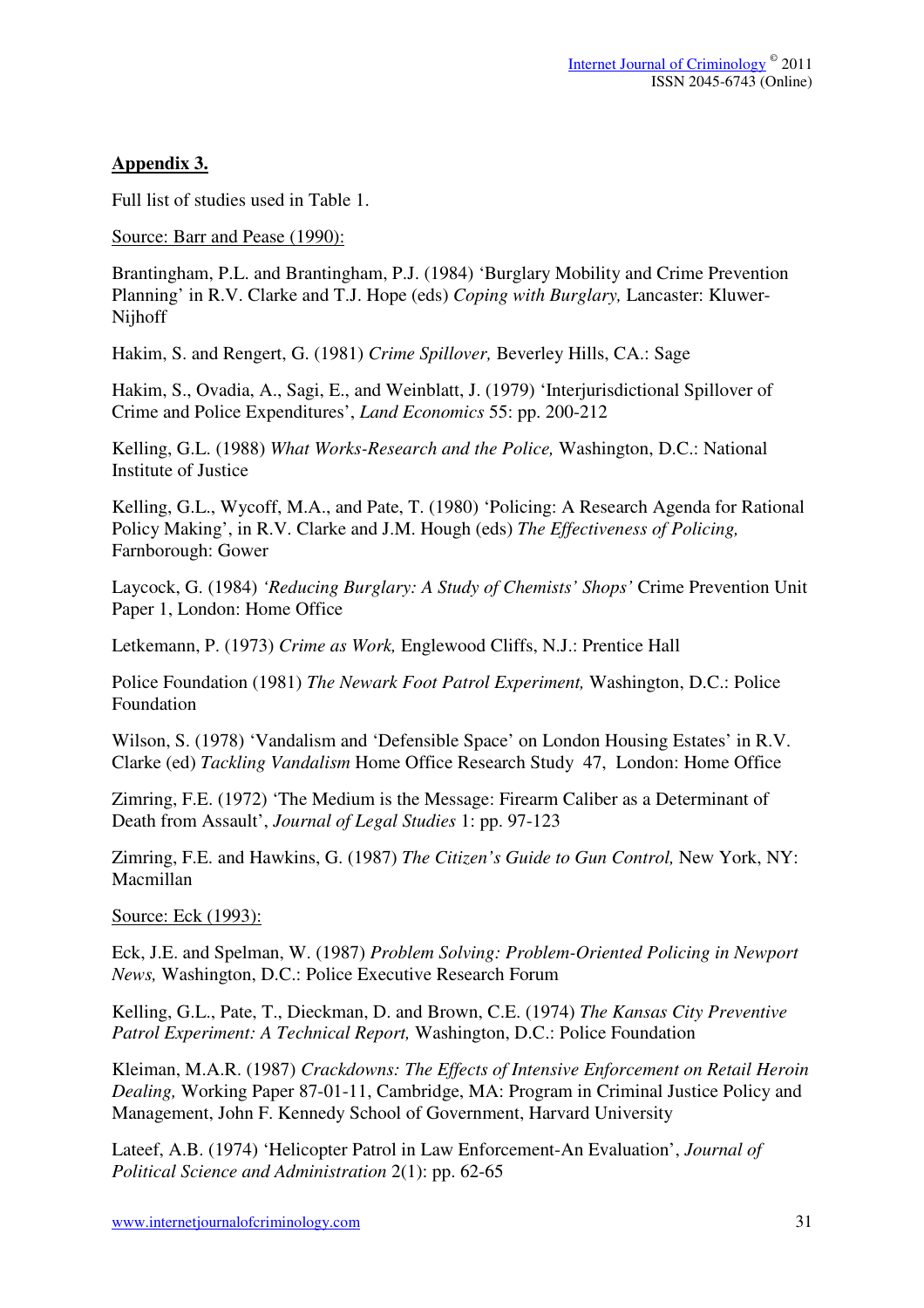Lowman, J. (1986) 'Prostitution in Vancouver: Some Notes on the Genesis of a Social Problem', *Canadian Journal of Criminology* 28(1): pp. 1-16

Schnelle, J.F., Kirchner, Jr. R.E.,Casey, J.D., Uselton, Jr. P.H., and McNees, M.P. (1977) 'Patrol Evaluation Research: A Multiple-Baseline Analysis of Saturation Police Patrolling during Day and Night Hours', *Journal of Applied Behaviour Analysis* 10 (1): pp. 33-40

Webb, B. and Laycock, G. (1992) *Reducing Crime on the London Underground: An Evaluation of Three Pilot Projects,* London: Home Office

Sviridoff, M., Sadd, S., Curtis, R., and Grinc, R. (1992) *The Neighbourhood Effects of Street-Level Drug Enforcement-Tactical Narcotics Teams in New York,* New York, NY: Vera Institute of Justice

Source: Hesseling (1994):

Allatt, P. (1984) 'Residential Security: Containment and Displacement of Burglary', *Howard Journal* 23: pp.1-116

Barron, J.M. (1991) *'Repulsive and Attractive Displacement',* Paper presented to the American Society of Criminology, November: San Francisco

Bieleman, B. and Kroes, L. (1991) *Door Regelen In de MaaU Readies van Drugssgebruters op Maatregelen van Overheid en Burger, Groningen*, NETH: Stichting Intraval

Bennett, T. and Wright, R. (1984), *Burglars on Burglary; Prevention and the Offender* Aldershot: Gower

Burrows, J. (1980) 'Closed Circuit Television and Crime on the London Underground', in R.V.G. Clarke and P. Mayhew (eds) *Designing Out Crime,* London: HMSO

Burrows, J. and Heal, K. (1980) 'Police Car Security Campaigns', in R.V.G. Clarke and P. Mayhew (eds) *Designing Out Crime,* London: HMSO

Clarke, R.V. (1992) 'Deterring Obscene Phone Callers: The New Jersey Experience', in R.V. Clarke (ed) *Situational Crime Prevention: Successful Case Studies,* Albany, NY: Harrow and Heston

Clarke, R.V. and Mayhew, P. (1988) 'The British Gas Suicide Story and its Criminological Implications', in M. Tonry and N.Morris (eds) *Crime and Justice: A Review of Research,*  Volume 10, Chicago, IL: The University of Chicago Press

Clarke, R.V. and Mayhew, P. (1989) 'Crime as Opportunity: A Note on Domestic Gas Suicide in Britain and the Netherlands', *British Journal of Criminology* 29: pp. 35-46

Clarke, R.V., Field, S., and McGrath, G. (1991) 'Target Hardening of Banks in Australia and Displacement of Robberies', *Security Journal* 2: pp. 84-90

Chaiken, J., Lawless, M. and Stevenson, K. (1974) *Impact of Police on Crime: Robberies on the New York City Subway System*, R-1424-NYC, New York, NY: New York City Rand Institute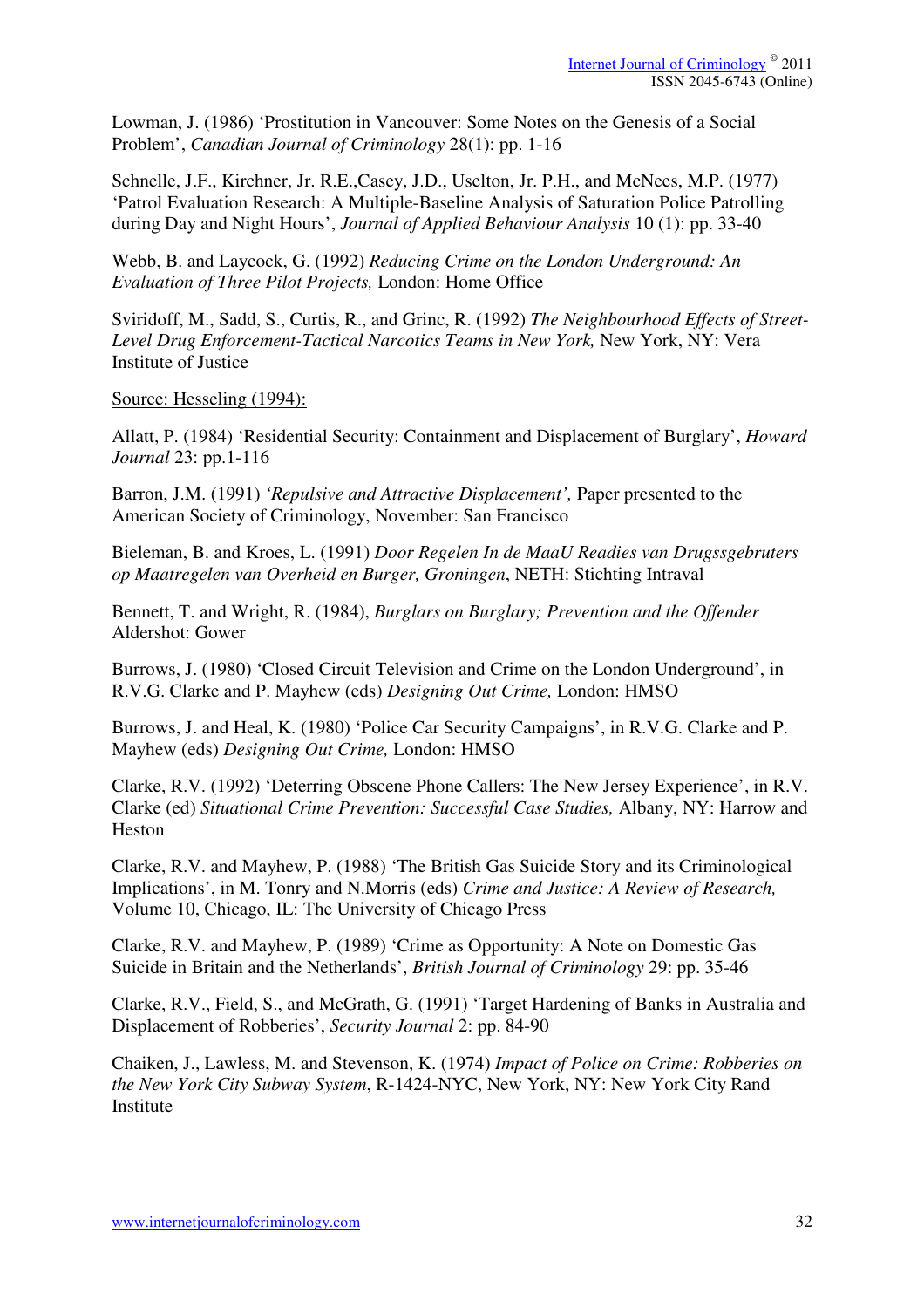Cromwell, P.F., Olson, J.N., Avary, D.W. and Marks, A. (1991) 'How Drugs Affect Decisions by Burglars', *International Journal of Offender Therapy and Comparative Criminology* 35: pp. 310-321

Delft, L. and van der Ven, H. (1989) *Ultzicht op de OverkanU Een Soclaal Velllger Woonomgevlng Ravel 6,* Delft, NETH: RIW/TU Delft

Eckblom, P. (1988) 'Preventing Post Office Robberies in London: Effects and Side Effects', *Journal of Security Administration* 11: pp. 36-43

Elsinga, M. and Wassenberg, F. (1991) *Klelne Crtmlnalltett en Naoorlogse Etagebouw,*  Delft, NETH: Delftse Universiteits Pers

Fabrikant, R. (1980) 'Interjurisdictional Spillovers of Urban Police Services: Comment', *Southern Economic Journal* 46: pp. 955-961

Forrester, D., Chatterton, M. and Pease, K. (1988*) The Kirkholt Burglary Prevention Project, Rochdale,* Crime Prevention Unit Series Paper 13, London: Home Office

Gabor, T. (1981) 'The Crime Displacement Hypothesis: An Empirical Examination', *Crime and Delinquency* 27: pp. 390-404

Gabor, T., Baril, M., Cusson, E., Elie, E., LeBlanc, M. and Normandeau, M. (1987) *Armed Robbery: Cops, Robbers and Victims*, Springfield, IL: Charles C. Thomas

Grandjean, C. (1988) *Les Effects des Measures de Secwlte: L'exemple des Attaques a Main Armee Contre les Etabllssements Banclares en Sulsse (1979-1985),* Grusch, SWITZ: Verlag Ruegger

Grapendaal, M. Leuw, E. and Nelen, J.M. (1991) *De Economie van net Drugsbestaan; Crimilnalltelt als Expressie van Levenstijl en Loopbaan*, Arnhem, NETH: Gouda Quint BV

Hall, G.E. and Lindgren, S.A. (1971) *'Washington D.C. Urban and Suburban Crime Interaction',* Paper presented at the Metropolitan Washington Crime Conference, September

Hakim, S., Spiegel, U., and Weinblatt, J. (1982) 'Substitution, Size Effects, and the Composition of Property Crime', *Social Science Quarterly* 63: pp. 719-734

Hunt, A.L. and Weiner, K. (1977) 'The Impact of a Juvenile Curfew: Supression and Displacement in Patterns of Juvenile Offenses', *Journal of Police Science and Administration*  5: pp. 407-412

Kees, P.E. (1990) *Stadswachten in Dordrecht; een Onderzoek naar de Effecten van het Project Stadswachten in het Centrum van Dordrecht,* Dordrecht, NETH: Sociaal Geografisch Bureau/ Gemeente Dordrecht

Knutsson, J. and Kelhorn, E. (1992) 'Macro Measures Against Crime: The Example of Check Forgeries' in R.V. Clarke(ed) (1997) *Situational Crime Prevention: Successful Case Studies,* Second Edition, Monsey, NY: Criminal Justice Press: pp. 113-121

Lavarakas, P.J. and Kushmuk, J.W. (1988) 'Evaluating Crime Prevention through Environmental Design: The Portland Commercial Demonstration Project', in D.P. Rosenbaum (ed) *Community Crime Prevention: Does it Work?,* Beverley Hills, CA: Sage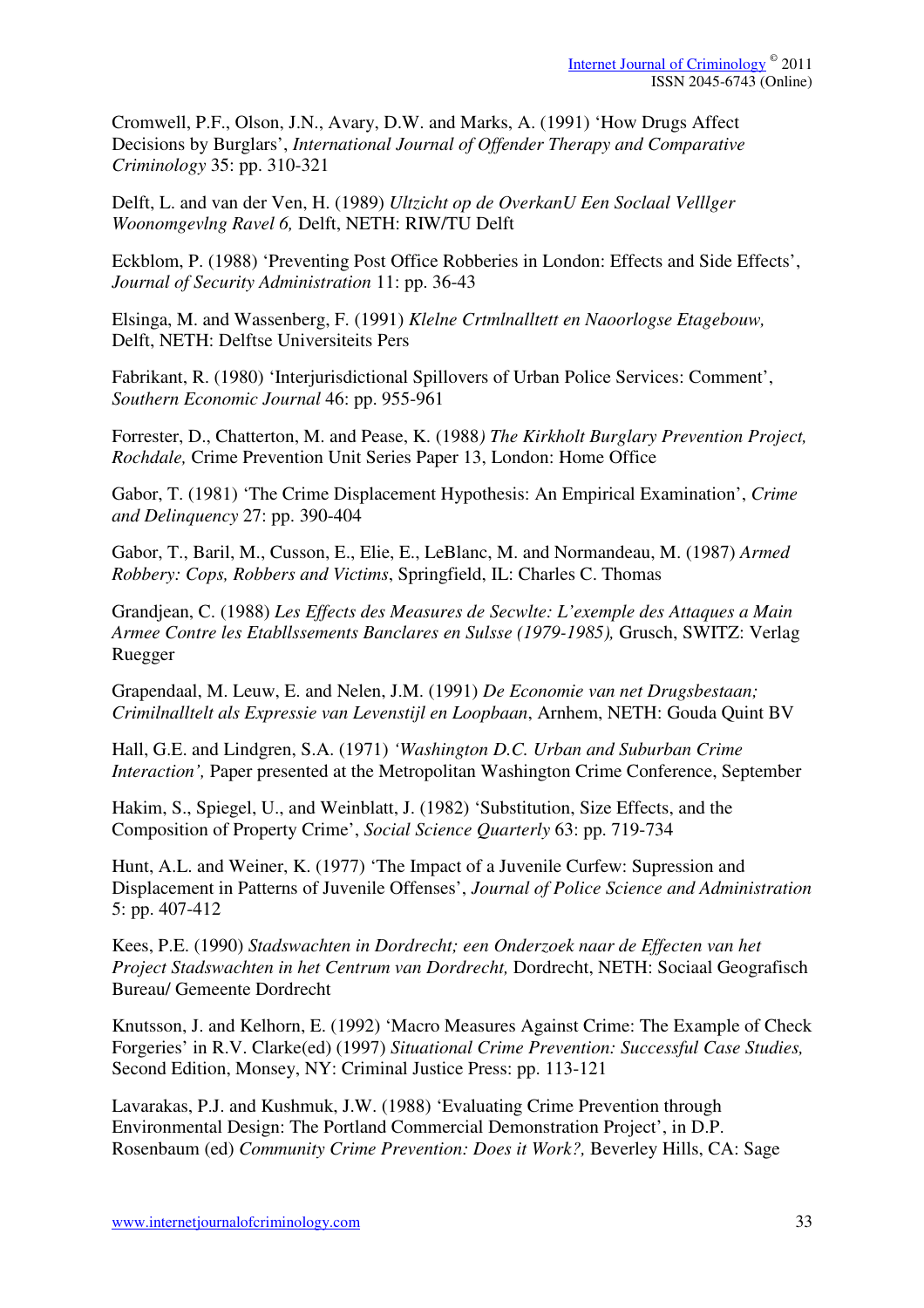Laycock, G. (1985) *'Property Marking: a deterrent to domestic burglary*?', Crime Prevention Unit Paper 3, London: Home Office

Lindsay, B. and McGillis, D. (1988) 'Citywide Community Crime Prevention: An Assessment of the Seattle Program', in D.P. Rosenbaum (ed) *Community Crime Prevention: Does It Work? ,* Beverley Hills, CA: Sage

Lowman, J. (1992) 'Street Prostitution Control: Some Canadian Reflections on the Finsbury Park Experience' *British Journal of Criminology* 32 (1): pp. 1-17

Marsden, J.S. (1990) *Bank Robbery: Strategies for Reduction,* Melbourne, Aus: Australian Bankers Association

Masuda, B. (1992) 'Displacement vs Diffusion of Benefits and the Reduction of Inventory Losses in a Retail Environment', *Security Journal* 3: pp. 131-136

Matthews, R. (1990) 'Developing More Effective Strategies for Curbing Prostitution', *Security Journal* 1(3): pp.182-187

Matthews, R. (1993) '*Kerb Crawling, Prostitution and Multi-Agency Policing'*, Crime Prevention Unit Series Paper 43, London: Home Office

Mayhew, P. (1991) 'Displacement and Vehicle Theft: An Attempt to Reconcile Some Recent Contradictory Evidence', *Security Journal* 2: pp. 182-187

Mayhew, P., Clarke, R.V., and Elliott, D. (1989) 'Motorcycle Theft: Helmet Legislation and Displacement', *Howard Journal* 28: pp.1-8

Mayhew, P., Clarke, R.V., and Hough, J.M. (1980) 'Steering Column Locks and Car Theft' in R.V.G. Clarke and P. Mayhew (eds) *Designing Out Crime,* London: HMSO

Mehay, S.L. (1977) 'Interjurisdictional Spillovers of Urban Police Services', *Southern Economic Journal* 43: pp. 1352-1359

Miethe, T.D. (1991) 'Citizen-based Crime Control Activity and Victimization Risks: an Examination of Displacement and Free-rider Effects', *Criminology* 29: pp. 419-439

Mukherjee, S. and Wilson, P. (1987) 'Neighborhood Watch; Issues and Policy Implications', *Trends and Issues* 8, Canberra, Aus: Australian Institute of Criminology

Pease, K. (1991) 'The Kirkholt Project: Preventing Burglary on a British Public Housing Estate', *Security Journal* 2: pp. 73-77

Poyner, B. (1988) 'Video Cameras and Bus Vandalism', *Journal of Security Administration*  11: pp. 44-51

Poyner, B. (1991) 'Situational Crime Prevention in Two Parking Facilities', *Security Journal*  2: pp. 96-101

Poyner, B. and Webb, B. (1992) 'Reducing Theft from Shopping Bags in City Center Markets', in R.V. Clarke (ed) *Situational Crime Prevention: Successful Case Studies,*  Albany, NY: Harrow and Heston

Press, J.C. (1971) *Some Effects of an Increase in Police Manpower in the 20th Precinct of New York City,* New York, NY: Rand Institute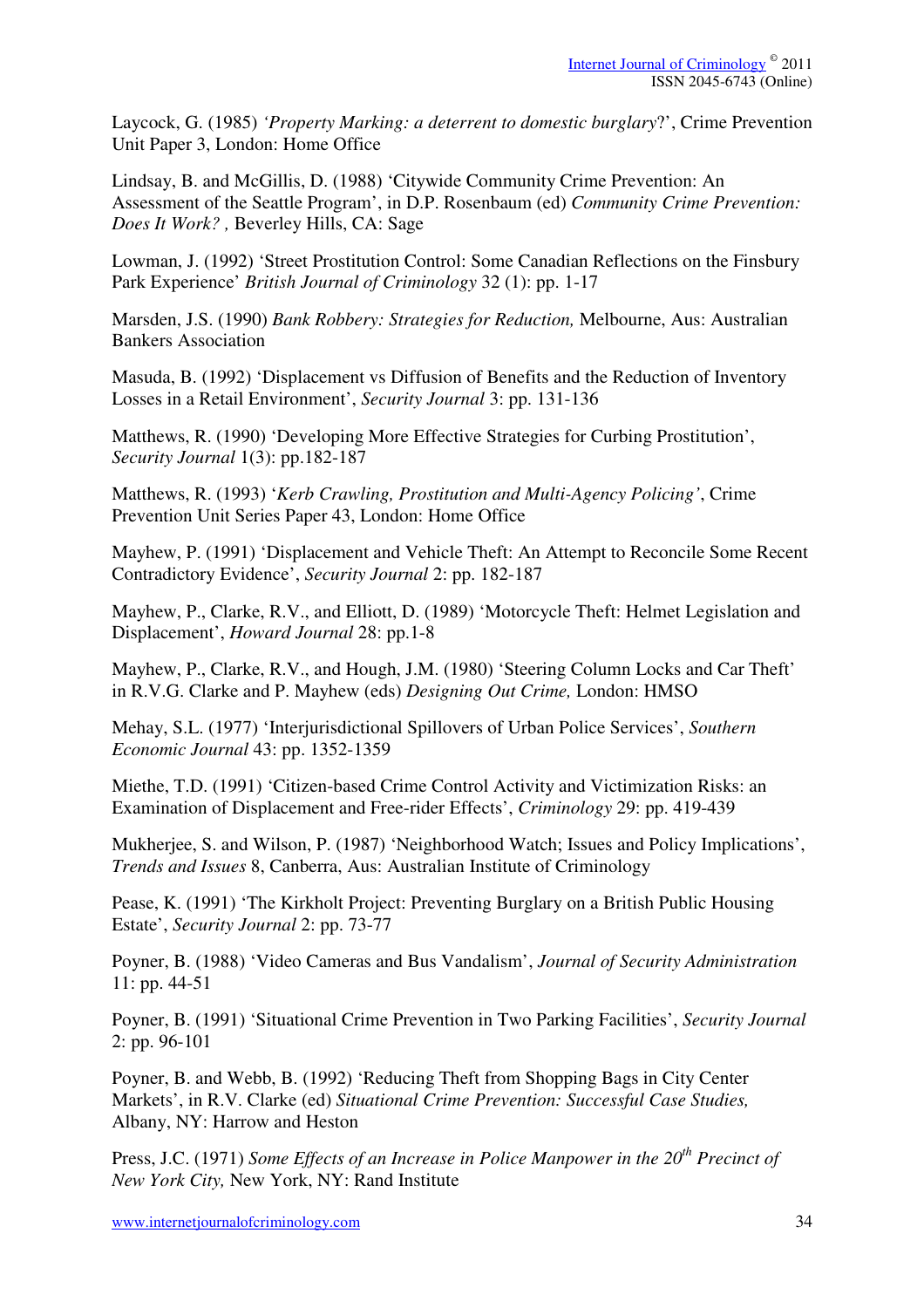Rengier, R. (1985) 'Kriminologische Folgen der Bekampfung des Bankraubs durch technische Pravention', *Monatsschrlft fur Krlmnologle und Strafrechtsreform* 68: pp. 104- 116

Schneider, A.L. (1988) 'Neighborhood-Based Antiburglary Strategies: An Analysis of Public and Private Benefits from the Portland Program', in D.P. Rosenbaum (ed) *Community Crime Prevention: Does It Work?,* Beverley Hills, CA: Sage

Spickenheuer, J.L.P. (1983) *Voetsurvelllance en Preventlevoorlichtlng In AmsterdamOsdorp: een Onderzoek naar de Effecten op de Crimtnallteltsontwikkeling, 's*-Gravenhage, NETH: Staatsuitgeverij

Stenzel, W.S. (1977) *Saint Louis High Impact Crime Displacement Study,* St. Louis, MO: Institute for Public Program Analysis

Sturman, A. (1980) 'Damage on Buses: The Effects of Supervision', in R.V.G. Clarke and P. Mayhew (eds) *Designing Out Crime,* London: HMSO

Van Burik, A. and Van Overbeeke, R. (1991) *Modus Operandl Woningtnbraah Elndrapportge Daderonderzoek,* Amsterdam, NETH: Van Dijk, Van Soomeren en Partners BV

Van Burik, A. and Starmans, I.H.J. (1990) *Evaluatie Beletdsexperimenten Veel Voorkomende Crlmlnalltett Hoog Catharljne Utrecht,* Utrecht, NETH: Vakgroep Stads- en Arbeidsstudies/RUU

Van Gemert, F. (1988) *Mazen en Netwerken: de Invloed van Beleld op de Drugshandel in twee Straten In de Amsterdamse Blnnenstad,* Amsterdam, NETH: Instituut voor Sociale Geografie/UvA

Versteegh, P. (1990) *Voorkomen Is beterdan Verplaatsem Een Theoretlsche en Emplrlsche Toetslng van het Overheldsbeleld Inzake de Veel Voorkomende Crlmlnalltelet, ultmondend in een Integrate Aanpak,* Den Haag, NETH: Gemeentepolitie region Haaglanden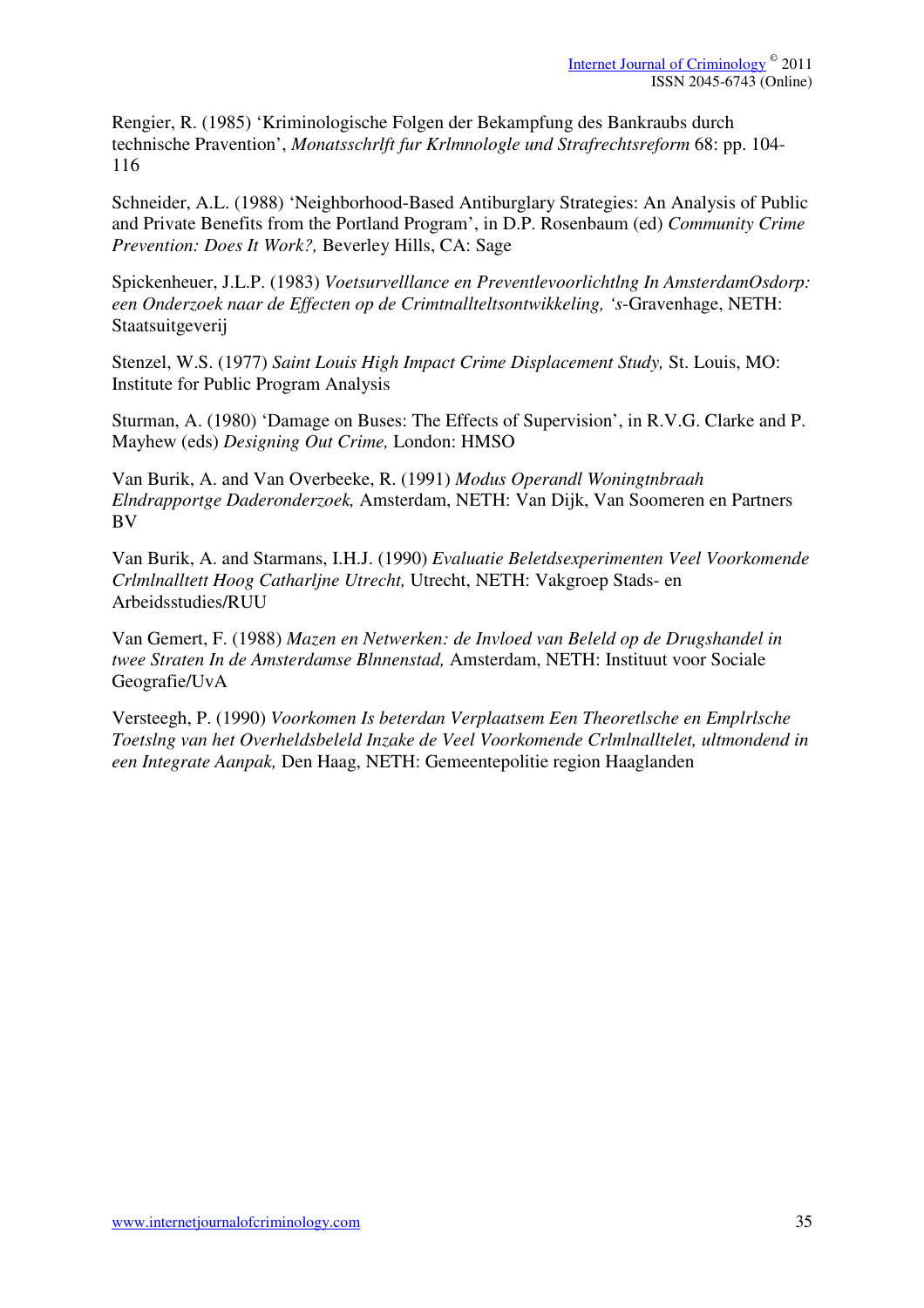# **References**

Barr, R. and Pease, K. (1990) 'Crime Placement, Displacement, and Deflection' in M.H. Tonry and N. Morris (eds) (1990) *Crime and Justice: A review of Research,* Vol 12, Chicago, IL: University of Chicago Press: pp. 277-318

Bieleman, B. and Kroes, L. (1991) *Door Regelen In de MaaU Readies van Drugssgebruters op Maatregelen van Overheid en Burger,* Groningen, NETH: Stichting Intraval

Bennett, T. and Wright, R. (1984) *Burglars on Burglary; Prevention and the Offender,*  Aldershot: Gower

Bowers, K. and Johnson, S. (2003) 'Measuring the geographical displacement and diffusion of benefits effects of crime prevention activity' *Journal of Quantitative Criminology* 19 (3): pp. 275-301

Brantingham, P.J. and Brantingham, P.L. (1984) *Patterns In Crime,* New York, NY: Macmillan

Bryman, A. (2008) *Social Research Methods*, Third Edition, Oxford: Oxford University Press

Burns, I.M. (1990) 'Foreword' in D. Forrester, S. Frenz, M. O' Connell, and K. Pease (1990) *The Kirkholt Burglary Prevention Project: Phase II,* Crime Prevention Unit Series Paper 23, London: Home Office

Center for Problem Oriented Policing (2010) 'Situational Crime Prevention Database', Available at: www.popcenter.org/library/scp/index.cfm?event=action.getMatrix, Accessed 9/8/10

Chaiken, J., Lawless, M. and Stevenson, K. (1974) *Impact of Police on Crime: Robberies on the New York City Subway System,* R-1424-NYC, New York, NY: New York City Rand **Institute** 

Chan, S. (1979) 'The Intelligence of Stupidity: Understanding Failures in Strategic Warning', *American Political Science Review* 73 (1): pp.171-180

Clarke, R.V. (ed) (1997) 'Introduction' in *Situational Crime Prevention: Successful Case Studies,* Second Edition, New York: Harrow and Heston: pp1-43

Clarke, R.V. and Weisburd, D. (1994) 'Diffusion of Crime Control Benefits: Observations on the Reverse of Displacement' in R.V. Clarke (ed) *Crime Prevention Studies*, Volume 3, Monsey, NY: Criminal Justice Press

Cohen, L.E. and Felson, M. (1979) 'Social change and crime rate trends: A routine activity approach', *American Sociological Review* 44: pp.588-608

Cornish, D. and Clarke, RV. (1987) 'Understanding Crime Displacement: An Application of Rational Choice Theory, *Criminology* 25 (4): pp.933-947

Cornish, D. and Clarke, R.V. (2003) *Twenty-five Techniques of Situational Crime Prevention,*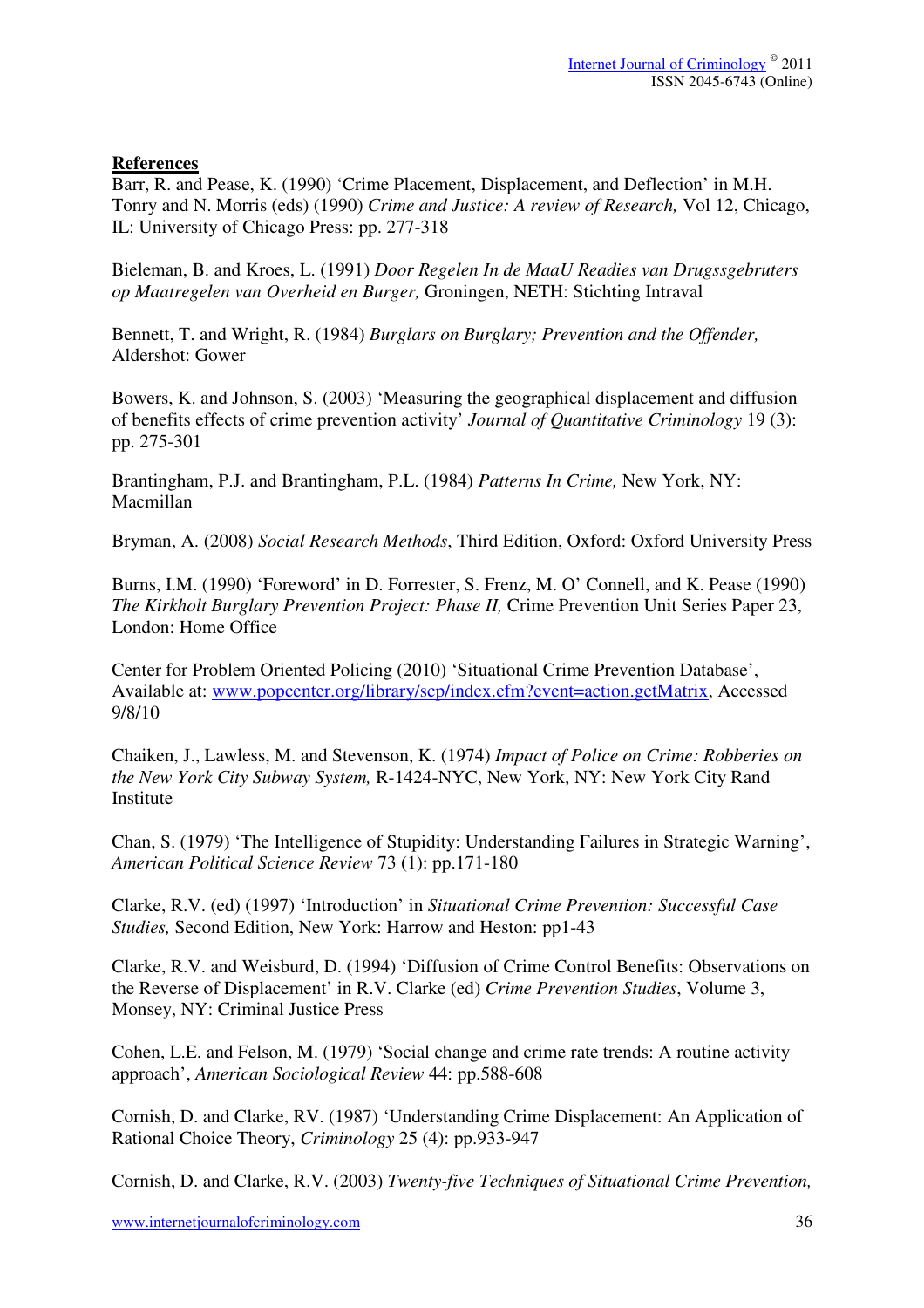Available at: http://www.crimereduction.homeoffice.gov.uk/learningzone/scptechniques.htm, Accessed: 10/9/10

Crawford, A. (2007) 'Crime Prevention and Community Safety' in M. Maguire, R. Morgan and R. Reiner (eds) (2007) *The Oxford Handbook of Criminology,* Fourth Edition, Oxford: Oxford University Press: pp.866-909

Cromwell, P.F., Olson, J.N., Avary, D.W. and Marks, A. (1991) 'How Drugs Affect Decisions by Burglars', *International Journal of Offender Therapy and Comparative Criminology* 35: pp. 310-321

Eck, J.E. (1993) 'The Threat of Crime Displacement', *Criminal Justice Abstracts,* 253: pp. 527-546

Eckblom, P. (1988) 'Preventing Post Office Robberies in London: Effects and Side Effects', *Journal of Security Administration* 11: pp.36-43

Einstadter, W.J. and Henry, S. (2006) *Criminological Theory: An Analysis of its Underlying Assumptions*, Oxford: Rowman and Littlefield

Farrington, D. (1992) *Was the Kirkholt Burglary Prevention Project Effective?,* Unpublished paper, Cambridge: Institute of Criminology, Cambridge University

Farrington, D.P. and Welsh, B.C. (2004) 'Measuring the Effects of Street Lighting on Crime: A reply to Dr. Marchant', *British Journal of Criminology* 44 (3): pp. 448-467

Felson, M. and Boba, R. (2010) *Crime and Everyday Life,* Fourth Edition, London: Sage

Felson, M. and Clarke, R.V. (1998) *Opportunity Makes the Thief: Practical theory for Crime Prevention,* Police Research Series Paper 98, London: Home Office

Forrester, D., Chatterton, M. and Pease, K. (1988) *The Kirkholt Burglary Prevention Project, Rochdale,* Crime Prevention Unit Series Paper 13, London: Home Office

Forrester, D., Frenz, S., O'Connell, M. and Pease, K. (1990) *The Kirkholt Burglary Prevention Project Phase II,* Crime Prevention Unit Series Paper 23, London: Home Office

Gabor, T., Baril, M., Cusson, E., Elie, E., LeBlanc, M. and Normandeau, M. (1987) *Armed Robbery: Cops, Robbers and Victims,* Springfield, IL: Charles C. Thomas

Gabor, T. (1990) 'Crime Displacement and Situational Prevention: Toward the Development of Some Principles', *Canadian Journal of Criminology* 32: pp.41-73

Gibbons, D.C. and Garrity, D.L. (1962) 'Definition and Analysis of Certain Criminal Types', *Journal of Criminal Law and Police Science* March: pp. 27-35

Grabosky, P.N. (1996) 'Unintended Consequences of Crime Prevention' in R. Homel (ed) (1996) *The Politics and Practice of Situational Crime Prevention,* Crime Prevention Series Vol 5, Monsey, NY: Willow Tree Press: pp. 25-56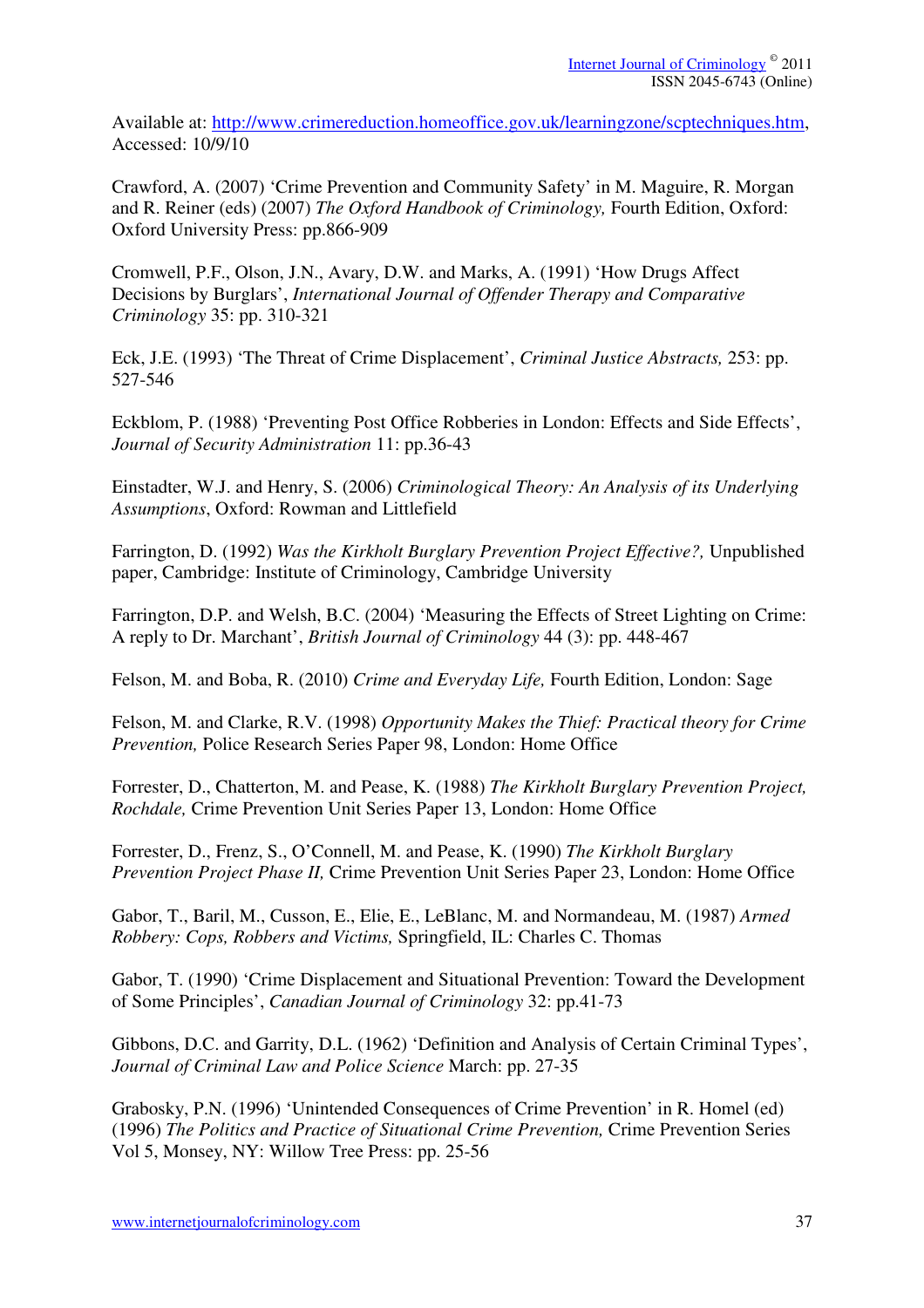Grapendaal, M. Leuw, E. and Nelen, J.M. (1991) *De Economie van net Drugsbestaan; Crimilnalltelt als Expressie van Levenstijl en Loopbaan,* Arnhem, NETH: Gouda Quint BV

Guerette, R.T. (2009) 'The Pull, Push, And Expansion of Situational Crime Prevention Evaluation: An Appraisal of Thirty-Seven Years of Research' in J. Knutsson and N. Tilley (eds) (2009) *Evaluating Crime Reduction Initiatives, Crime Prevention Studies* Vol 24*,* Cullompton: Willan: pp. 29-58

Guerette, R.T. and Bowers, K.J. (2009) 'Assessing the Extent of Crime Displacement and Diffusion of Benefits: A Review of Situational Crime Prevention Evaluations', *Criminology* 47(4): pp.1331-1368

Hamilton-Smith,N. (2002) 'Anticipated Consequences: Developing a Strategy for the Targeted Measurement of Displacement and Diffusion of Benefits' in N. Tilley (ed) *Evaluation for Crime Prevention, Crime Prevention Studies* Volume 14, Cullompton: Willan: pp. 11-52

Hayward, K. (2007) 'Situational Crime Prevention and its Discontents: Rational Choice Theory versus the 'Culture of Now'' *Social Policy and Administration* 41(3): pp. 232-250

Hesseling, R.B.P. (1994) 'Displacement: A Review of the Empirical Literature' in R.V. Clarke (ed) (1994) *Crime Prevention Studies,* Vol 3, Monsey, NY: Criminal Justice Press: pp.197-230

Hill, N. (1986) *Prepayment Coin Meters: a target for burglary,* Crime Prevention Unit Series Paper 6, London: Home Office

Hopkins Burke, R. (2005) *An Introduction to Criminological Theory,* Second edition, Cullompton: Willan

Hume, D. (2005, originally 1739) *An Enquiry Concerning Human Understanding,* Stillwell, KS: Digireads.com

Knutsson, J. and Kelhorn, E. (1992) 'Macro Measures Against Crime: The Example of Check Forgeries' in R.V. Clarke(ed) (1997) *Situational Crime Prevention: Successful Case Studies,* Second Edition, Monsey, NY: Criminal Justice Press: pp. 113-121

Knutsson, J. and Tilley, N. (2009) (eds) 'Introduction' in *Evaluating Crime Reduction Initiatives: Crime Prevention Studies,* Vol 24, Monsey, NY: Criminal Justice Press: pp.1-6

Laycock, G. (1985) '*Property Marking: a deterrent to domestic burglary?',* Crime Prevention Unit Paper 3, London: Home Office

Laycock, G. (2005) 'Deciding What To Do' in N. Tilley (ed) (2005) *Handbook of Crime Prevention and Community Safety,* Cullompton: Willan: pp.674-698

Letkemann, P. (1973) *Crime as Work,* Engelwood Cliffs, NJ: Prentice Hall

Lilley, J.R., Cullen, F.T. and Ball, R.A. (2007) *Criminological Theory: Context and Consequences,* London: Sage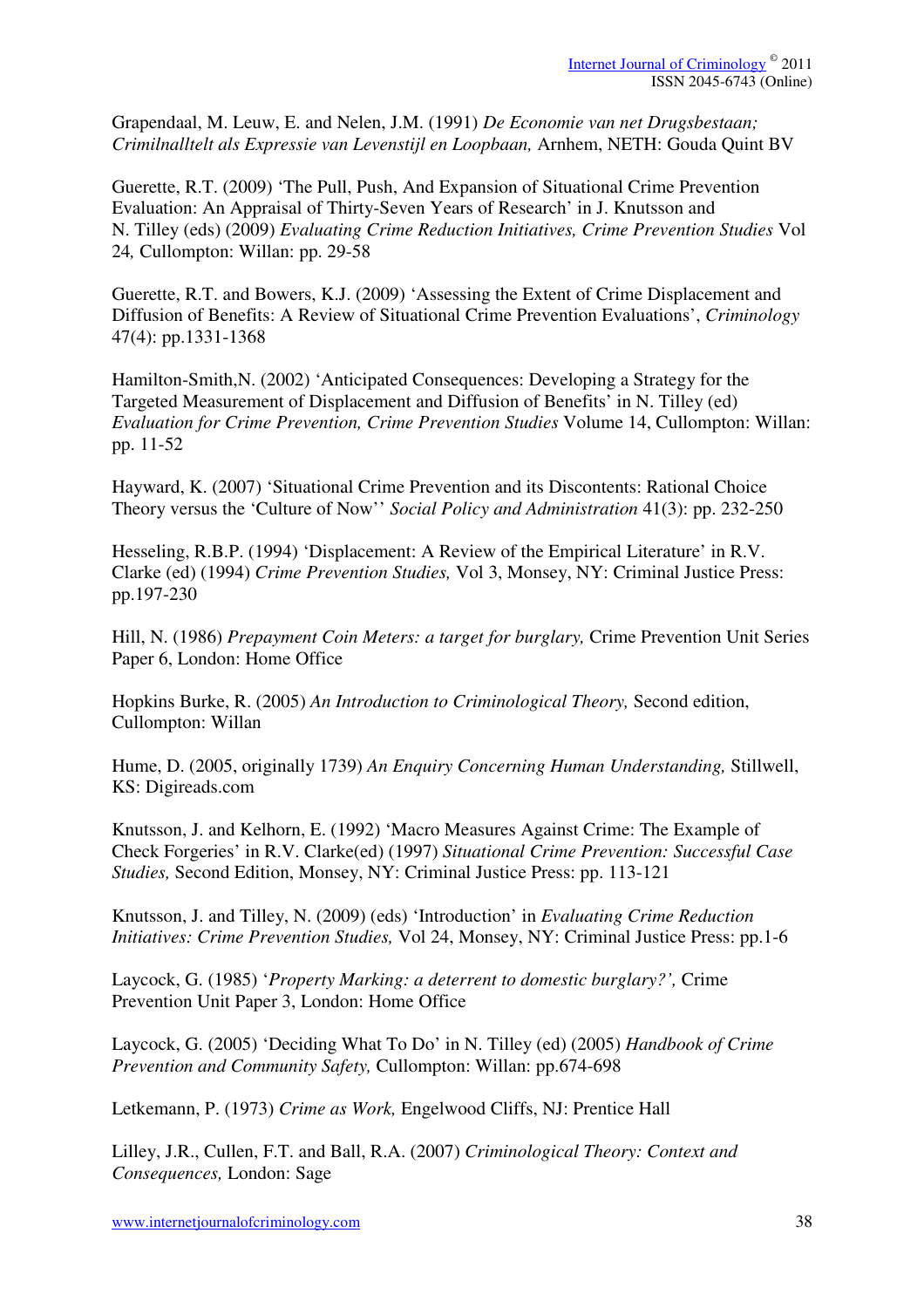Lowman, J. (1984) *Vancouver Field Study of Prostitution,* Working Papers on Pornography and Prostitution No 8, Ottawa: Department of Justice Canada

Lowman, J. (1989) Street Prostitution. Assessing the Impact of the Law: Vancouver, Ottawa: Department of Justice Canada

Lowman, J. (1992) 'Street Prostitution Control: Some Canadian Reflections on the Finsbury Park Experience' *British Journal of Criminology* 32 (1): pp. 1-17

Martinson, R. (1974) 'What Works?' - Questions and Answers About Prison Reform', *Public Interest*, 35: pp.22-54

Matthews, R. (1990) 'Developing More Effective Strategies for Curbing Prostitution', *Security Journal* 1(3): pp.182-187

Matthews, R. (1993) *Kerb Crawling, Prostitution and Multi-Agency Policing,* Crime Prevention Unit Series Paper 43, London: Home Office

Mayhew, P., Clarke, R.V., Sturman, A. and Hough, J.M. (1976) *Crime as Opportunity,* Home Office Research Study No. 34, London: HMSO

Newburn, T. and Reiner, R. (2007) 'Policing and the Police' in M. Maguire, R. Morgan and R. Reiner (eds) (2007) *The Oxford Handbook of Criminology,* Fourth Edition, Oxford: Oxford University Press: pp. 910-952

Noaks, L. and Wincup, E. (2004) *Criminological Research: understanding qualitative methods*, London: Sage

Osborn, S. (1994) *Housing safe communities-an evaluation of recent initiatives,* London: Safer Neighbourhoods Unit

Pawson, R. and Tilley, N. (1994) 'What Works in Evaluation Research?', *British Journal of Criminology* 34 (3): pp. 291-306

Pease, K. (2006) 'Rational Choice Theory' in E. McLaughlin and J. Muncie (eds), *Sage Dictionary of Criminology,* London: Sage

Pickover, C.A. (2008) *Archimedes to Hawking: Laws of Science and the Great Minds Behind Them,* New York, NY: Oxford University Press

Repetto, T.A. (1976) 'Crime Prevention and the Displacement Phenomenon', *Crime and Delinquency* 22: pp.166-177

Schneider, J.L. (2005) 'Research Note: The Link Between Shoplifting and Burglary: The Booster Burglar'. *British Journal of Criminology* 45 (3): pp. 395-401

Schumaker, B.J. and Leitner, M. (1999) 'Spatial crime displacement resulting from largescale urban renewal programs in the city of Baltimore, MD: a GIS modelling approach', Available at: www.geovista.psu.edu/sites/gecomp99/Gc99/047/gc\_047.htm, Accessed: